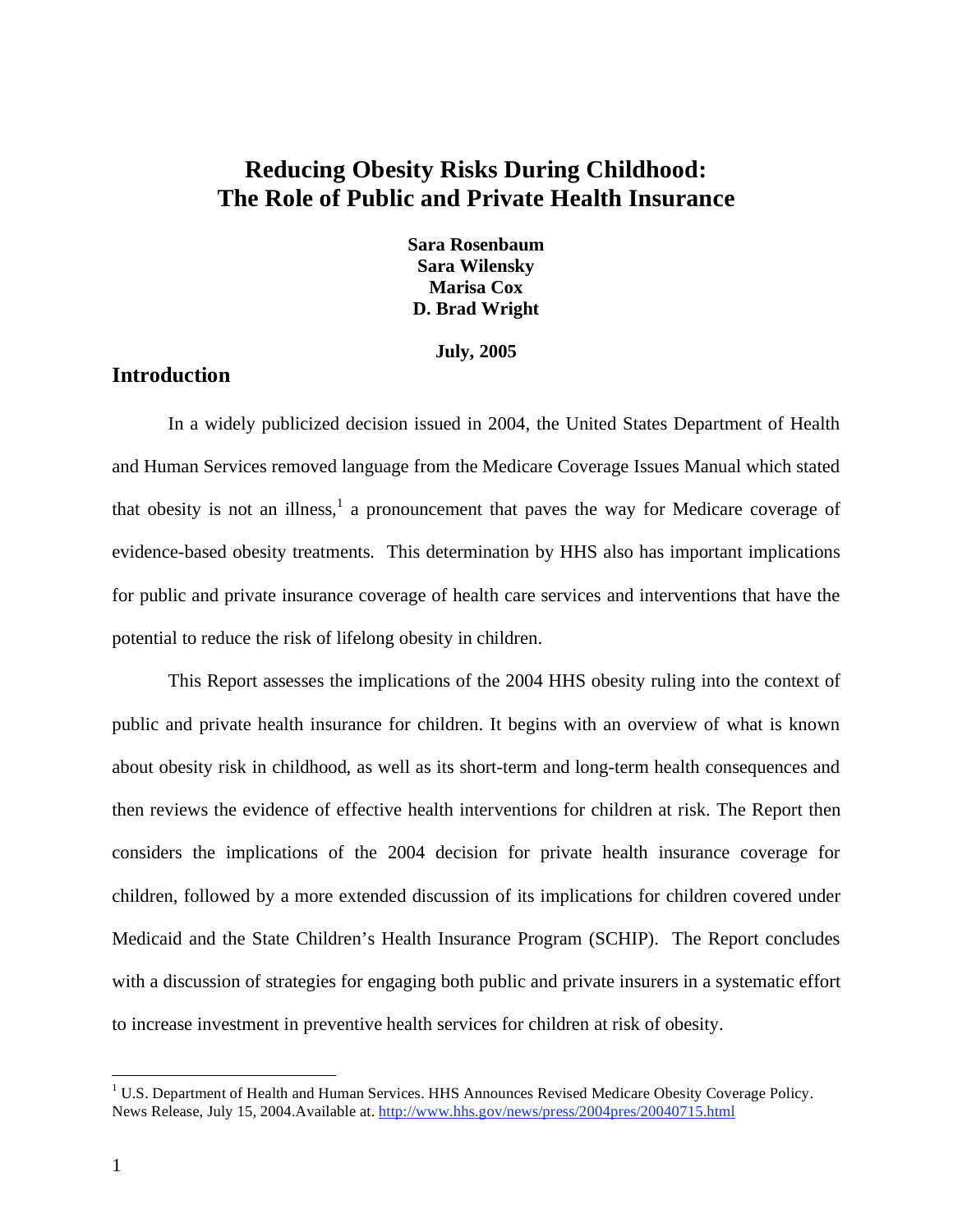#### **The Prevalence and Health Implications of Obesity Risk in Children**

In adults, health is associated with the absence of illness and disabling conditions. In the case of children however, the concept of health is broader than simply not being sick. Fortunately most children are healthy and face a low likelihood of serious illness, disability, and risk. At the same time however, childhood is a time of intense and rapid growth and development; for this reason, any consideration of child health interventions necessarily must focus on medical and health conditions that even at an early stage, can affect the proper development of children.<sup>2</sup>

Excess weight is a condition associated with serious short-term and long-term risks for child health and development. In the short run, children who are overweight experience a host of physical and emotional problems as a result of being overweight; in the long run, the evidence suggests that many of the seeds of lifelong adult obesity may be sewn during childhood, and with adult obesity come the significant risk of sickness, disability, and death. The impact of obesity is thus evident in both its long-term medical consequences, as well as in its more immediate physical and mental impact during childhood and adolescence.

While the concept of obesity risk is an important health consideration during childhood, public health experts focus on children who are overweight. Indeed, there is no medically recognized definition of when a child is obese. A modified version of the Body Mass Index (BMI), a weight-for-height index used to identify obesity in adults, also is used to measure weight development in children. But while a BMI score is used to measure obesity in persons

 $2^2$  Sheila Leatherman and Douglas McCarthy, Quality of Health Care for Children and Adolescents, A Chartbook. Commonwealth Fund, New York, NY; 2004. Available at http://www.cmwf.org/publications/publications\_show.htm?doc\_id=225395.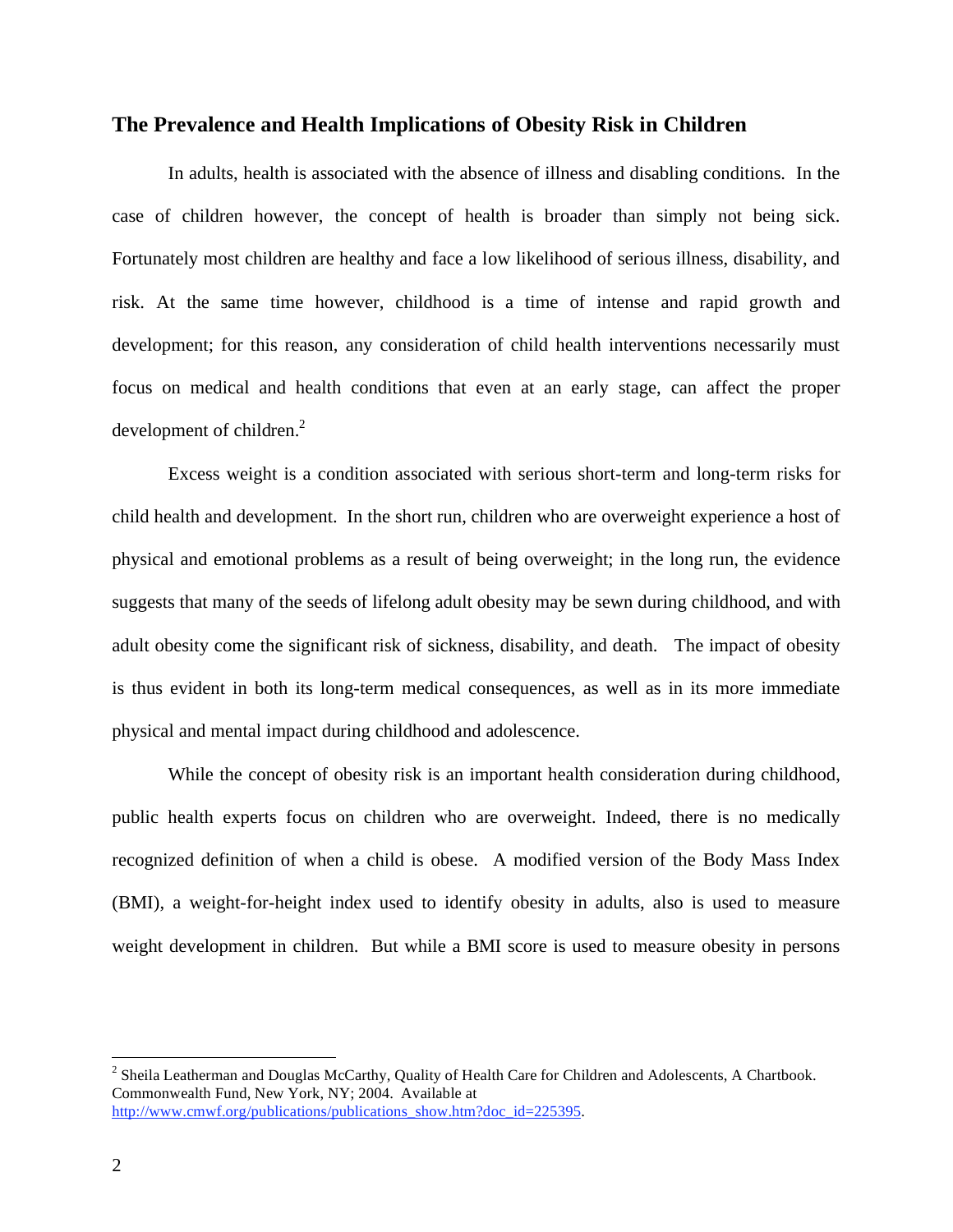ages 20 and older,<sup>3</sup> the BMI index for children and adolescents is a sex- and age-specific index linked to Centers for Disease Control and Prevention (CDC) childhood growth charts.<sup>4</sup> The scale for children and adolescents is based on percentiles: children whose size places them under  $5<sup>th</sup>$  percentile for all children of their age and sex are considered underweight, while children falling between  $85<sup>th</sup>$  and  $95<sup>th</sup>$  percentiles are considered at-risk for being overweight. Children above the 95<sup>th</sup> percentile are considered overweight.<sup>5</sup> Unlike the case with adults, the scale for children and adolescents does not distinguish between overweight and obese.<sup>6</sup>

This approach to evaluating children's weight carries important implications for shaping pediatric preventive health services. Because the technical concept of obesity does not specifically exist in a pediatric context, the focus necessarily must be on the presence or risk of overweight, especially given the association between overweight during childhood and obesity during adulthood. In other words, in children, unlike adults, the triggering point for a health intervention would be the presence of a weight risk factor, not only morbid obesity, the most extreme version of the condition.

The predictive power of childhood overweight for adult obesity is considerable. Overweight children are more likely to become overweight or obese adults. Furthermore, if overweight is allowed to persist untreated throughout childhood, the risk of adult obesity grows:

<sup>3</sup> Centers for Disease Control. BMI -Body Mass Index : BMI For Adults. Available at http://www.cdc.gov/nccdphp/dnpa/bmi/bmi-adult.htm . For adults, the BMI score ranges from under 18.5 which indicates one is underweight to 30 and above which indicates one is obese.

<sup>4</sup> Office of the Surgeon General, U.S. Department of Health and Human Services. "The Surgeon General's Call to Action to Prevent Disease and Decrease Overweight and Obesity." 2001. [Surgeon General's Call] <sup>5</sup> Centers for Disease Control. BMI -Body Mass Index: BMI for Children and Teens. Available at

http://www.cdc.gov/nccdphp/dnpa/bmi/bmi-for-age.htm 6

 $\overline{6}$  Ogden, L. et al. "Prevalence and Trends in Overweight Among U.S. Children and Adolescents, 1999-2000." JAMA Vol. 288 No. 14. October 9, 2002.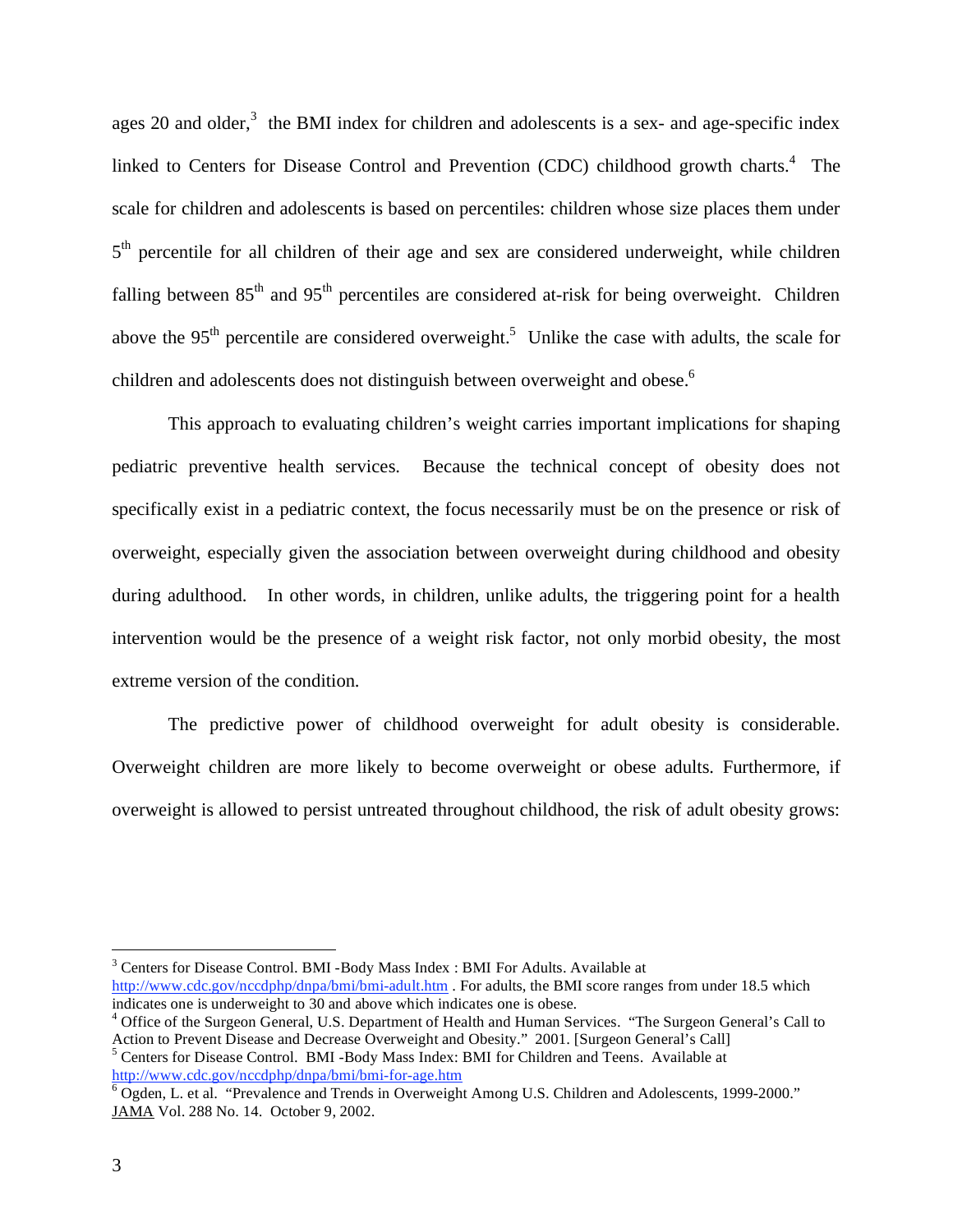an overweight 4-year-old has a 20 percent chance of becoming an obese adult, while an overweight adolescent has an 80 percent chance of doing so.<sup>7</sup>

However, the reasons to intervene with preventive health services during childhood are not limited to the long-term adult consequences of childhood overweight. A child's excess weight is linked to number of serious conditions and diseases whose onset can begin in childhood.<sup>8</sup> These conditions include Type 2 diabetes, cardiovascular disease, certain cancers, depression, early maturation, sleep apnea, asthma, and orthopedic problems.<sup>9</sup>

In addition, overweight carries important emotional health risks in children and adolescents. Children who are overweight often report stigma and social discrimination as the most immediate consequence, which in turn is linked to poor self-esteem and depression.<sup>10</sup> Selfesteem problems are the most significant among children who believe they are responsible for being overweight, and they view weight as the cause of a lack of friends and exclusion from games and sports activities<sup>11</sup>

Weight problems in children are increasing, in parallel with the rapid growth seen in the incidence in adult overweight and obesity. Figure 1 shows that since 1970, the prevalence of childhood overweight has increased exponentially. From a level of 4 percent during the 1963- 1970 time-period, childhood overweight rates have quadrupled, now affecting 16 percent of all children ages 6 to 11. Similar dramatic growth can be seen in the case of children ages 12-19.

<sup>7</sup> American Academy of Pediatrics. Prevention of Pediatric Overweight and Obesity. *Pediatrics* August 2004;

<sup>112(2): 424-430. [</sup>AAP, Prevention of Pediatric Overweight and Obesity]

<sup>8</sup> Surgeon General's Call at 8, supra.

 $9^9$  St-Onge, M. et al. "Changes in childhood food consumption patterns: a cause for concern in light of increasing body weights." American Journal of Clinical Nutrition. Vol. 78:1068-73. American Society for Clinical Nutrition 2003.

<sup>&</sup>lt;sup>10</sup> United States Department of Health and Human Services. "The Surgeon General's Call to Action to Prevent and Decrease Overweight and Obesity." 2001.

<sup>&</sup>lt;sup>11</sup> Puhl, R. and Brownell, K. "Bias, Discrimination, and Obesity." Obesity Research Vol. 9 No. 12. Dec. 2001.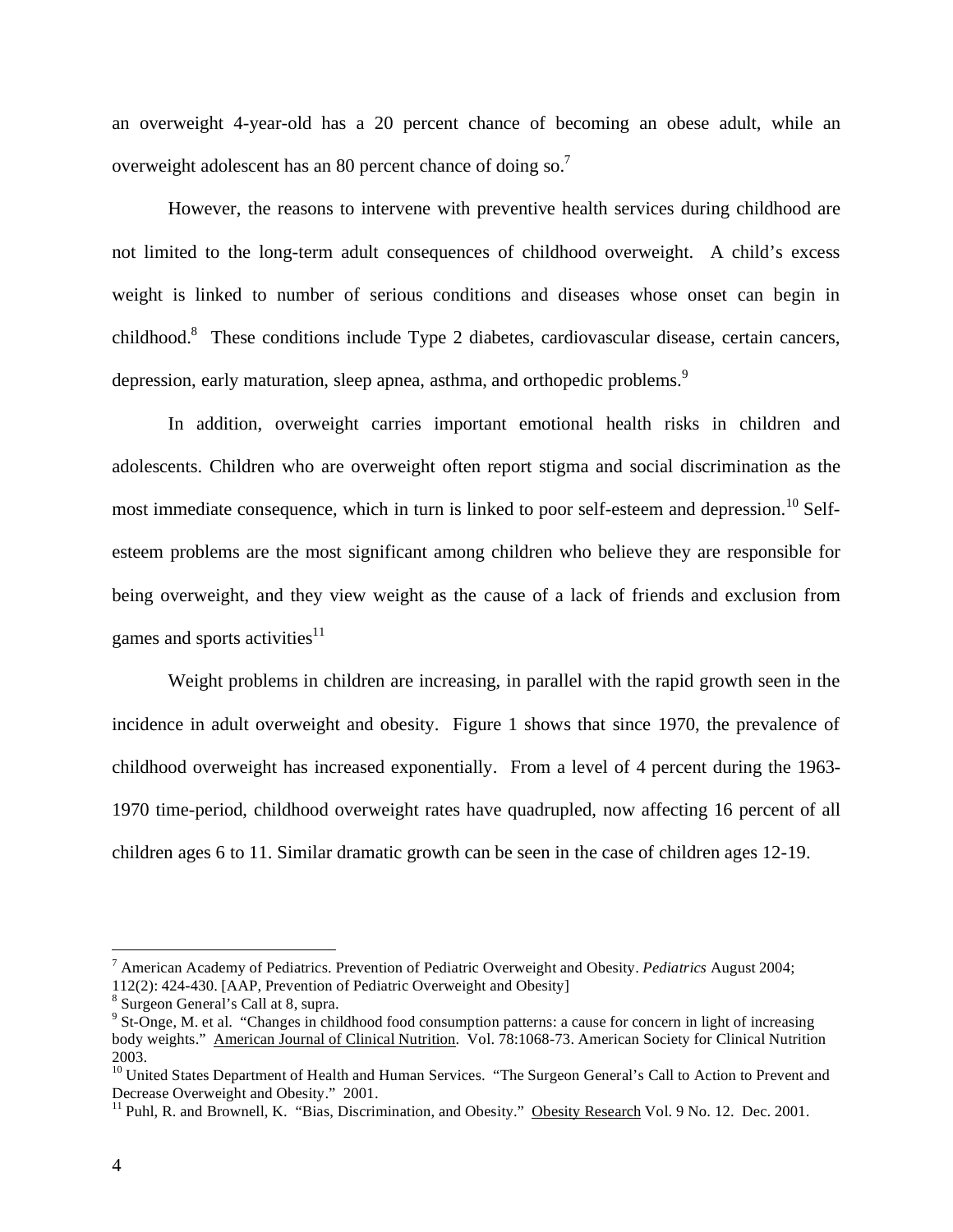

Although studies of obesity risk in children are more limited, the risk of obesity appears to be of particular concern among children who are members of racial and ethnic minorities or who come from lower income families.12 While the overall prevalence of obesity risk in children has grown rapidly overall, the rate of growth has been particularly high for African American girls between six and 11 years of age.<sup>13</sup> Health and nutrition studies also show elevated risk rates among African American and Mexican American boys. Furthermore, in the 38 states that reported data to the CDC in 2003, 14.3 percent of low-income children ages 2-5 were overweight, and obesity rates among low-income adolescents was about twice as high as those from middle and high

<u>.</u>

<sup>&</sup>lt;sup>12</sup> Surgeon General's Call at 11, supra.

<sup>&</sup>lt;sup>13</sup> Strategic Plan for NIH Obesity Research: A Report of the NIH Obesity Research Task Force." U.S. Department of Health and Human Services, National Institutes of Health. NIH Publication No. 04-5493. Bethesda, MD; August 2004; pages 1 & 10.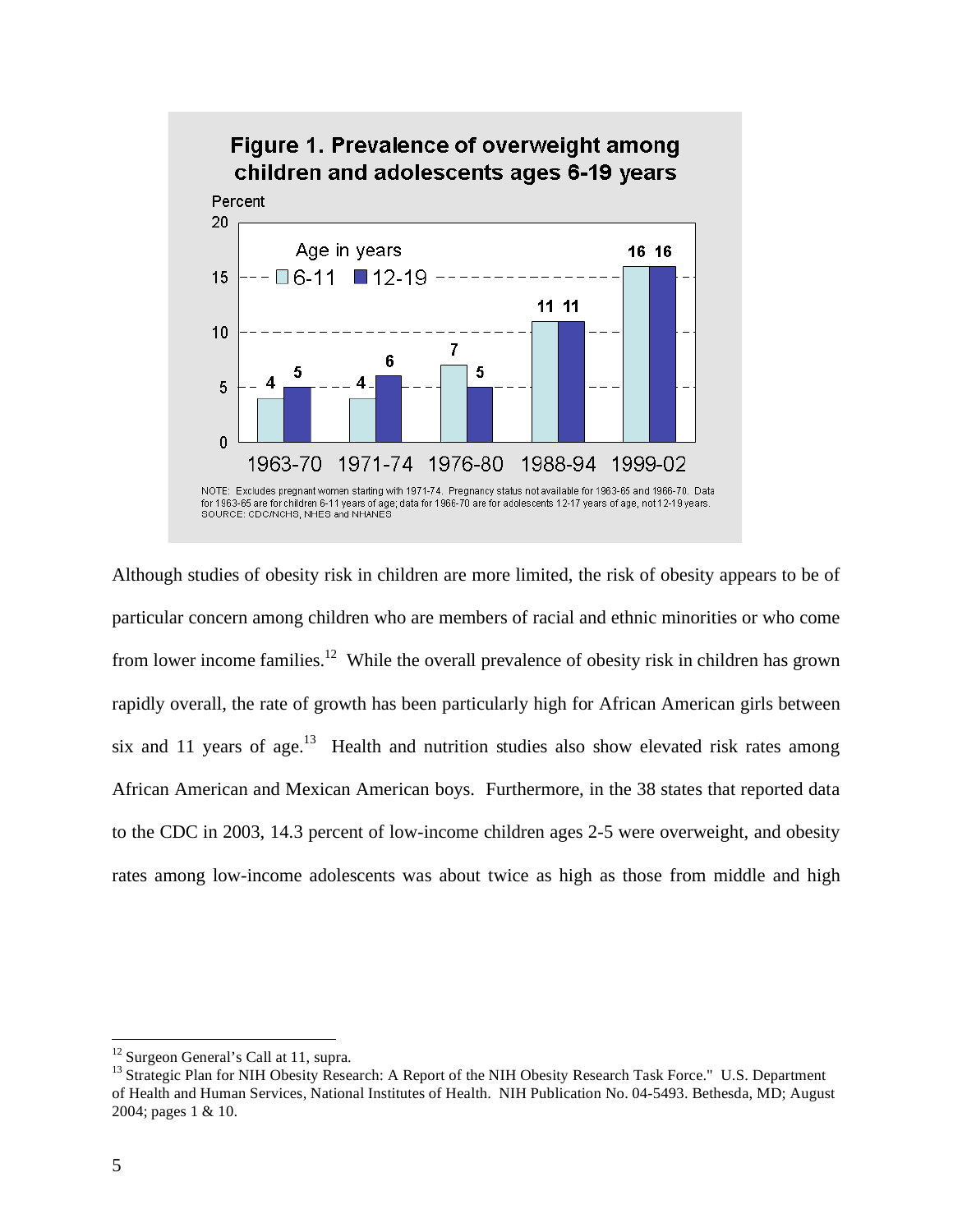income homes. <sup>14</sup> In 31 reporting states in 2003, 11 percent of all high school students were overweight and another 14.5 percent were at-risk for becoming overweight.<sup>15</sup>



Source: National Health and Nutrition Examination Survey 1999-2000, reported in Ogden, et al, Prevalence and trends in overweight among US children and adolescents, 1999-2000. *JAMA* 2002; 288(14): 1728-1732.

The increased proportion of children who are overweight has been linked to the interaction of the environment with social, economic, and behavioral factors as well as genetic susceptibility to obesity risk, since obesity tends to run in families. Genetic conditions that may increase obesity risk include Prader-Willi syndrome, Bardet-Biedl syndrome, and Cohen syndrome.<sup>16</sup>

Marked sedentariness among Americans generally is thought to be an underlying factor in causing overweight in children, especially in the case of children from poorer backgrounds

<u>.</u>

<sup>&</sup>lt;sup>14</sup> Trust for America's Health at 11; Healthy People 2010: Leading Health Indicators. Available at http://www.healthypoeple.gov/document/html/uih/uih\_4.htm<br>
<sup>15</sup> Trust for America's Health. F as in Fat: How obesity policies are failing America. Washington DC; October 2004.

<sup>&</sup>lt;sup>16</sup> AAP, Prevention of Pediatric Overweight and Obesity, supra.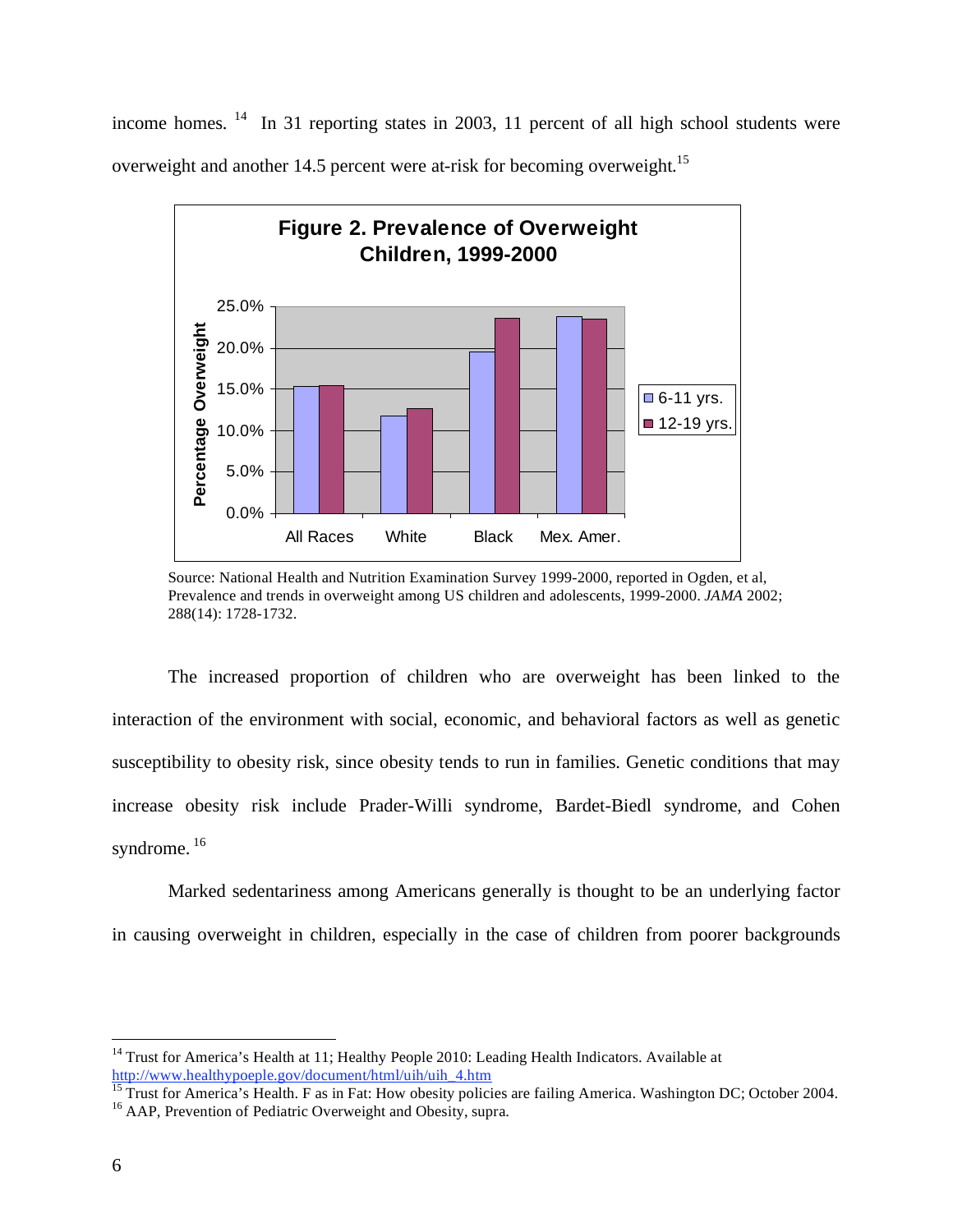whose neighborhoods and school may inhibit physical outdoor recreation.<sup>17</sup> While family income appears to have some relationship to obesity risk in children, the study results are not consistent and there is relatively little research specifically examining the link between weight and children by socioeconomic status. 18 Heavy advertising of unhealthy foods aimed at children is also thought to play a role.<sup>19</sup>

In addition to contributing to the physical and emotional toll of adult obesity, allowing overweight in children to go untreated may contribute to the enormous costs associated with adult obesity<sup>20</sup> and also may carry financial consequences of its own. Medicare and Medicaid financed about half of the nearly \$80 billion spent in 1998 on obesity related medical expenditures; $^{21}$  adjusted for inflation, the Medicare/ Medicaid share of obesity related costs approached \$130 billion in  $2004<sup>22</sup>$  At the state level, medical costs related to obesity were projected to reach \$75 billion in 2003, with \$21 billion financed through state Medicaid expenditures.<sup>23</sup> If medical costs related to childhood overweight are considered alone, studies suggest that expenditures quadrupled over the 1979-1999 time period.<sup>24</sup>

 The notion of early intervention in the case of children, before indicators of an emerging problem degenerate into a serious and measurable adult medical condition, is hardly limited to concerns about childhood overweight. Indeed, early intervention to ameliorate developing health

<sup>&</sup>lt;sup>17</sup> AAP, Prevention of Pediatric Overweight and Obesity, supra; U.S. Department of Health and Human Services. *Healthy People 2010*. With Understanding and Improving Health and Objectives for Improving Health. 2 vols. Washington, DC: U.S. Government Printing Office, November 2000.

<sup>18</sup> AAP, Prevention of Pediatric Overweight and Obesity, supra **;** Surgeon General's Call at 13, supra.

<sup>&</sup>lt;sup>19</sup> AAP, Prevention of Pediatric Overweight and Obesity, supra.

<sup>20</sup> Thorpe K, Florence C, Howard D, Joski P. The Impact of Obesity on Rising Medical Spending. *Health Affairs* Oct. 2004 (Web Exclusive): 480-486.

<sup>&</sup>lt;sup>21</sup> National Center for Chronic Disease Prevention and Health Promotion, Centers for Disease Control and Prevention. "Overweight and Obesity: Economic Consequences." Available at

www.cdc.gov/nccdphp/dnpa/obesity/economic\_consequences.htm.<br><sup>22</sup> Institute of Medicine of the National Academies. "Overview of the IOM's Childhood Obesity Prevention Study." 2004. Drawn from <u>Preventing Childhood Obesity: Health in the Balance</u>. Institute of Medicine 2005.<br><sup>23</sup> Trust for America's Health at 15, supra.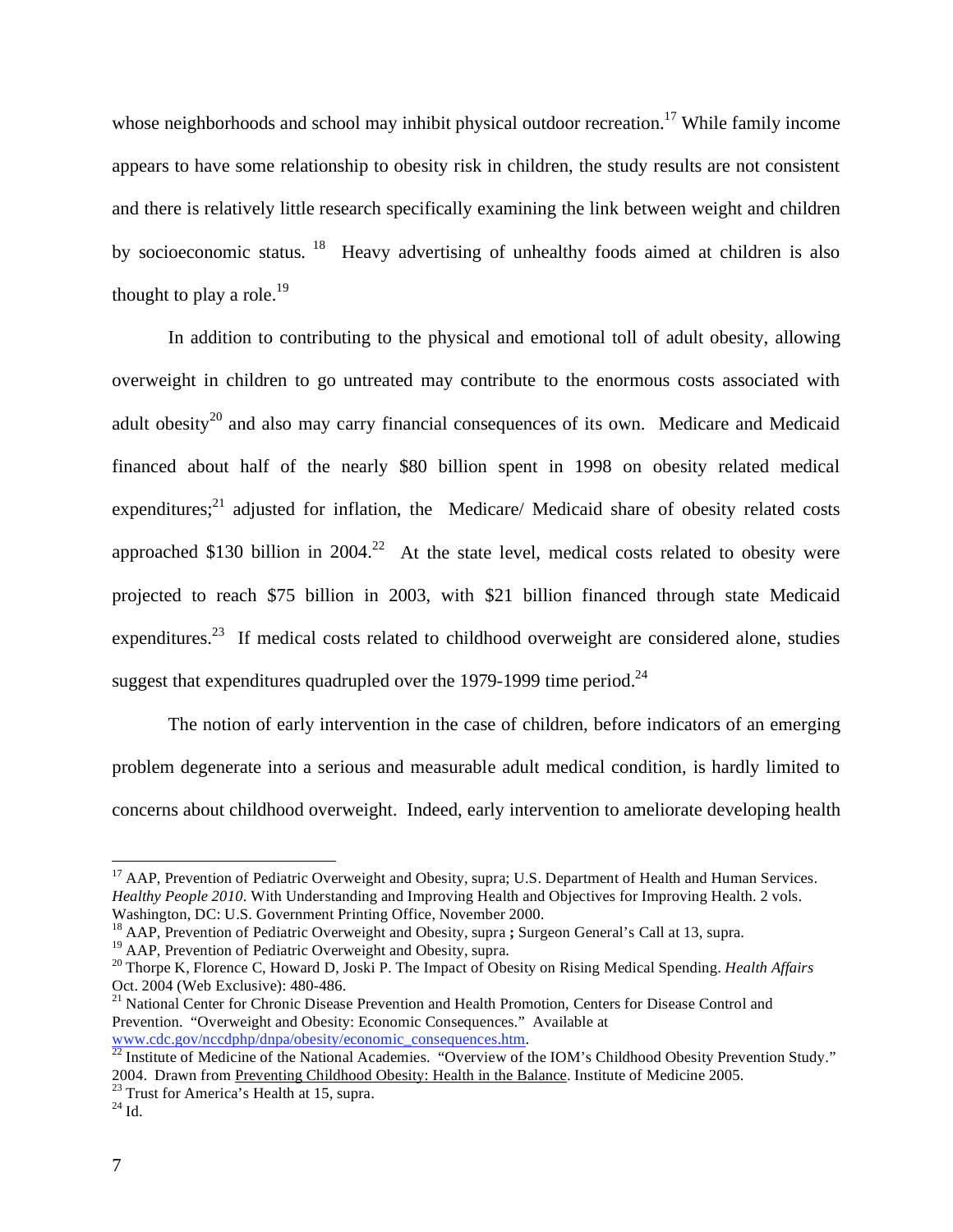conditions and promote health is a hallmark of high quality pediatric health care.<sup>25</sup> Experts note that children are not little adults; their health is expressed and measured in a unique way, and to be of good quality, health care services need to address not merely diagnosed acute illnesses and conditions, but also health conditions that pose risks to proper child growth and development.<sup>26</sup> Thus, with interventions aimed at addressing weight problems in childhood as with pediatric interventions generally, quality health care would incorporate the earliest possible identification of health conditions as well as health and supportive interventions whose aim is to mitigating their effects.

<sup>&</sup>lt;sup>25</sup> Neal Halfon, Michael Regalado, Kathryn Taffe McLearn, and Alice Kuo, Building a Bride From Birth to School: Improving Developmental and Behavioral Services for Young Children (Commonwealth Fund, NY, NY 2003). Available at www. http://www.cmwf.org/usr\_doc/halfon\_bridge\_564.pdf <sup>26</sup> Id.; Leatherman & McCarthy, supra;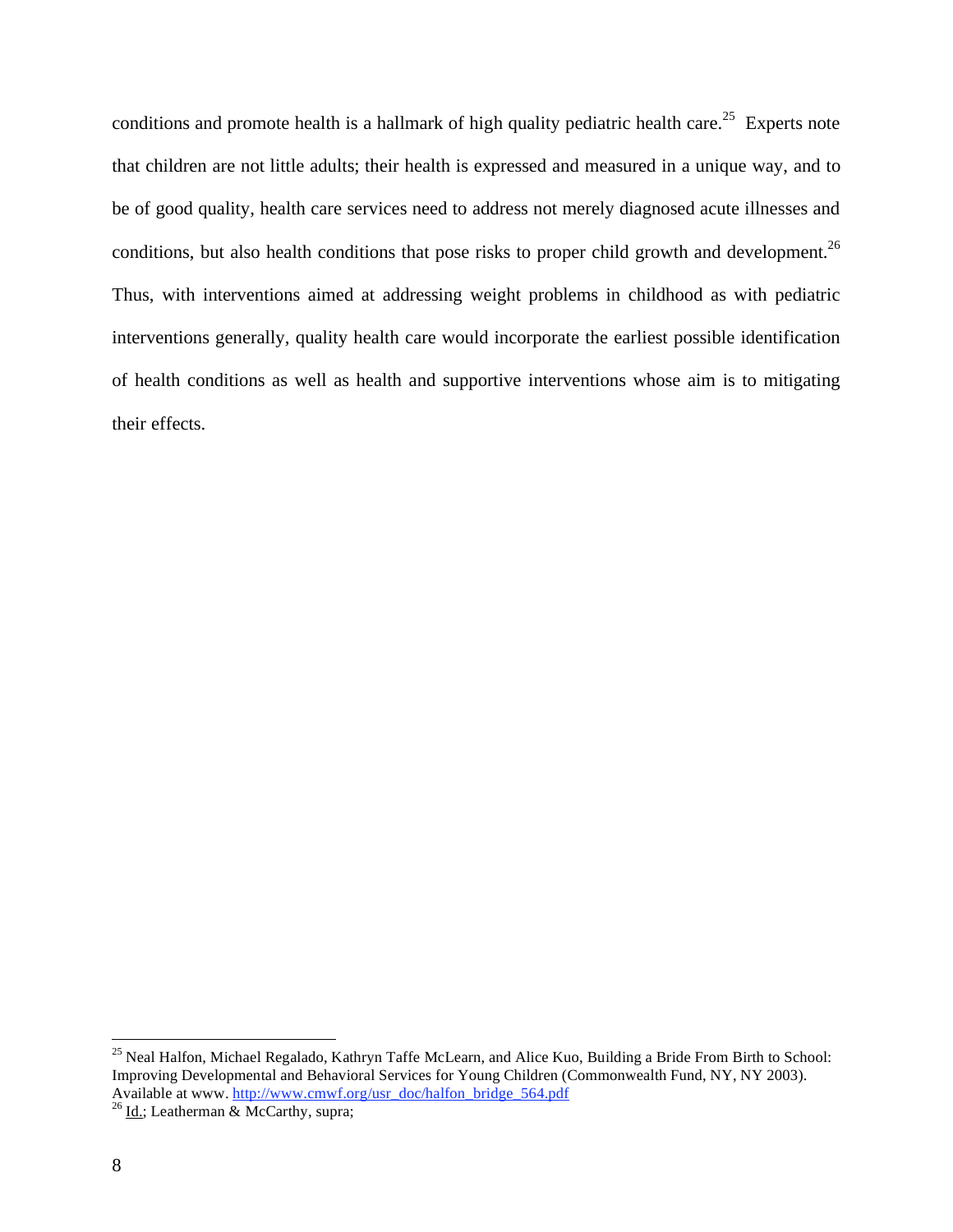# **The Effectiveness of Health Interventions for Children At Risk**

As with health services research generally, research relating to the effectiveness of early interventions on childhood obesity risk is limited. But a number of studies suggest that providing anticipatory guidance and preventive health interventions in the case of children at risk is more successful than delaying treatment until after the onset of obesity.<sup>27</sup> The American Academy of Pediatrics Committee on Obesity Evaluation and Treatment has issued a series of recommendations related to preventive health services for at risk children.<sup>28</sup> These recommendations are based on clinical consensus regarding health care for children and adolescents,<sup>29</sup> and they reflect a belief on the part of experts that obesity risk in children is a symptom of a chronic, lifelong medical condition whose effective treatment involves a range of health and nutrition interventions, links to other key services, and continuous monitoring and reinforcement.

Key elements of the model intervention recommended by the AAP are shown in Figure 3. The foundation of the intervention is a routine assessment of weight in accordance with CDC guidelines as part of well-child care. This periodic routine weight assessment would be supplemented by a more intensive, integrated set of diagnostic and ongoing preventive treatment interventions in the case of children who are found upon initial assessment to be at risk.

1

 $27$  Barlow, S. & Dietz, W. "Obesity Evaluation and Treatment: Expert Committee Recommendations." Pediatrics Vol. 102, No. 3. Sept. 1998; Gordon-Larsen, P. et. al. "Five-year obesity incidence in the transition period between adolescence and adulthood: the National Longitudinal Study of Adolescent Health." American Journal of Clinical Nutrition 80:569-75. American Society for Clinical Nutrition. 2004.; The Institute of Medicine. "The Health-Care Sector and Providers Can Play a Role in Preventing Childhood Obesity." Fact Sheet. September 2004. Drawn from Preventing Childhood Obesity: Health in the Balance, 2005. ; NIH Obesity Research Task Force. "Strategic Plan for NIH Obesity Research."

 $28$  Barlow & Dietz, supra.

 $^{29}$  Id.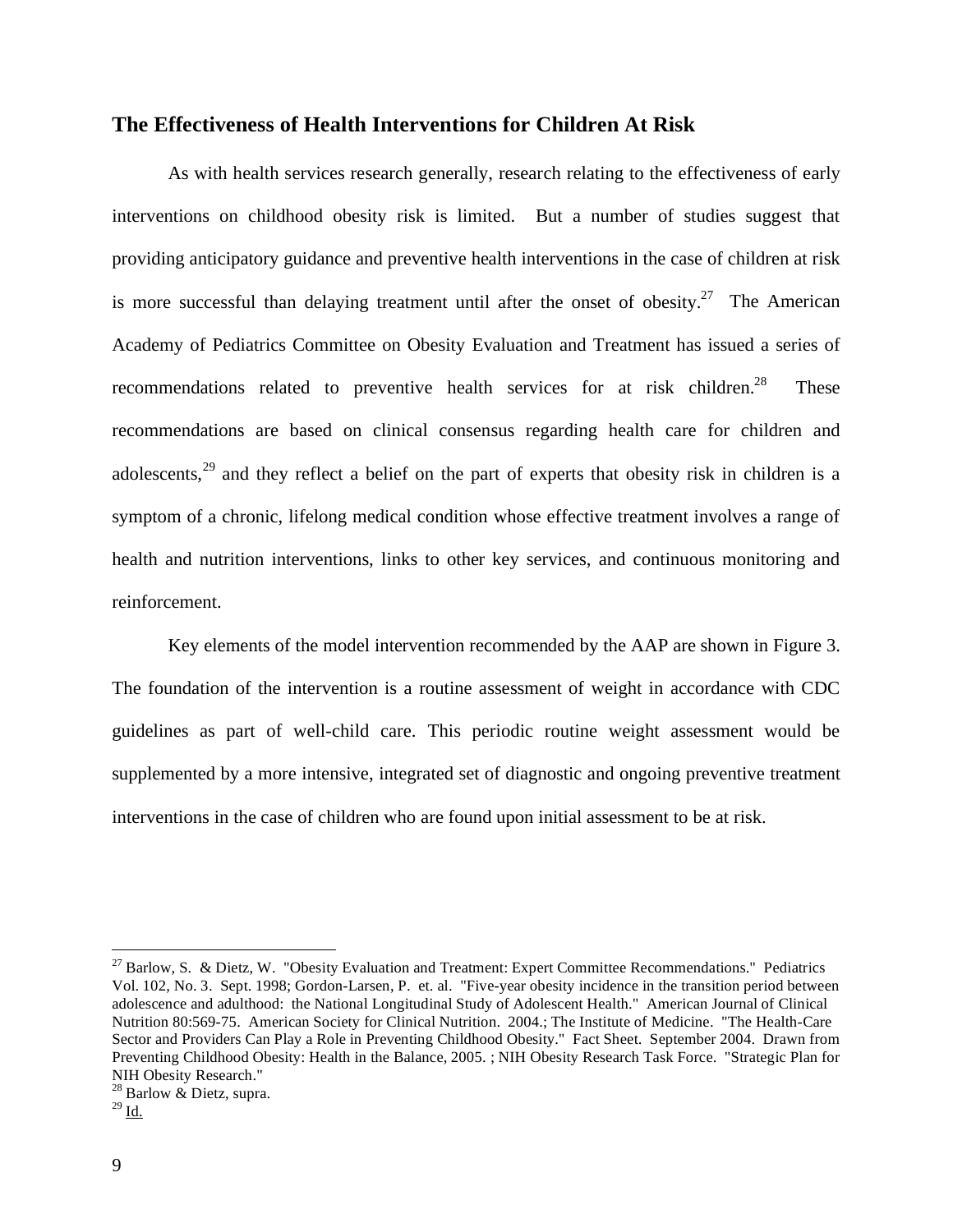# **Figure 3: Recommended Preventive Health Interventions Addressing Weight Problems in Children**

# **1. Comprehensive assessments as part of routine preventive health care (all children)**

BMI tool for a clinical assessment of obesity, using the  $95<sup>th</sup>$  percentile as the appropriate cut-off for initiating an in-depth medical assessment for follow-up diagnostic and ongoing intervention purposes.

# **2. Anticipatory Guidance (all children)**

• Counseling for all families on weight monitoring in children, diet and nutrition, using objective and non-accusatory language.

# **3. Further Assessment and Intervention for Children with Identified Risk**

- Secondary assessment, treatment and case management interventions for children whose examinations indicate a risk of obesity (BMI between  $85<sup>th</sup>$  and  $95<sup>th</sup>$  percentiles or children with rapid weight changes over time).
- An in-depth medical assessment that is structured to: identify exogenous causes of obesity (physical and mental); assess the degree of overweight and identify existing complications from obesity; assess the need for specialty referrals; evaluate the child's and family's readiness to make change; establish a dietary and physical activity history.
- Therapy with established goals in the areas of health behavior (eating and physical activity), medical goals to improve and resolve complications, and weight goals.
- Training in parenting skills linked to changing child and family behavior
- Links to sources of increased physical activity.
- A reduction in calorie intake and nutritional evaluation and counseling
- Counseling on cessation of tobacco use.
- Regular and ongoing assessments to measure progress and challenges

Source: Barlow S, Dietz W. Obesity Evaluation and Treatment: Expert Committee Recommendation. Pediatrics; Sept. 1998 (102).

In sum, although much still is not known about the causes, consequences, and effectiveness of treatments for obesity risk in children, the expert clinical consensus points to a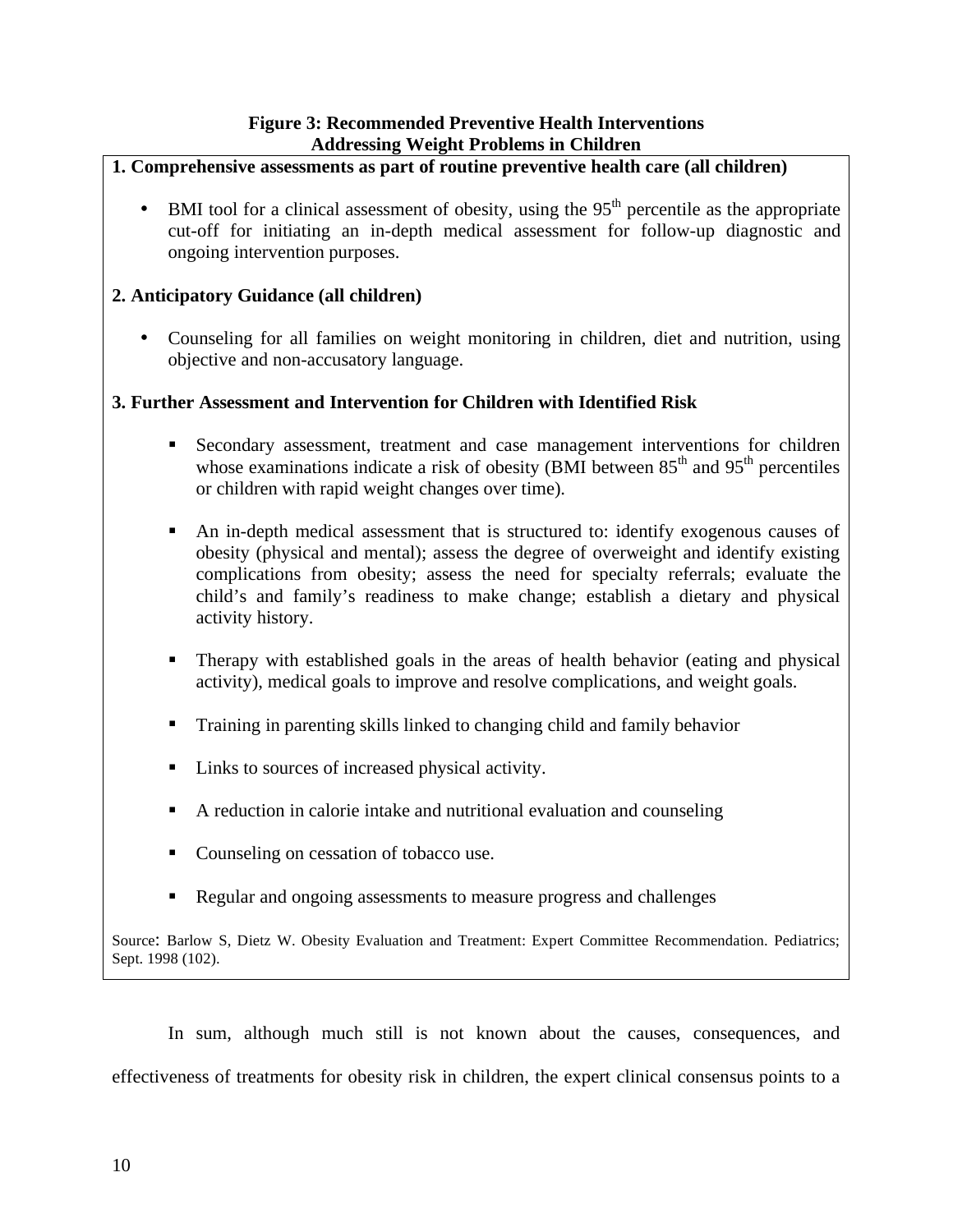recommended set of interventions. These interventions consist of early identification of risk, further in-depth assessment and follow-up where risks are found, and health interventions aimed at addressing the immediate and related physical and mental health problems associated with obesity risk in children, monitoring for longer term risk, altering the conditions that elevate risk including changes in diet and exercise, and management and referral for related services, in particular, sources of organizes physical activity. This set of services can be thought of as an "obesity risk prevention" intervention for children at risk for long-term adult obesity, which addresses both the short-term health conditions associated with childhood weight problems as well as the long-term risk for adult obesity.

In this regard, the HHS reclassification of obesity from lifestyle behavior to medical condition underscores the importance of this health intervention. Because HHS removed language from the Medicare Coverage Issues Manual which stated that obesity is not an illness, health services for children determined to be at risk for obesity would appear to be intrinsic to quality health care, especially in the case of children who as a result of broader disparities in health and health care, stand to be particularly affected by risks for any single condition. In other words, because lower income children experience broader health risks generally, the risks associated with any single condition become magnified, and interventions early in order to control these risks become more medically justified.<sup>30</sup>

<sup>30</sup> Barbara Starfield, Child and adolescent health status measures *The Future of Children: U.S. Health Care for Children* 1992; 2[2]: 25-40.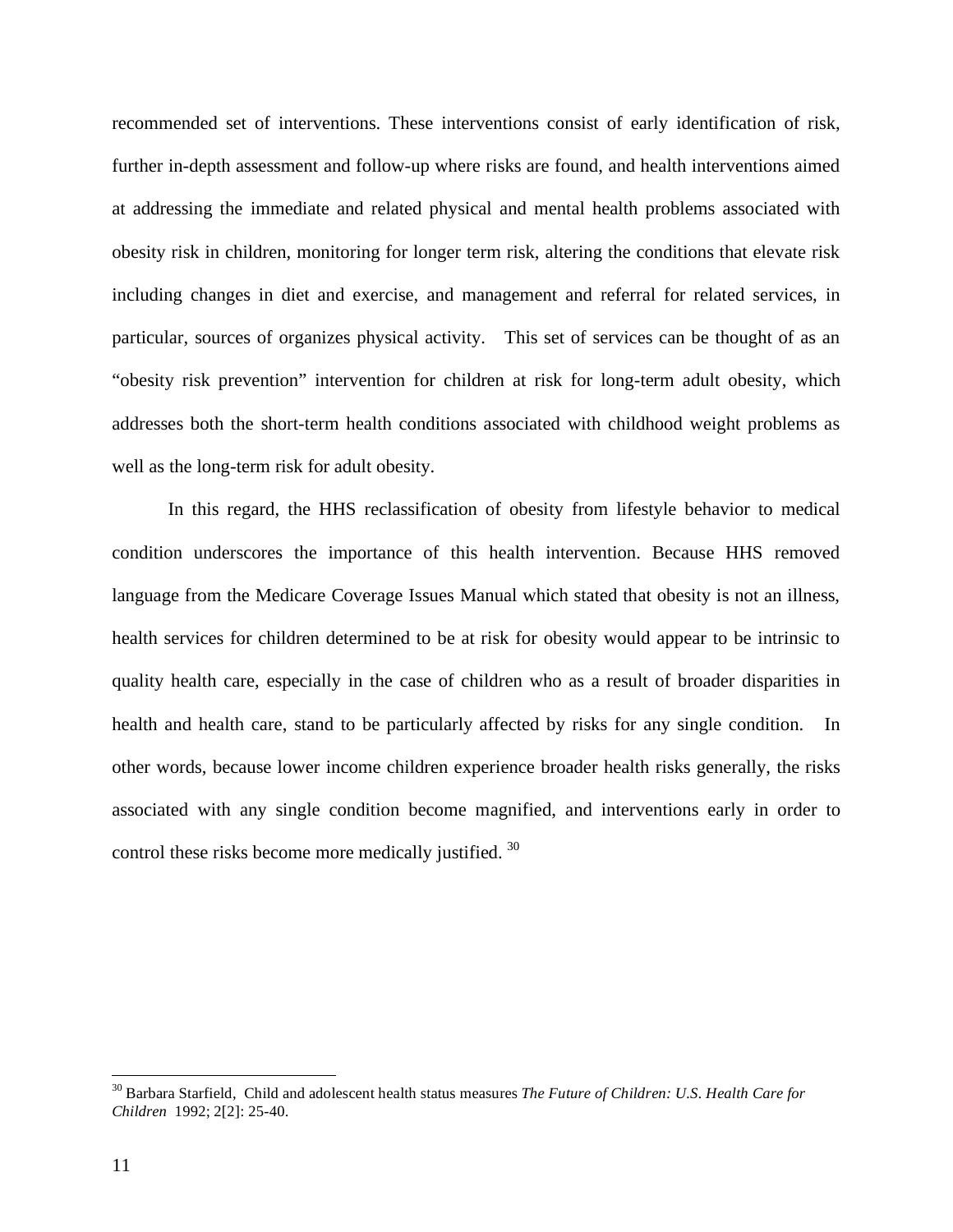# **The Role of Public and Private Health Insurance in Financing Comprehensive Preventive Care for Children at Risk of Obesity**

In the U.S. a discussion of health insurance is intrinsic to any effort to improve access to health care in ways that reduce health risks and optimize health. This is because of the strong association between health insurance coverage and access to health care, whether for preventive services, services to treat acute health conditions, or, as in the case of children at risk for obesity, care and services needed to address conditions which, if left untreated, can evolve into permanent and serious medical problems.<sup>31</sup> Because children are in good health as a group, the cost of their health care is inexpensive compared to the cost of caring for an adult population. At the same time, children's use of health care shows a high degree of sensitivity to the presence of health insurance, even where preventive services are concerned. For example**,** uninsured children are three times as likely as children with Medicaid to coverage, to have no regular source of care, a measure of health care access that correlates to access to preventive care.<sup>32</sup>

 Where health insurance is concerned, discussions of options for reform generally focus on two areas of coverage: employer-sponsored health insurance and Medicaid/SCHIP. Figures 4- 6 below show children by age, race and source of insurance coverage. These figures underscore the extent to which lower income children (who are disproportionately members of minority groups) depend on public health insurance.

<sup>&</sup>lt;sup>31</sup> Institute of Medicine. *Coverage Matters: Insurance and Health Care*. National Academy Press: Washington DC. 2001.

 $32$  Id. at 30.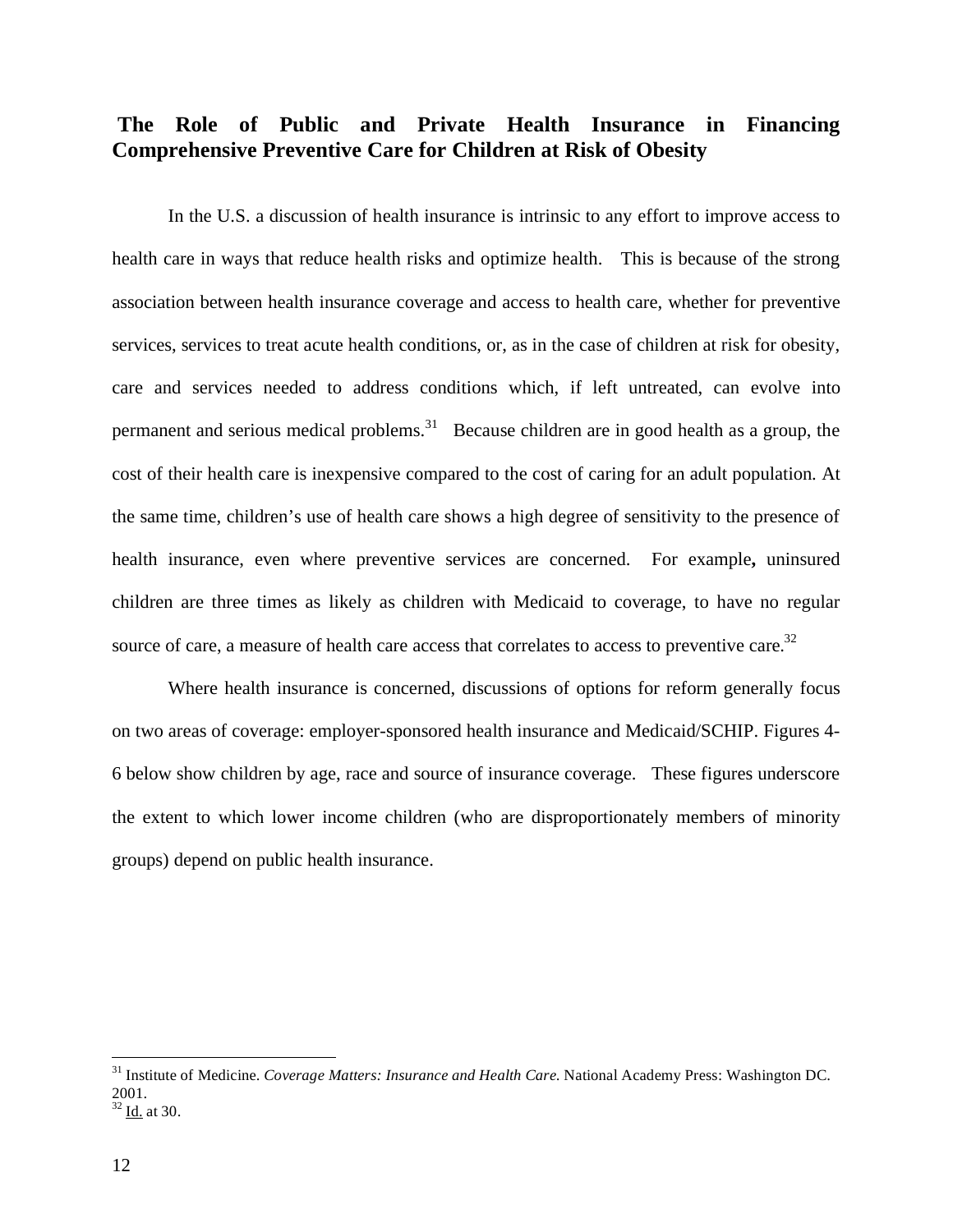

 Source: EBRI Issue Brief No. 276. Sources of Health Insurance and Characteristics of the Uninsured: Analysis of the March 2004 Current Population Survey (Dec. 2004)



Source: Kaiser Commission on Medicaid and the Uninsured. Health Insurance Coverage in America, 2003 Update (Nov. 2004).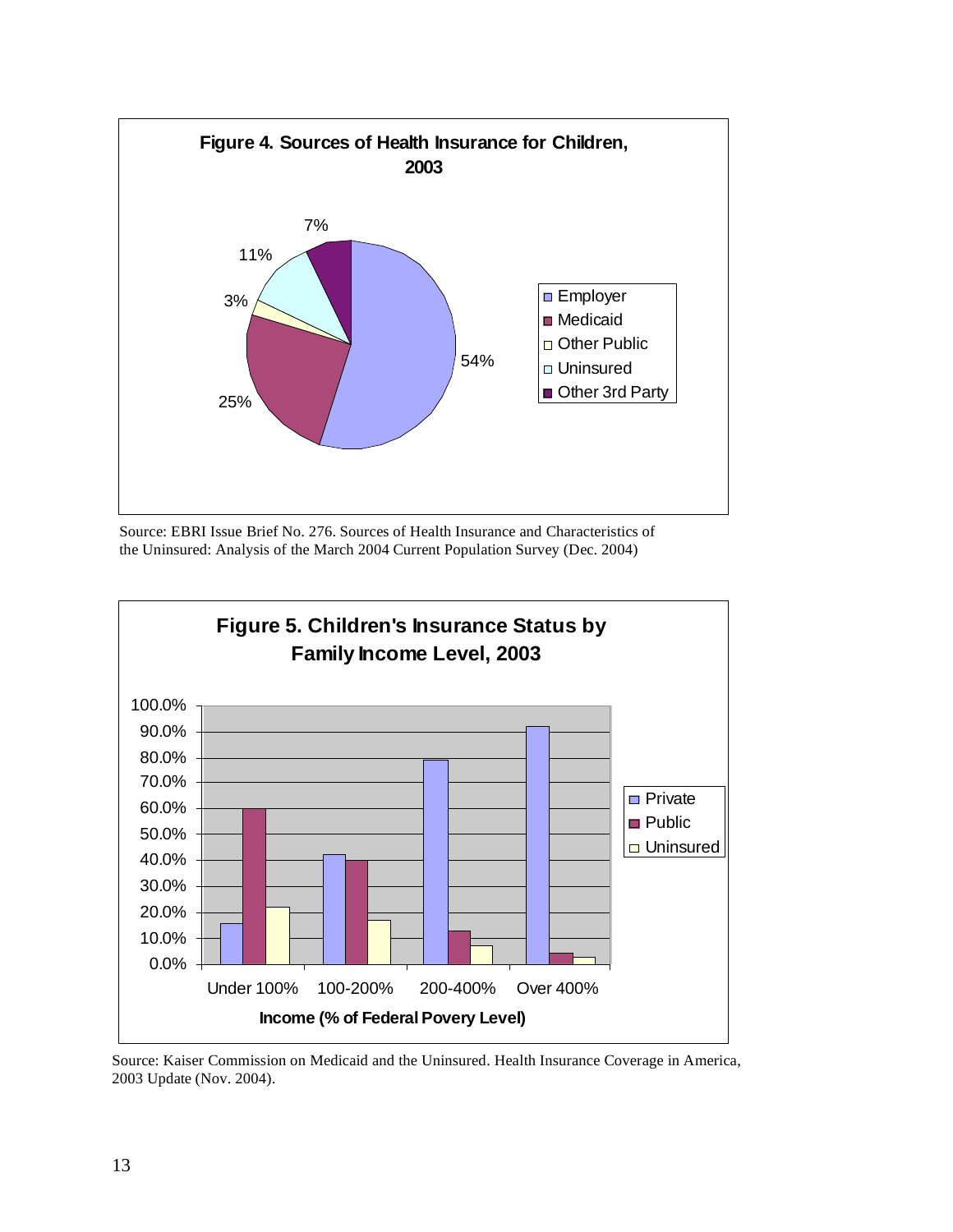

 Source: Kaiser Commission on Medicaid and the Uninsured. Health Insurance Coverage in America, 2003 Update (Nov. 2004).

As these Figures show, while both private and public insurance play essential roles in child health financing, Medicaid and SCHIP are particularly important for lower income children and children who are members of racial and ethnic minority groups. To the extent that obesity risk shows up with greater prevalence among lower income and minority children, their families' more diminished resources elevate the importance of comprehensive health interventions and family supports.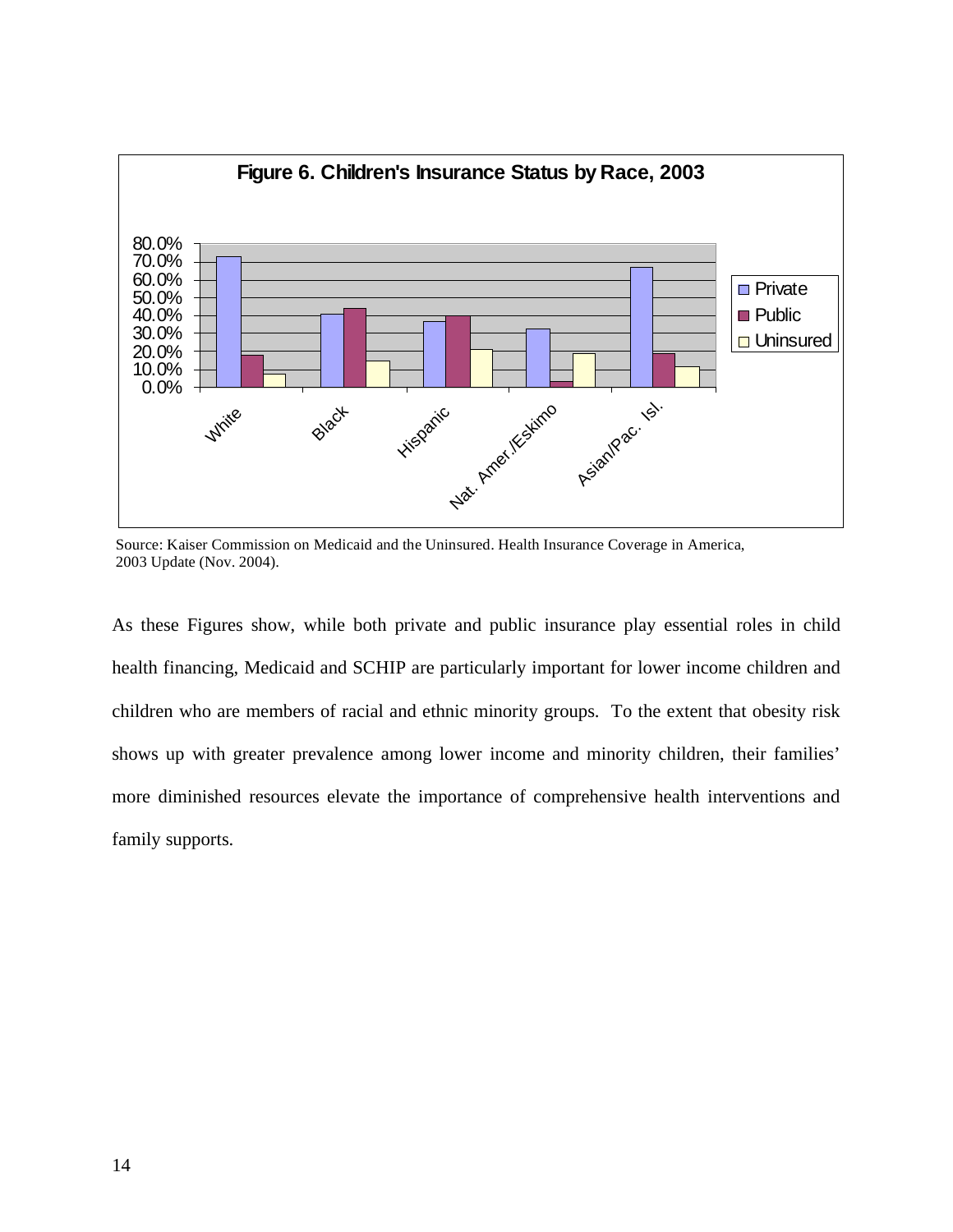# **Financing Obesity Risk Prevention Services for Children Through Private Health Insurance and Employee Health Benefit Plans**

Evidence from studies and reports on private health insurance and obesity suggest that a number of private insurers now extend some level of coverage in the case of diagnosed adult obesity.<sup>33</sup> At the same time, there is little evidence at this point suggesting explicit insurer coverage of comprehensive obesity prevention interventions for children identified as at risk. For several reasons, the lack of such evidence is not surprising. First, some of the procedures intrinsic to the treatment of obesity risk in children may already be covered, in particular, routine health examinations, body mass measurement, and basic counseling for children. It will take more concerted efforts to reach children with known risks through more intensive interventions before the gap between practice and payment becomes fully clear.

Second, reclassification of obesity happened only recently. As with other cases involving the evolution of information about health conditions along with evidence of effective health interventions, knowledge diffuses slowly throughout the professional world, triggering changes in health care financing only slowly. In other words, it takes a while for evidence to alter the standard of health care, and for that alteration, in turn, to begin to affect the nature and structure

33 Simon and Carla Rivera. Revised policy treats obesity under Medicare. *Los Angeles Times*. July 16, 2004. Available at http://www.writing.ucsb.edu/faculty/tingle/courses/W109W/Obesity%20policy.htm; Lisa Greene. For the obese, hope for health coverage at last. *St. Petersburg Times*. August 4, 2004. Available at http://www.sptimes.com/2004/08/04/news\_pf/Worldandnation/For\_the\_obese\_hope\_f.shtml; Jen Haberkorn.

Obesity's new status will not affect insurers. *The Washington Times*. July 16, 2004. Available at http://www.washingtontimes.com/functions/print.php?StoryID=20040715-104801-4188r; Edward Stern. Medicare may cover treatment for obesity. August/September 2004. Available at

http://www.masspsy.com/columnists/stern\_0408\_9.htm; Rob Stein. N.C. Health insurer to offer coverage for weight problems. *The Washington Post*. October 13, 2004. Available at http://www.washingtonpost.com/ac2/wp-

dyn/A28015-2004Oct12?language=printer; Jeff Sonderman. Blue Cross to cover gastric bypass. *The Scranton Times.* December 14, 2004. Available at

http://www.scrantontimes.com/site/news.cfm?newsid=13549825&BRD=2185&PAG=461&dept\_id=415898&rfi=6; Rick Cornejo. Cigna to tackle obesity with new programs. *BestWire*. February 4, 2005. Available at http://www.insurancenewsnet.com/print.asp?a=top\_lh&lnid=256025540; About First Health. Available at http://www.firsthealth.com/about/index.html; California Healthline. CMS Committee to consider Medicare coverage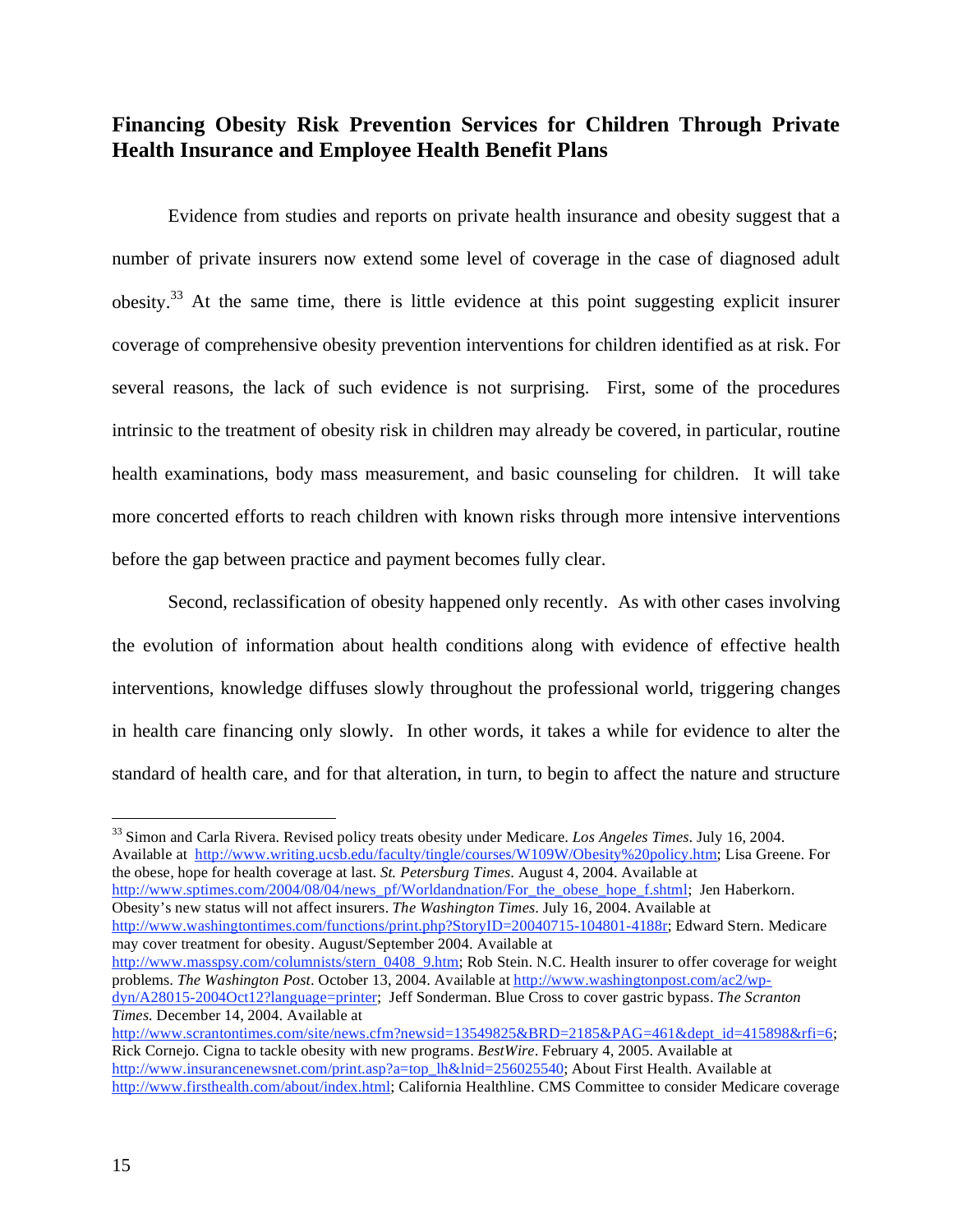of health insurance coverage. Insurers and health care companies revise and update their benefit package and general coverage terms only periodically, and only as families and health professionals press for financing of more rigorous, evidence-based health interventions might insurers consider altering their policies.

Third, insurance covers some, but not a great deal of, preventive interventions. Common preventive coverage among insurers as a group includes routine "well-baby" and "well-child" examinations during which an initial assessment of possible obesity risk might be made, but more rigorous examination and longer term interventions to prevent onset of an adult condition and associated physical and mental health problems during childhood would not be common. Commercial health insurance focuses on protecting policyholders and plan members against the risk of high medical costs associated with diagnosed, acute medical conditions and disabilities, not what they consider to be routine preventive health outlays for conditions that pose long term elevated health risks. Indeed, even in the case of adults with diagnosed morbid obesity, the insurance response has been sporadic, and a number of insurers appear to be resistant to even unquestionably high cost and high-technology medical interventions (e.g., bariatric surgery for adults with morbid obesity and secondary health sequelae, as well as a long and documented record of weight control failure). $34$ 

http://www.medscape.com/viewarticle/492363\_print; Gastric bypass coverage dropped by insurer. Available at http://www.cnn.com/2004/HEALTH/03/03/gastric.bypass.ap ; Debra Pressey. Anti-fat surgery: Weighty dilemma some insurers pulled away from covering the RNY gastric bypass procedure. *The News-Gazette*. August 22, 2004. Available at http://clos.net/lib/insurers\_stop\_paying\_for\_rny\_gastric\_bypass.htm; Tresa Baldas. Insurers trim obesity policies. *The National Law Journal*. January 26, 2005. Available at http://www.law.com/jsp/article.jsp?id=1106573724122; Patrick L. Thimangu. Risk, cost affect coverage of gastric

bypass procedures. *St. Louis Business Journal*. December 31, 2004. Available at http://www.bizjournals.com/stlouis/stories/2005/01/03/focus5.html?=printable; Industry must increase efforts to fight obesity, says Swiss Re. Available at http://www.uklifeinsurance.uk.com/Industrymust-increase-efforts-to-fightobesity-says-Swiss-Re [2/8/05].

of bariatric surgery. Available at http://www.californiahealthline.org/index.cfm?Action=dspItem&itemID=107193; Vanessa Fuhrmans. Insurer tries to curb costs of obesity. *The Wall Street Journal*. February 2, 2005.<br><sup>34</sup> Freudenheim; Christine Wiebe. Business of Medicine Briefing: November 1, 2004. Available at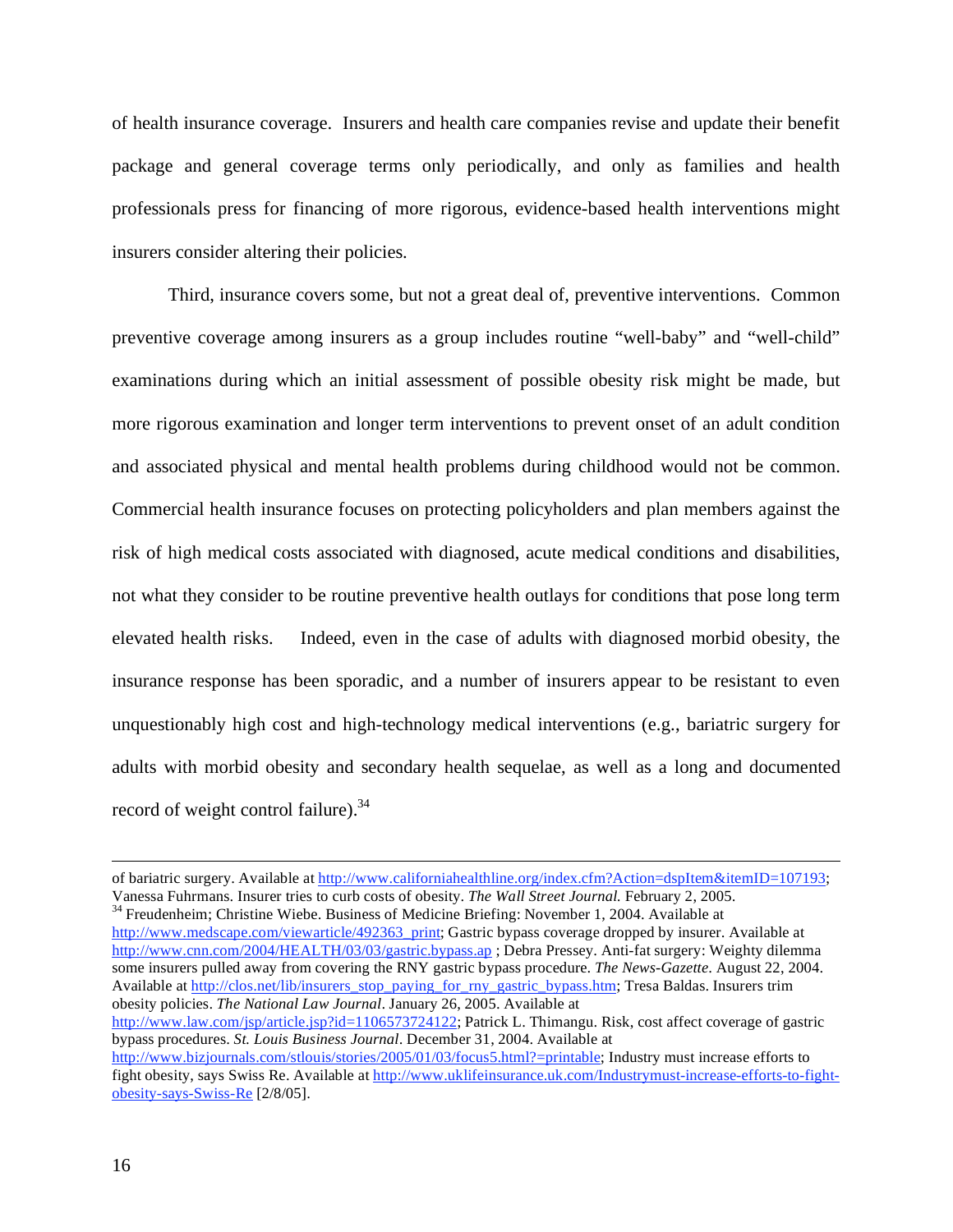A recent report by the National Institute for Health Care Management profiled the obesity treatment measures from a cross section of 11 large health plans.<sup>35</sup> Their findings support the conclusion that health insurers that have obesity related programs are focused more on adult obesity than childhood obesity. Of the 11 health plans surveyed, all had some weight loss tools available to adults, ranging from informational resources to prescription drug and bariatric surgery coverage. On the other hand, the study found that only one company, Kaiser Permanente, had a full child and adolescent weight management program currently in place. In addition, one other plan, Affinity Health Plan, had a pilot program underway that is limited to children who are already obese, and two Blue Cross Blue Shield plans, Empire and North Carolina, are developing childhood obesity programs to begin in 2005 or 2006.<sup>36</sup> While most plans do not have childhood obesity prevention and treatment coverage as part of their benefit package, seven plans supported some type of community-based program such as a school based educational program, grants to increase physical activity among community children, and research studies. Four plans have also created clinician toolkits and Continuing Medical Education programs for providers to increase awareness of obesity prevention and treatment standards.

Blue Cross and Blue Shield of North Carolina (NC BCBS) and Kaiser Permanente are leaders in the field of obesity prevention programs among private insurers. NC BCBS has modified its standard offering to include what it considers to be a comprehensive package of

<sup>&</sup>lt;sup>35</sup> National Institute for Health Care Management. Health Plans Emerging as Pragmatic Partners in Fight Against Obesity. April 2005. Available at http://www.nihcm.org/ObesityReport.pdf<br>
<sup>36</sup> Id.; June 20, 2006 telephone conversation with Cindy Brenneman, Director of Quality Improvement, North

Carolina Blue Cross Blue Shield.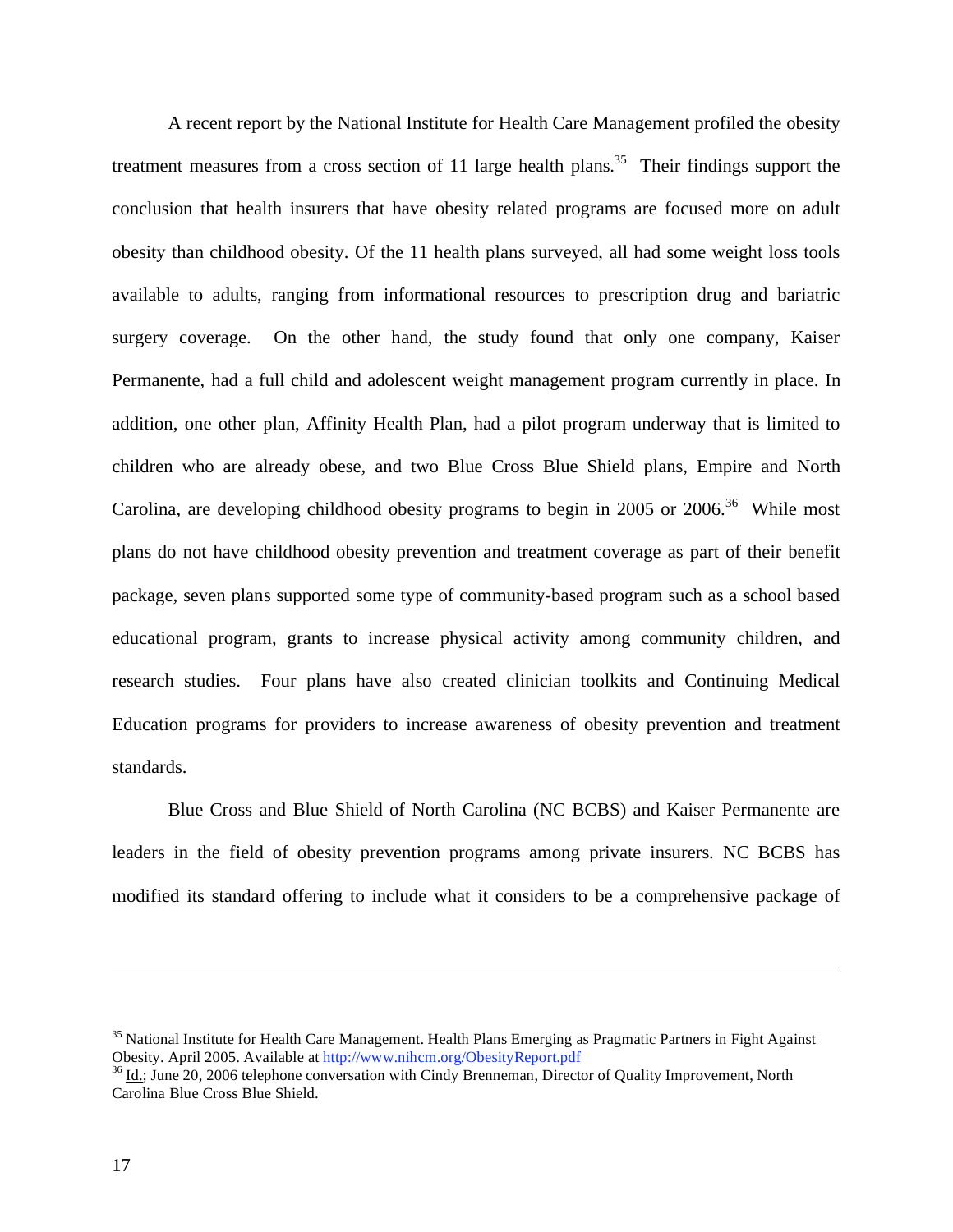services, including benefits changes, related to weight loss for adult members.<sup>37</sup> The services have been package under the name "Healthy Lifestyle ChoicesSM" and will cover four annual physician visits for weight assessment, tests and treatment, dietician's services, FDA-approved weight loss medications when medically appropriate, a self-management program to assist members in making healthy lifestyle changes, and Centers of Excellence for morbid obesity surgery.<sup>38</sup> The decision to extend the benefits package and introduce these services was based on a cost-effective analysis that revealed long term savings that would offset the costs associated with obesity and weight related conditions.<sup>39</sup> While the childhood obesity program has not launched yet, children (and adults) participating in one of NC BCBS health management programs are entitled to nutrition counseling.<sup>40</sup> In addition, NC BCBS has developed a clinician's tool kit to address obesity assessment and treatment.<sup>41</sup>

Similarly, in 2002 Kaiser Permanente launched a Weight Management Initiative (WMI) as part of its Care Management Institute. The WMI "unites clinicians, researchers, insurers, and policymakers in a collaborative strategic effort to address the critical public health issue of obesity in the U.S."42 Kaiser Permanent focuses on prevention and treatment of overweight and obesity in children, adolescents, and adults by providing health education, meal management, the 10,000 steps program, and tailored weight management programs for children, their parents, and adult members. Through the Culturally Competent Care Institute, Kaiser strives to provide weight management guidance while understanding the dietary preferences and weight related

<sup>&</sup>lt;sup>37</sup> Blue Cross Blue Shield of North Carolina, The State of Preventive Health (September, 2004) Available at http://www.bcbsnc.com/news/press-releases/pdfs/preventive-health-report.pdf. ; June 20, 2006 telephone conversation with Cindy Brenneman, Vice President, North Carolina Blue Cross Blue Shield.

 $\frac{38}{39}$  Id.<br> $\frac{39}{39}$  Rob Stein, Washington Post (2004), supra.

 $30$  Currently two health management programs are open to children, one for diabetes and one for heart conditions.

 $^{41}$  July 7, 2005 telephone conversation with Dawn Porter, Program Manager, North Carolina Blue Cross Blue Shield.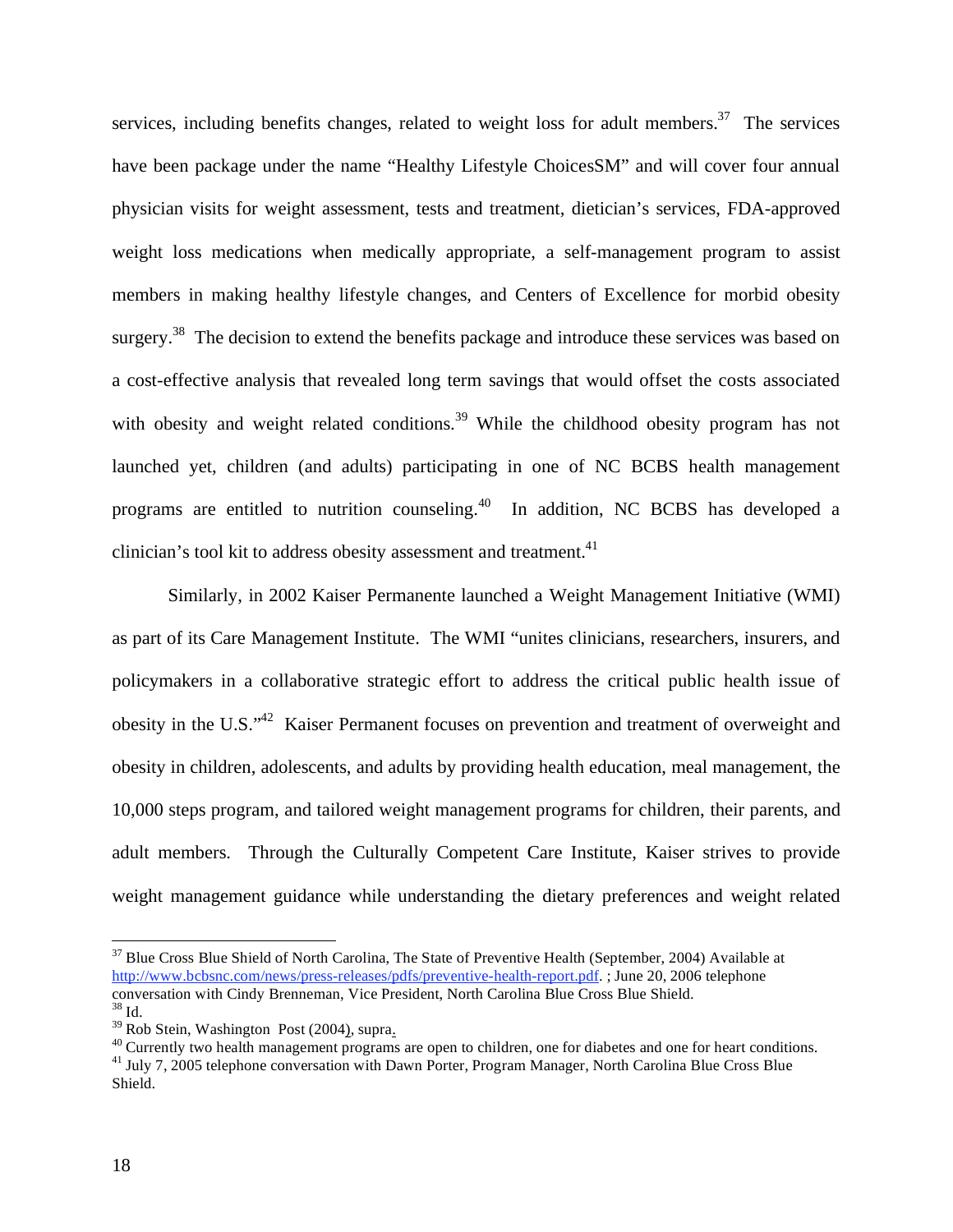issues of the various cultures of its members.<sup>43</sup> In addition, WMI provides information and new strategies to Kaiser's clinicians through regional obesity task force and development of evidencebased care guidelines.

To date, state efforts to regulate the health insurance market relating to treatment for obesity have been limited. As Table 1 shows, those states that have enacted or considered regulation of insurance plans offered in the state have confined the scope of their legislation to treatments for diagnosed cases of morbid obesity in adults.

 <sup>42</sup> Kaiser Permanente Care Management Institute, Frequently Asked Questions. Available at http://www.kpcmi.org/weight-management/faqstopic.html<br>
<sup>43</sup> Kaiser Permanente Care Management Institute. Culturally Competent Care. Available at

http://www.kpcmi.org/weight-management/faqstopic.html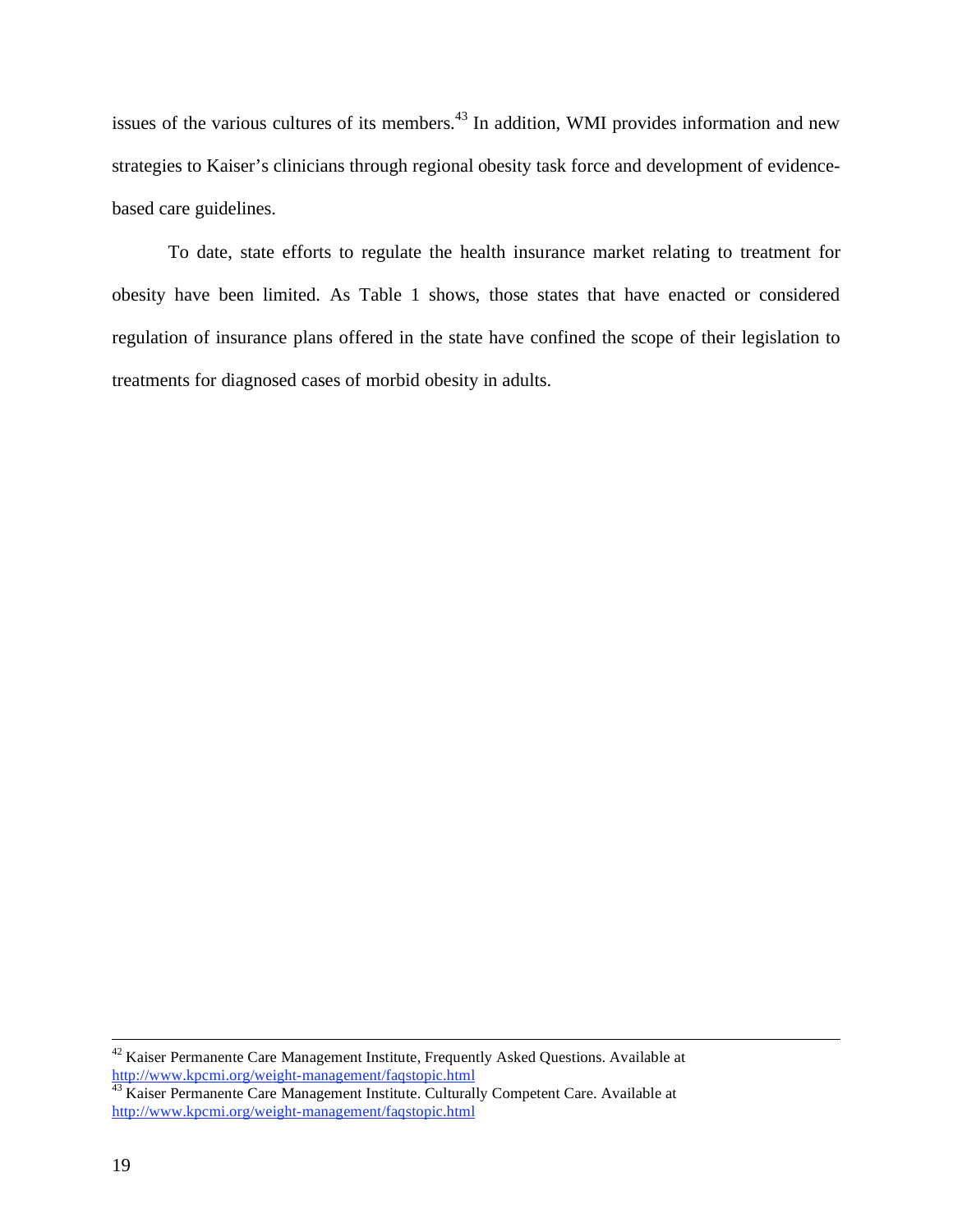# **Table 1. State Obesity Related Insurance Laws, Spring 2005**

| <b>STATE</b><br><b>BILL/LAW</b>  | <b>ENACTED OR</b><br><b>PROPOSED</b> | <b>NATURE OF LEGAL</b><br><b>REQUIREMENTS</b>                                                                                                                                                                                                        | <b>CONDITIONS FOR</b><br><b>COVERAGE</b>                                                                                                                                                                                                                                    |
|----------------------------------|--------------------------------------|------------------------------------------------------------------------------------------------------------------------------------------------------------------------------------------------------------------------------------------------------|-----------------------------------------------------------------------------------------------------------------------------------------------------------------------------------------------------------------------------------------------------------------------------|
| Connecticut<br>HB 5721 (2005)    | Proposed                             | Health insurance policies must offer<br>coverage for gastric bypass<br>surgery.                                                                                                                                                                      | No information.                                                                                                                                                                                                                                                             |
| Georgia<br>HB 43 (2005)          | Proposed                             | Health insurers must offer<br>comprehensive medical or surgical<br>coverage for the treatment of<br>morbidly obese patients                                                                                                                          | Diagnosed as<br>morbidly obese                                                                                                                                                                                                                                              |
| Idaho<br>HB 708 (2004)           | Proposed                             | Health insurers must provide<br>coverage for weight reduction<br>counseling services for any<br>morbidly obese policyholders                                                                                                                         | Must meet<br>definition of morbid<br>obesity as stated in<br>the statute                                                                                                                                                                                                    |
| Indiana<br>Ind. Code § 27-8-14.1 | Enacted                              | Health insurers must cover non-<br>experimental surgical treatment by<br>a provider of morbid obesity                                                                                                                                                | Must meet<br>$\bullet$<br>definition of morbid<br>obesity as stated in<br>the statute, and<br>The condition has<br>persisted for at least 5<br>years, and<br>Physician<br>supervised non-<br>surgical treatment has<br>been ineffective for 18<br>consecutive months        |
| Louisiana<br>SB 409 (2004)       | Proposed                             | Health insurers must offer an<br>optional provision stating that<br>benefits are payable for treatment<br>of morbid obesity through gastric<br>bypass surgery or other such<br>methods recognized by NIH for<br>long-term reversal of morbid obesity | Must meet<br>definition of morbid<br>obesity as stated in<br>the statute, and<br>Physician<br>supervised non-<br>surgical treatment has<br>been ineffective for 18<br>months, and<br>At least two<br>physicians concur that<br>surgical treatment is<br>medically necessary |
| Maryland<br>Md. Code §15-839     | Enacted                              | Health insurers must provide<br>coverage for surgical treatment of<br>morbid obesity that is recognized by<br>NIH as effective for long-term<br>reversal of morbid obesity and<br>consistent with NIH guidelines                                     | Must meet<br>definition of morbid<br>obesity as stated in<br>the statute,                                                                                                                                                                                                   |
| Mississippi<br>SB 2791 (2005)    | Proposed                             | Health insurers shall consider<br>offering coverage for bariatric<br>surgery                                                                                                                                                                         | Must meet<br>definition of clinically<br>severe obesity in the<br>statute, and<br>A physician deems<br>the surgery medically<br>necessary, based on                                                                                                                         |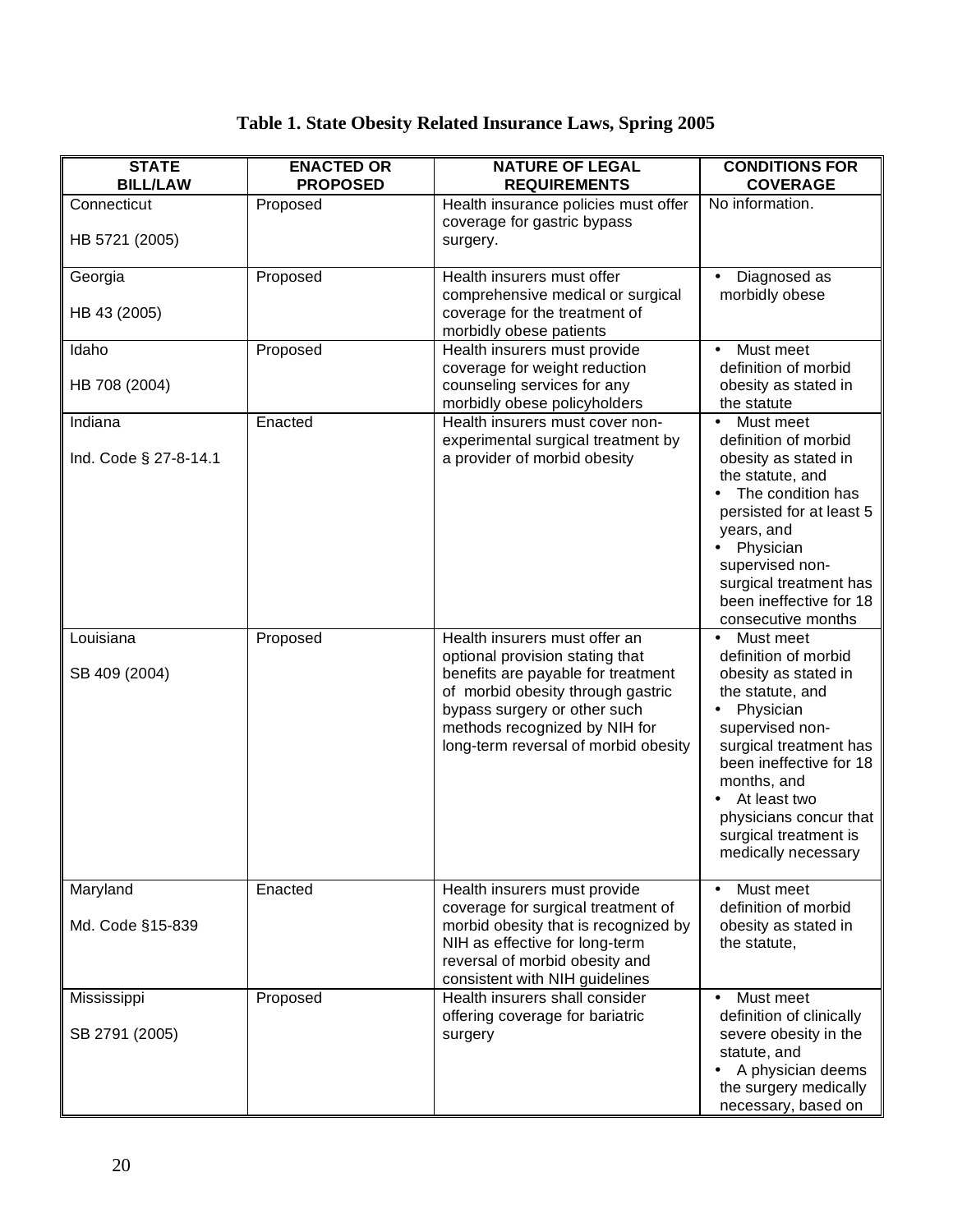| <b>STATE</b><br><b>BILL/LAW</b>         | <b>ENACTED OR</b><br><b>PROPOSED</b> | <b>NATURE OF LEGAL</b><br><b>REQUIREMENTS</b>                                                                                                                                                                                 | <b>CONDITIONS FOR</b><br><b>COVERAGE</b>                                                                                                                                                                                                                                    |
|-----------------------------------------|--------------------------------------|-------------------------------------------------------------------------------------------------------------------------------------------------------------------------------------------------------------------------------|-----------------------------------------------------------------------------------------------------------------------------------------------------------------------------------------------------------------------------------------------------------------------------|
|                                         |                                      |                                                                                                                                                                                                                               | NIH standards and<br>criteria<br>These standards<br>may include a<br>requirement that a<br>physician supervised<br>weight control<br>program has been<br>ineffective, whether or<br>not the insurance<br>policy provides<br>coverage for weight<br>control treatment        |
| Missouri<br>HB 84 (2005)                | Proposed                             | Health insurers must offer coverage<br>of treatment methods approved by<br>NIH as effective for long-term<br>reversal of morbid obesity                                                                                       | Must meet<br>definition of morbid<br>obesity as stated in<br>the statute, and<br>Physician<br>supervised non-<br>surgical treatment has<br>been ineffective for 18<br>months, and<br>At least two<br>physicians concur that<br>surgical treatment is<br>medically necessary |
| Ohio*<br>SB 162 (2001)                  | Proposed                             | Health insurers must provide<br>coverage for surgical treatment of<br>morbid obesity, including necessary<br>exams and lab tests                                                                                              | Must meet<br>definition of morbid<br>obesity as stated in<br>the statute, and<br>Must meet NIH<br>guidelines                                                                                                                                                                |
| South Carolina<br>HB 4414 (2001-02)     | Proposed                             | Health insurers must offer optional<br>rider to provide for the treatment of<br>morbid obesity through gastric<br>bypass surgery or other methods<br>approved by NIH as effective for<br>long-term reversal of morbid obesity | Must meet<br>definition of morbid<br>obesity as stated in<br>the statute                                                                                                                                                                                                    |
| Virginia<br>Va. Code § 38.2-<br>3418.13 | Enacted                              | Health insurers must offer coverage<br>for the treatment of morbid obesity<br>through gastric bypass surgery or<br>other such methods approved by<br>NIH as effective for long-term<br>reversal of morbid obesity             | Must meet<br>definition of morbid<br>obesity as stated in<br>the statute                                                                                                                                                                                                    |

\*SB 162 also includes a section with the same requirement for the state's Medicaid program.

State efforts to regulate health insurance and employee health benefit plans encounter significant challenges even in the face of strong evidence indicating a need for change. This is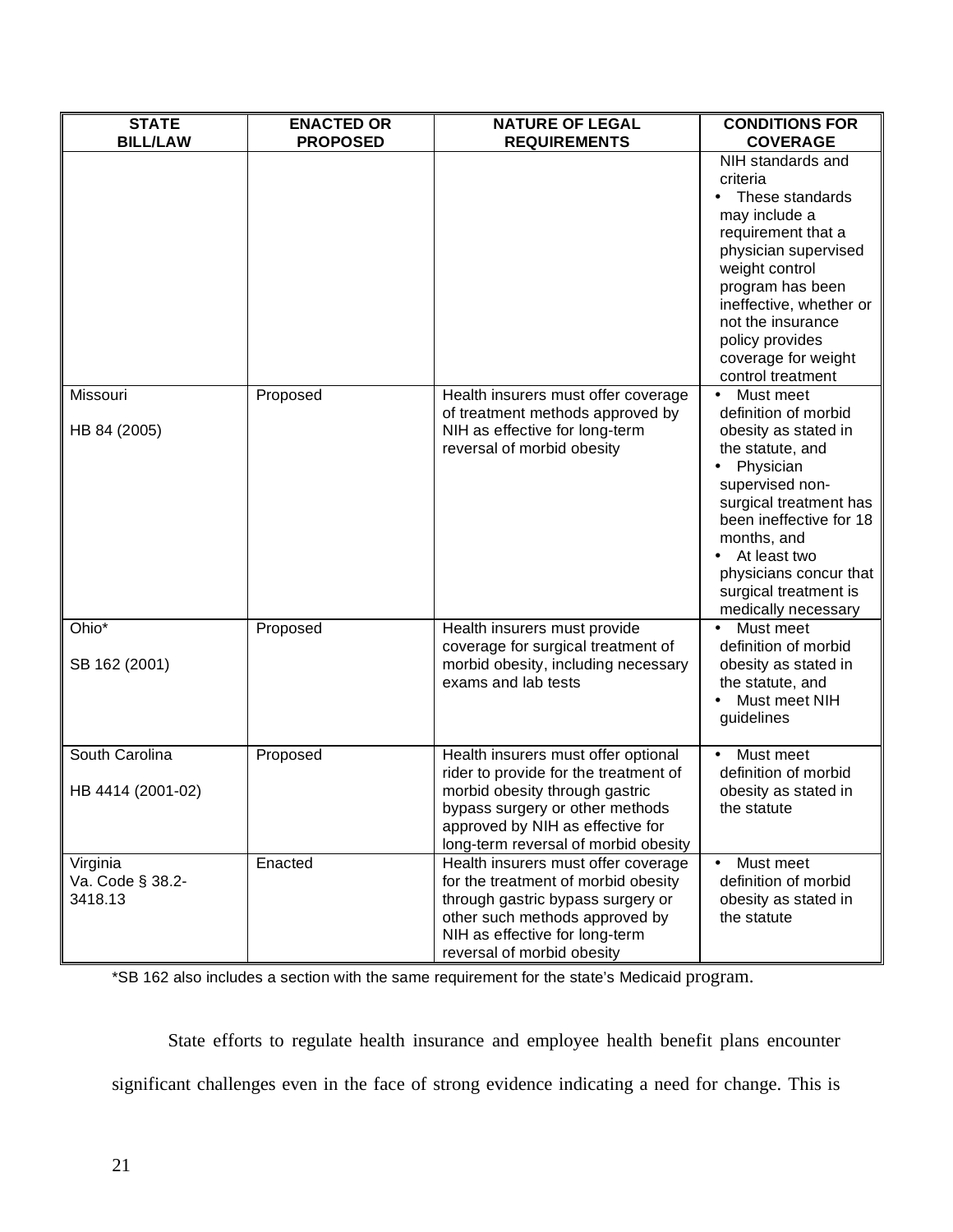because states, which ostensibly have the power to regulate insurance under federal law, in fact do not have the legal authority to regulate health benefit coverage offered by employers that selfinsure and that hire insurance companies simply to administer their plans. Furthermore, states cannot regulate health plans offered by the federal government for its employees (both civilian and military).<sup>44</sup> About half of all persons in the U.S. with employer-sponsored coverage receive their coverage through a self insuring employer. Although self insured plans may be identical to the plans purchased by an employer that actually pays insurance premiums, self insuring employers retain the power to cover fewer or different benefits from those they would buy were they enrolled in a state regulated insurance product. This important limit on state powers is a consequence of several federal laws governing employee health benefits, the bestknown of which is the Employee Retirement and Income Security Act (ERISA).<sup>45</sup> With very limited exceptions, the federal government does not regulate the content of health benefit plans offered by ERISA-governed employers.

Over time, as pediatric health care practice responds with increasing aggressiveness to obesity risk in children, a more comprehensive response may begin to emerge from insurers that offer insured and administered employee health benefit plans, as well as from employers that purchase or set up coverage arrangements for their employees and their families. The concluding discussion to this Report considers ways in which this type of change may begin to come about. In addition, more important ways in which employee health benefit plans might now be used to help finance comprehensive obesity risk services in children is through health

 $^{45}$  Id...

1

<sup>44</sup> Rand Rosenblatt, Sylvia Law, and Sara Rosenbaum, *Law and the American Health Care System* (Foundation Press, NY, NY 1997). Ch. 2.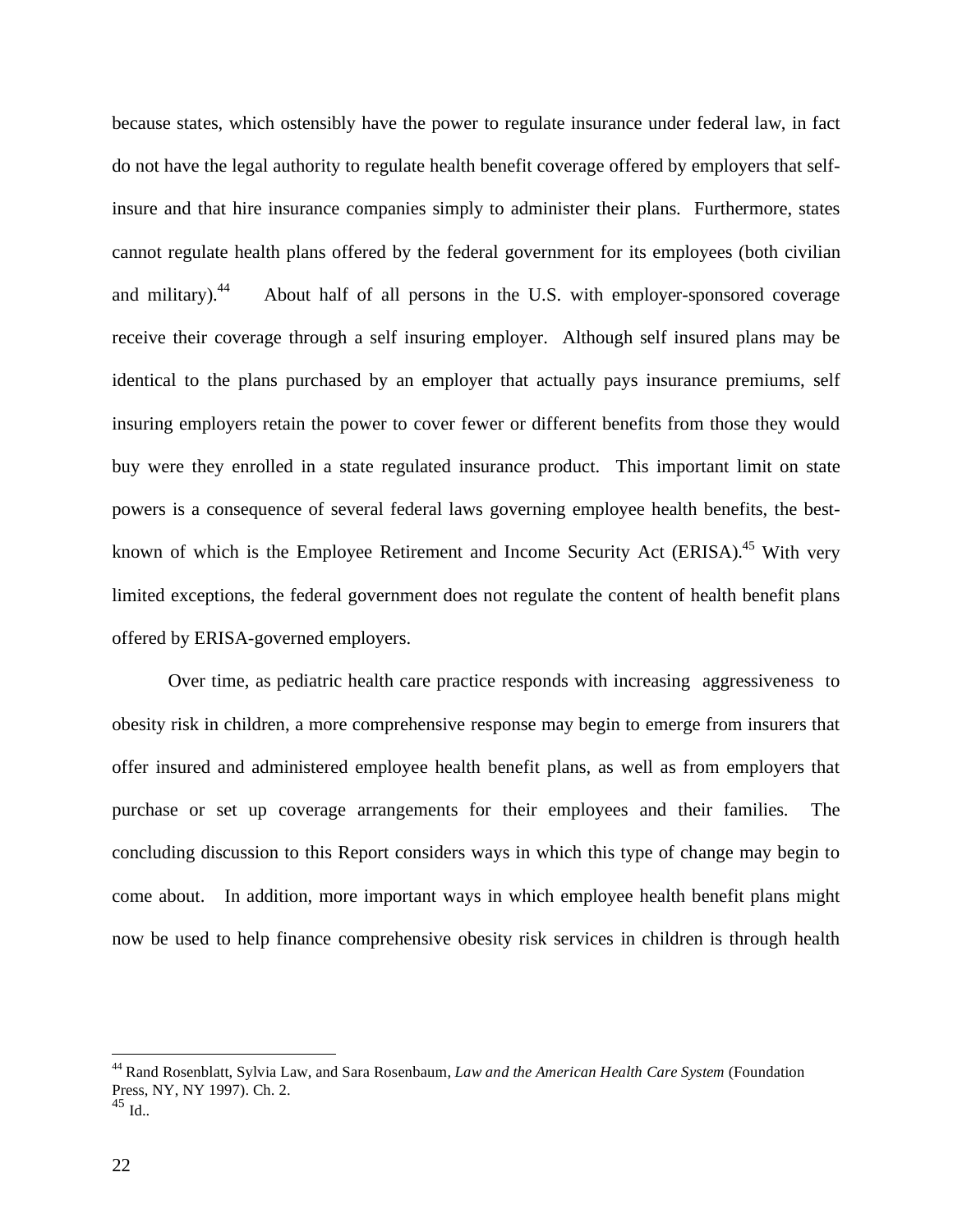benefit plans offering flexible spending accounts (FSAs), as well as plans that combine a High Deductible Health Plan (HDHP) with a health savings account (HSAs).<sup>46</sup>

FSAs supplement employer-sponsored health insurance and allow employees to divert pre-tax wages into an account that can be used for purposes other than payment for insured benefits. Put another way, a FSA broadens the categories of tax-favored health expenditures that families can make, and health services aimed at preventing or ameliorating the risk of obesity would qualify for payment.<sup>47</sup> A basic shortcoming of an FSA however, is that its existence depends on an employee's possessing sufficiently high income to divert a portion of cash wages into a special supplemental savings account. Using FSAs also can require some skill in learning what is covered and how to secure payment. At the same time, FSA's are quite popular among large employers, with 80 percent of employers with 500 or more employees offering an FSA option in  $2003.<sup>48</sup>$ 

An HSA resembles an FSA in its structure (i.e., it is built from withheld, pre-tax wages). However, HSAs can be used only if they accompany a High Deductible Health Plan (HDHP). As a result, a family's HSA would need to be generous enough to cover both deductible and cost sharing liabilities as well as out-of-pocket payments for health services, such as preventive interventions for children facing obesity risk. Because HDHP/HSAs are a relatively recent innovation, very few employers offer currently HSA/HDHP options, however, 27 percent of employers in one recent survey indicated interest in offering such options in future years<sup>49</sup> and

<sup>&</sup>lt;sup>46</sup> For a comprehensive discussion of both FSAs and HDHP/HSAs, see Beth Fuchs and Julia James, Health Savings Accounts: The Fundamentals (National Health Policy Forum, 2005). Available at

http://nhpf.org/pdfs\_bp/BP%5FHSAs%5F04%2D11%2D05%2Epdf.<br><sup>47</sup> Fronstein P. Health Savings Accounts and other account-based health plans. Employee Benefit Research Instituted Issue Brief 273 (Sept. 2004).

 $^{48}$  <u>Id.</u>

<sup>49</sup> Kaiser/HRET, Employer Health Benefits 2004 Annual Survey, supra.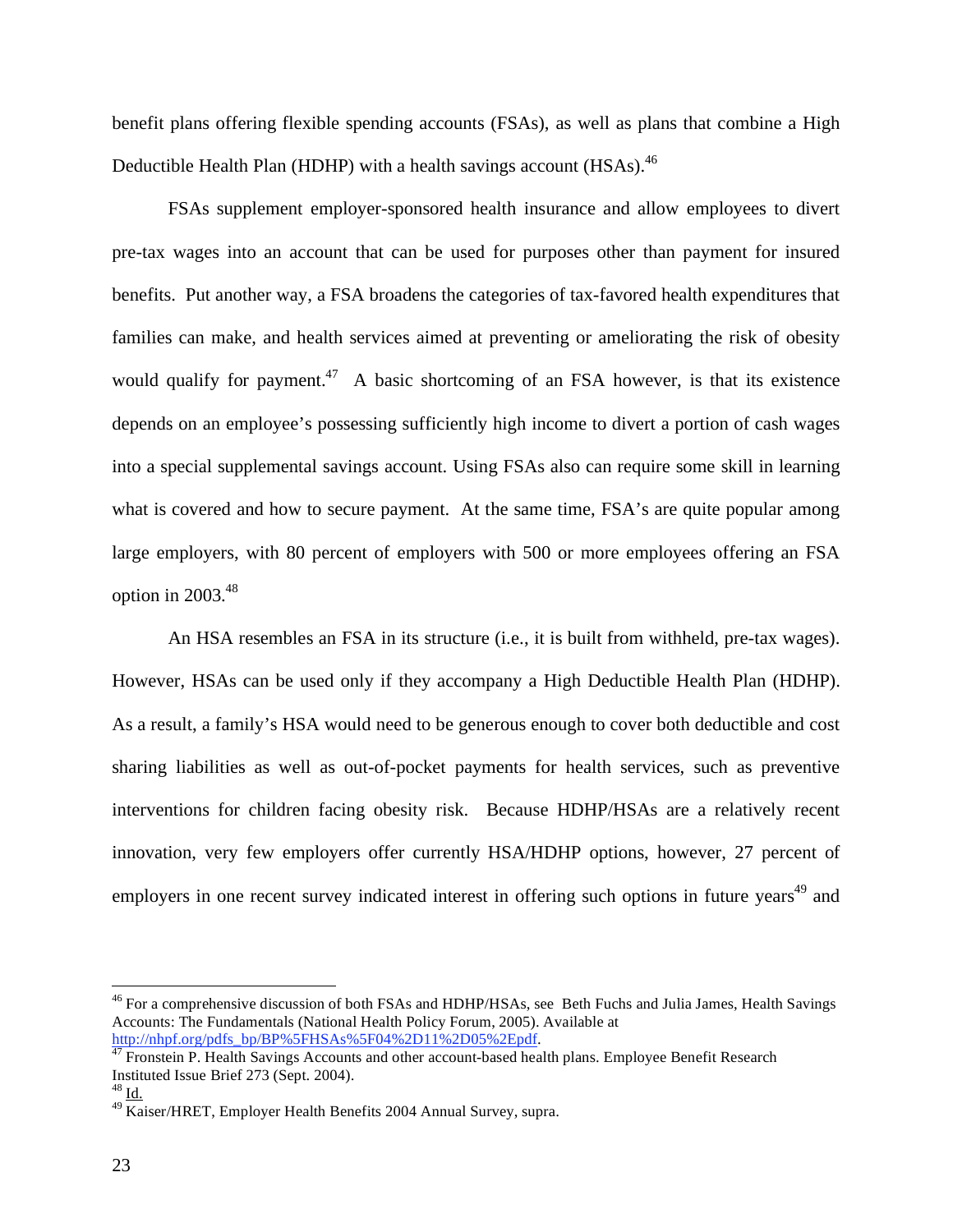73 percent of small business owners in another study indicated they were interested in the concept.<sup>50</sup>

Finally, it is worth noting that a 2002 IRS ruling clarified that a patient's expenses for a weight loss program undertaken for the primary purpose of treating obesity are tax deductible.<sup>51</sup> However, health care costs must exceed a high threshold  $(7.5$  percent of adjusted gross income)<sup>52</sup> to be considered deductible, and deductions tend to be effective only in the case of affluent families who have the disposable income to spend on health care in the first place. More affluent families also may elect to supplement their health coverage with an FSA that covers services not included in their policies.

# **The Role of Medicaid and SCHIP in Financing Preventive Services for Children at Risk of Obesity**

As shown in Table 2, those state Medicaid programs that have acted have focused their efforts on the addition of treatment services for adults with diagnosed clinical obesity and have not yet begun to turn their attention to obesity risk in children.<sup>53</sup> However, Medicaid's existing rules on child health care coverage, coupled with flexibility that states have in the area of service delivery, would permit significant improvements in the availability of comprehensive pediatric interventions for Medicaid-enrolled children and adolescents under age 21 at risk for obesity. Furthermore, because Medicaid covers such a high proportion of children, the obesity prevention

<sup>&</sup>lt;sup>50</sup> Fronstein P. Health Savings Accounts and other account-based health plans.

<sup>51</sup> IRS Rev. Rul. 2002-19.

<sup>&</sup>lt;sup>52</sup> IRS Publication 502, Medical and Dental Expenses. Available at  $\frac{http://www.irs.gov/publications/p502/index.html}{http://www.irs.gov/publications/p502/index.html}$ <br><sup>53</sup> Colorado recently enacted a law (HB 1066) creating a pilot program to treat obese Medicaid patients with a co-

morbidity. While this pilot program extends beyond surgery and medication by including behavioral modification and self management, it is still limited to already obese beneficiaries and would not assist children at risk for obesity.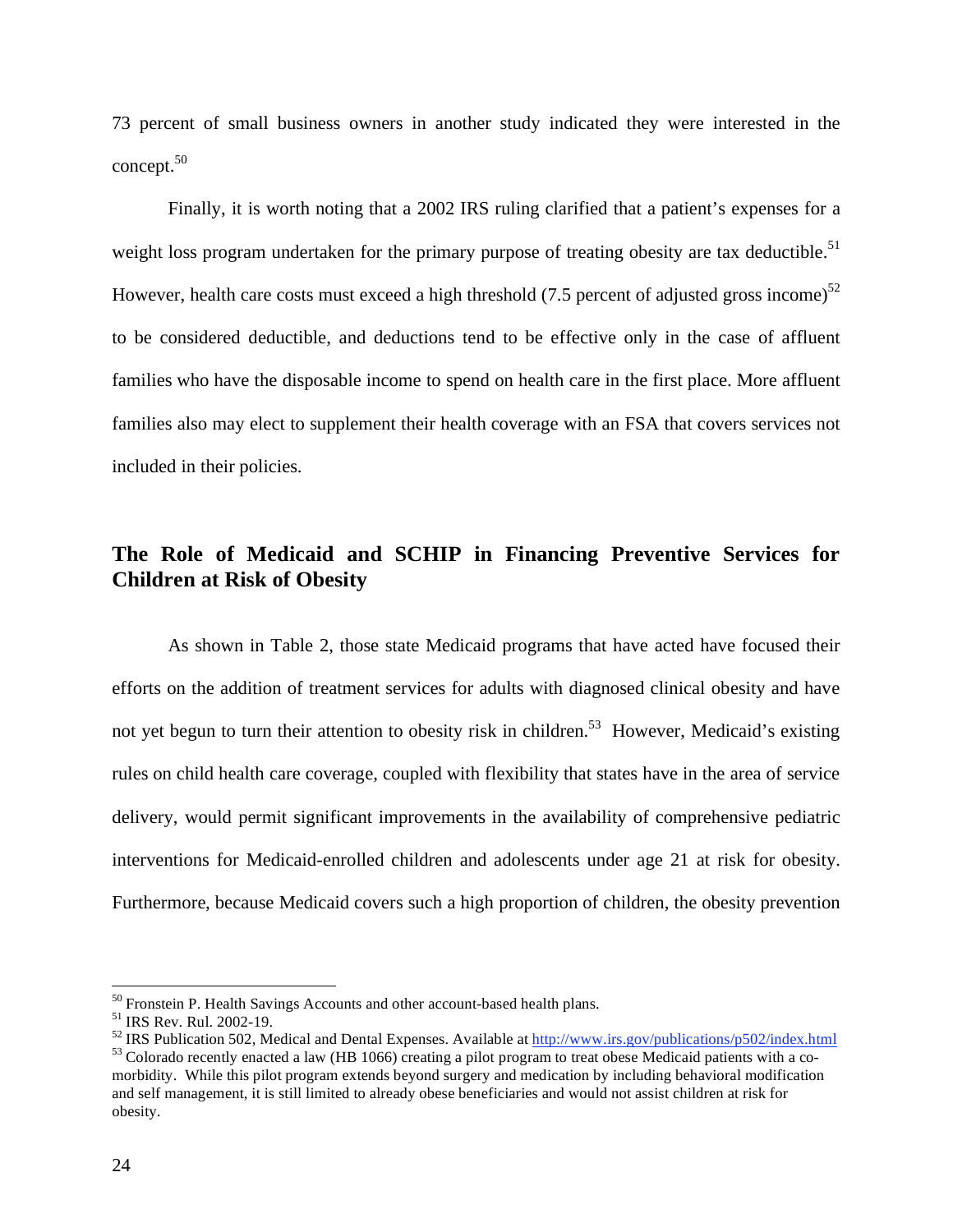services developed for publicly insured children ultimately could serve as a basis for supporting systems of care for both privately insured and uninsured children.

| <b>State</b>            | <b>Covers</b><br>Gastric<br><b>Bypass</b> | <b>Covers</b><br>$\mathbf{All}$<br><b>Major</b><br>$\mathbf{R} \mathbf{x}$<br>Weight<br>Loss<br><b>Drugs</b> | <b>Covers 1 or</b><br>More Major<br><b>Rx Weight</b><br><b>Loss Drug</b><br>$(w/o \text{ co-}$<br>morbidity) | <b>Covers 1 or More</b><br><b>Major Rx Weight</b><br>Loss Drug with<br><b>Co-Morbidity</b><br><b>Diagnosis</b> | <b>Does Not Cover</b><br>Any Rx Weight<br><b>Loss Drug</b> |
|-------------------------|-------------------------------------------|--------------------------------------------------------------------------------------------------------------|--------------------------------------------------------------------------------------------------------------|----------------------------------------------------------------------------------------------------------------|------------------------------------------------------------|
| Alabama                 | $\mathbf X$                               |                                                                                                              | $\mathbf X$                                                                                                  |                                                                                                                |                                                            |
| Alaska                  | X                                         |                                                                                                              |                                                                                                              | $\mathbf X$                                                                                                    |                                                            |
| Arizona <sup>**</sup>   |                                           |                                                                                                              |                                                                                                              |                                                                                                                |                                                            |
| Arkansas                | $\bf{X}$                                  |                                                                                                              |                                                                                                              | X                                                                                                              |                                                            |
| California              | X                                         | $\mathbf X$                                                                                                  |                                                                                                              |                                                                                                                |                                                            |
| Colorado                | $\overline{X}$                            |                                                                                                              | $\mathbf X$                                                                                                  |                                                                                                                |                                                            |
| Connecticut             | X                                         |                                                                                                              |                                                                                                              | $\mathbf X$                                                                                                    |                                                            |
| Delaware                | unknown                                   | $\mathbf X$                                                                                                  |                                                                                                              |                                                                                                                |                                                            |
| District of<br>Columbia | unknown                                   |                                                                                                              |                                                                                                              |                                                                                                                |                                                            |
| Florida                 | $\overline{X}$                            |                                                                                                              |                                                                                                              | $\overline{\text{X}}$                                                                                          |                                                            |
| Georgia                 | $\mathbf X$                               |                                                                                                              |                                                                                                              | $\mathbf X$                                                                                                    |                                                            |
| Hawaii                  | X                                         | X                                                                                                            |                                                                                                              |                                                                                                                |                                                            |
| Idaho                   | $\overline{X}$                            |                                                                                                              |                                                                                                              | $\boldsymbol{\mathrm{X}}$                                                                                      |                                                            |
| Illinois                | $\overline{\mathbf{X}}$                   |                                                                                                              |                                                                                                              |                                                                                                                | $\mathbf X$                                                |
| Indiana                 | $\overline{\mathbf{X}}$                   |                                                                                                              |                                                                                                              |                                                                                                                | X                                                          |
| Iowa                    | $\overline{\textbf{X}}$                   |                                                                                                              | $\mathbf X$                                                                                                  |                                                                                                                |                                                            |
| Kansas                  | $\overline{\textbf{X}}$                   |                                                                                                              | $\overline{\mathrm{X}}$                                                                                      |                                                                                                                |                                                            |
| Kentucky                | $\overline{X}$                            | $\boldsymbol{\mathrm{X}}$                                                                                    |                                                                                                              |                                                                                                                |                                                            |
| Louisiana               | $\overline{X}$                            |                                                                                                              | $\mathbf X$                                                                                                  |                                                                                                                |                                                            |
| Maine                   | X                                         | $\mathbf X$                                                                                                  |                                                                                                              |                                                                                                                |                                                            |
| Maryland                | X                                         |                                                                                                              | $\mathbf X$                                                                                                  |                                                                                                                |                                                            |
| Massachusetts           | $\overline{\mathbf{X}}$                   | X                                                                                                            |                                                                                                              |                                                                                                                |                                                            |
| Michigan                | $\overline{X}$                            |                                                                                                              | $\mathbf X$                                                                                                  |                                                                                                                |                                                            |
| Minnesota               | $\mathbf X$                               |                                                                                                              | X                                                                                                            |                                                                                                                |                                                            |
| Mississippi             | $\mathbf X$                               | $\mathbf X$                                                                                                  |                                                                                                              |                                                                                                                |                                                            |
| Missouri                | $\mathbf X$                               |                                                                                                              |                                                                                                              | $\mathbf X$                                                                                                    |                                                            |
| Montana                 |                                           | $\mathbf X$                                                                                                  |                                                                                                              |                                                                                                                |                                                            |
| Nebraska                | $\mathbf X$                               |                                                                                                              |                                                                                                              | $\overline{\mathbf{X}}$                                                                                        |                                                            |
| Nevada                  | $\overline{\text{X}}$                     |                                                                                                              |                                                                                                              |                                                                                                                | $\mathbf X$                                                |
| New                     | $\overline{X}$                            |                                                                                                              |                                                                                                              |                                                                                                                | $\overline{\mathbf{X}}$                                    |
| Hampshire               |                                           |                                                                                                              |                                                                                                              |                                                                                                                |                                                            |
| New Jersey              | $\overline{\mathbf{X}}$                   |                                                                                                              | $\mathbf X$                                                                                                  |                                                                                                                |                                                            |
| New Mexico              | $\overline{\mathbf{X}}$                   | $\mathbf X$                                                                                                  |                                                                                                              |                                                                                                                |                                                            |
| New York                | $\mathbf X$                               |                                                                                                              |                                                                                                              |                                                                                                                | X                                                          |

**Table 2. State Medicaid Obesity Coverage**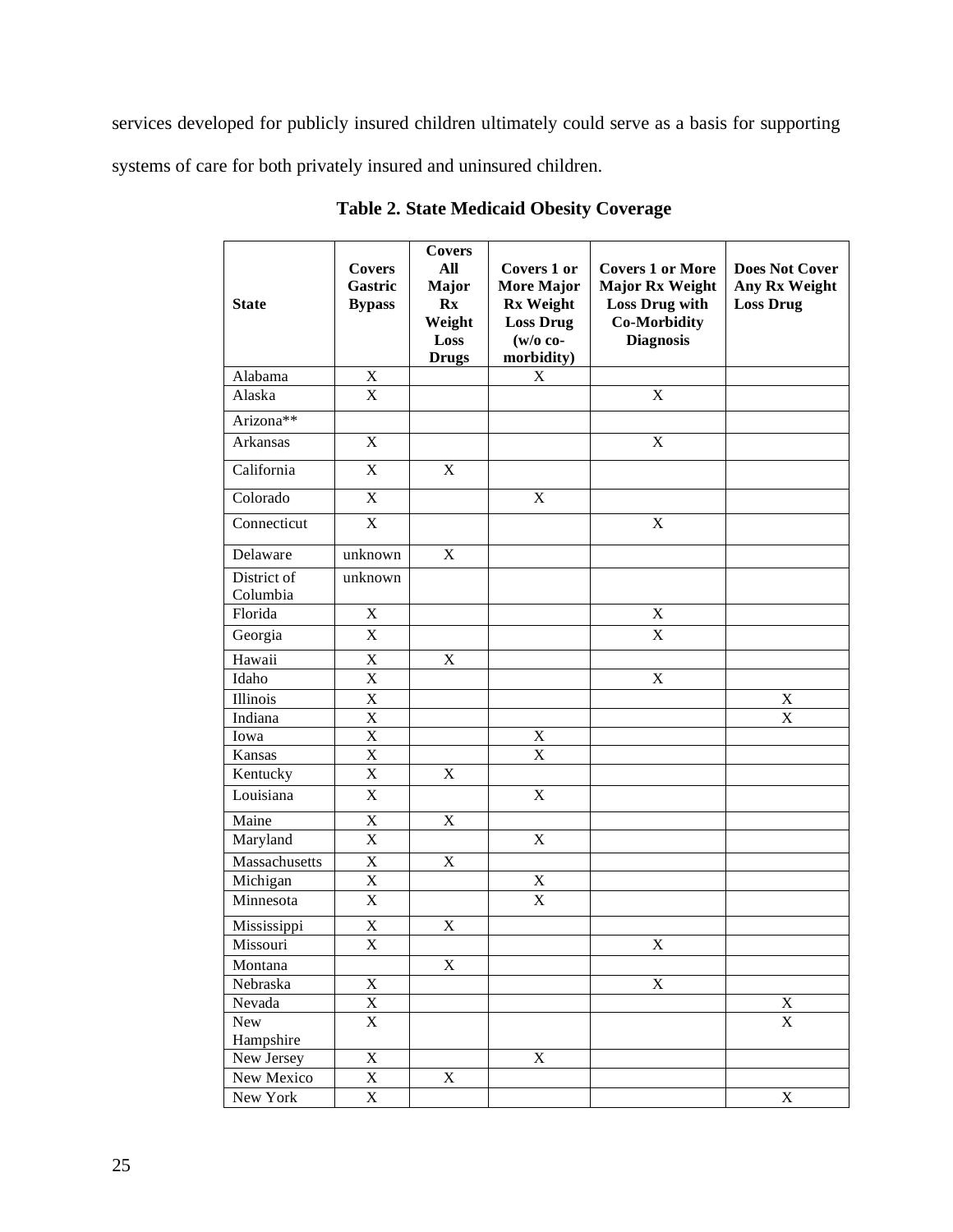| <b>State</b>   | <b>Covers</b><br>Gastric<br><b>Bypass</b> | <b>Covers</b><br>All<br><b>Major</b><br>$\mathbf{R}\mathbf{x}$<br>Weight<br>Loss<br><b>Drugs</b> | Covers 1 or<br><b>More Major</b><br><b>Rx Weight</b><br><b>Loss Drug</b><br>$(w/o \co$ -<br>morbidity) | <b>Covers 1 or More</b><br><b>Major Rx Weight</b><br>Loss Drug with<br><b>Co-Morbidity</b><br><b>Diagnosis</b> | <b>Does Not Cover</b><br>Any Rx Weight<br><b>Loss Drug</b> |
|----------------|-------------------------------------------|--------------------------------------------------------------------------------------------------|--------------------------------------------------------------------------------------------------------|----------------------------------------------------------------------------------------------------------------|------------------------------------------------------------|
| North Carolina | X                                         | X                                                                                                |                                                                                                        |                                                                                                                |                                                            |
| North Dakota   | X                                         |                                                                                                  |                                                                                                        | X                                                                                                              |                                                            |
| Ohio           |                                           |                                                                                                  |                                                                                                        |                                                                                                                | X                                                          |
| Oklahoma       | $\mathbf X$                               |                                                                                                  |                                                                                                        |                                                                                                                | X                                                          |
| Oregon         | X                                         |                                                                                                  |                                                                                                        | X                                                                                                              |                                                            |
| Pennsylvania   | X                                         |                                                                                                  |                                                                                                        | X                                                                                                              |                                                            |
| Rhode Island   | X                                         | X                                                                                                |                                                                                                        |                                                                                                                |                                                            |
| South Carolina | X                                         |                                                                                                  | X                                                                                                      |                                                                                                                |                                                            |
| South Dakota   |                                           |                                                                                                  |                                                                                                        |                                                                                                                | X                                                          |
| Tennessee**    |                                           |                                                                                                  |                                                                                                        |                                                                                                                |                                                            |
| Texas          |                                           |                                                                                                  |                                                                                                        | X                                                                                                              |                                                            |
| Utah           | X                                         |                                                                                                  |                                                                                                        | X                                                                                                              |                                                            |
| Vermont        |                                           | X                                                                                                |                                                                                                        |                                                                                                                |                                                            |
| Virginia       | X                                         |                                                                                                  | X                                                                                                      |                                                                                                                |                                                            |
| Washington     | $\mathbf X$                               |                                                                                                  |                                                                                                        | $\mathbf X$                                                                                                    |                                                            |
| West Virginia  | X                                         |                                                                                                  |                                                                                                        | X                                                                                                              |                                                            |
| Wisconsin      | $\mathbf X$                               | X                                                                                                |                                                                                                        |                                                                                                                |                                                            |
| Wyoming        | X                                         |                                                                                                  |                                                                                                        |                                                                                                                | X                                                          |

\*Major prescription (Rx) weight loss drugs include Xenical®, Meridia®, and Phentermine

\*\* The Medicaid programs in Arizona and Tennessee are fully managed care and obesity related coverage decisions are made by individual managed care organizations

Sources: Jane Perkins, National Health Law Program. Coverage of Gastric Bypass Surgery. Available at http://www.healthlaw.org/pubs/200410.gastricbypass.pdf ; American Obesity Association. Medicaid reimbursement for prescription weight-loss drugs. Available at http://www.obesity.org/treatment/medicaid.shtml.

#### An Overview of Medicaid and Children

 Medicaid is the nation's largest single source of health insurance for children, covering 25.8 percent of all children and 17 percent of all children under age 6 in 2003.<sup>54</sup> States are entitled to open-ended federal financing for services furnished to program beneficiaries. In exchange for this financing, States must meet certain minimum requirements, some of the most important of which have to do with enrollment and coverage of children.<sup>55</sup>

<sup>&</sup>lt;sup>54</sup> Kaiser Commission on Medicaid and the Uninsured. Health Insurance Coverage in America,

<sup>2003</sup> Update. Table 2: Health Insurance Coverage of Children, 2003. (Nov. 2004).

<sup>55 42</sup> U.S.C. § 1396.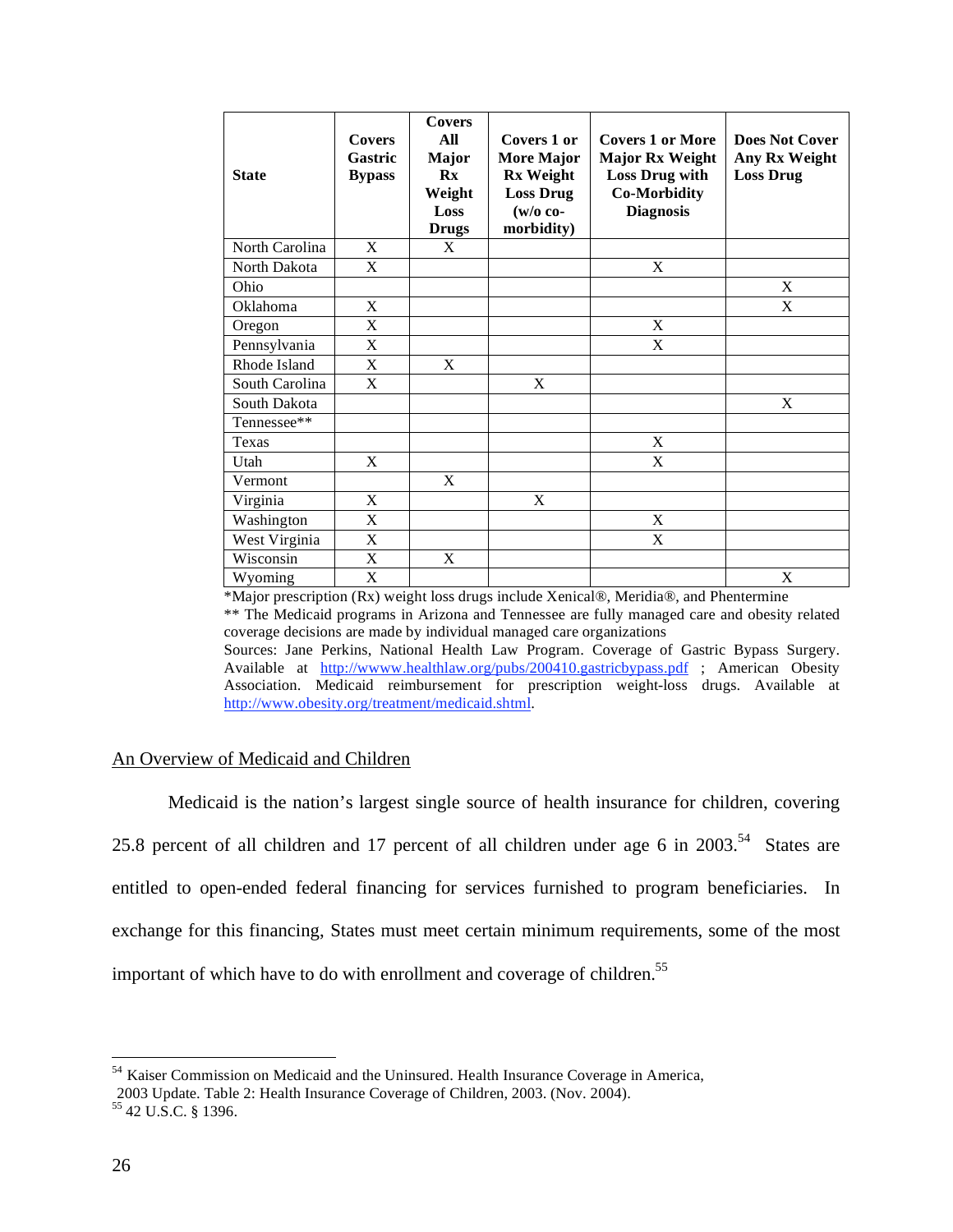A basic condition of participation in Medicaid is coverage of "poverty-level" children under 18, who satisfy Medicaid's financial and other relevant eligibility rules (such as legal U.S. status and state residence).<sup>56</sup> Children who meet program eligibility requirements are legally entitled to coverage, in a manner similar to eligible children covered through their parents' employer-sponsored health plans.

Medicaid eligibility standards for children have broadened considerably over the past 20 years. Coverage is now mandatory for "poverty-level" children whose family incomes fall below 133 percent of the federal poverty level in the case of children up to age 6, and 100 percent of the federal poverty level in the case of children ages 6-18. In addition, states have the option of setting income eligibility level for children at any multiple of the federal poverty level (e.g., 200 percent or 300 percent of the federal poverty level or higher). Most states exceed the minimum Medicaid income eligibility standards for children, although very few exceed 200 percent of the federal poverty level. States also may establish a separate and distinct SCHIP program in lieu of expanded Medicaid, so that they may cover additional children without having to comply with Medicaid's stricter rules in the case of coverage and benefits for "poverty level" children.57 Table 3 shows the highest income Medicaid eligibility level for children in each state, as well as whether the state offers expanded coverage through Medicaid and/or a separately administered SCHIP program, and the maximum income eligibility level.

1

<sup>56 42</sup> U.S.C. § 1396(a)(10)

<sup>&</sup>lt;sup>57</sup> SCHIP is not a legal entitlement while Medicaid is. Furthermore, SCHIP's minimum benefit and services rules are narrower than those applicable to Medicaid, and cost-sharing is permitted. For a complete discussion of the differences between Medicaid and SCHIP see Sara Rosenbaum, Anne Markus, and Colleen Sonosky, Public Health Insurance Design for Children: The Evolution from Medicaid to SCHIP, *Suffolk University School of Law, Journal of Health and Biomedical Law.* 1:1 March 2005.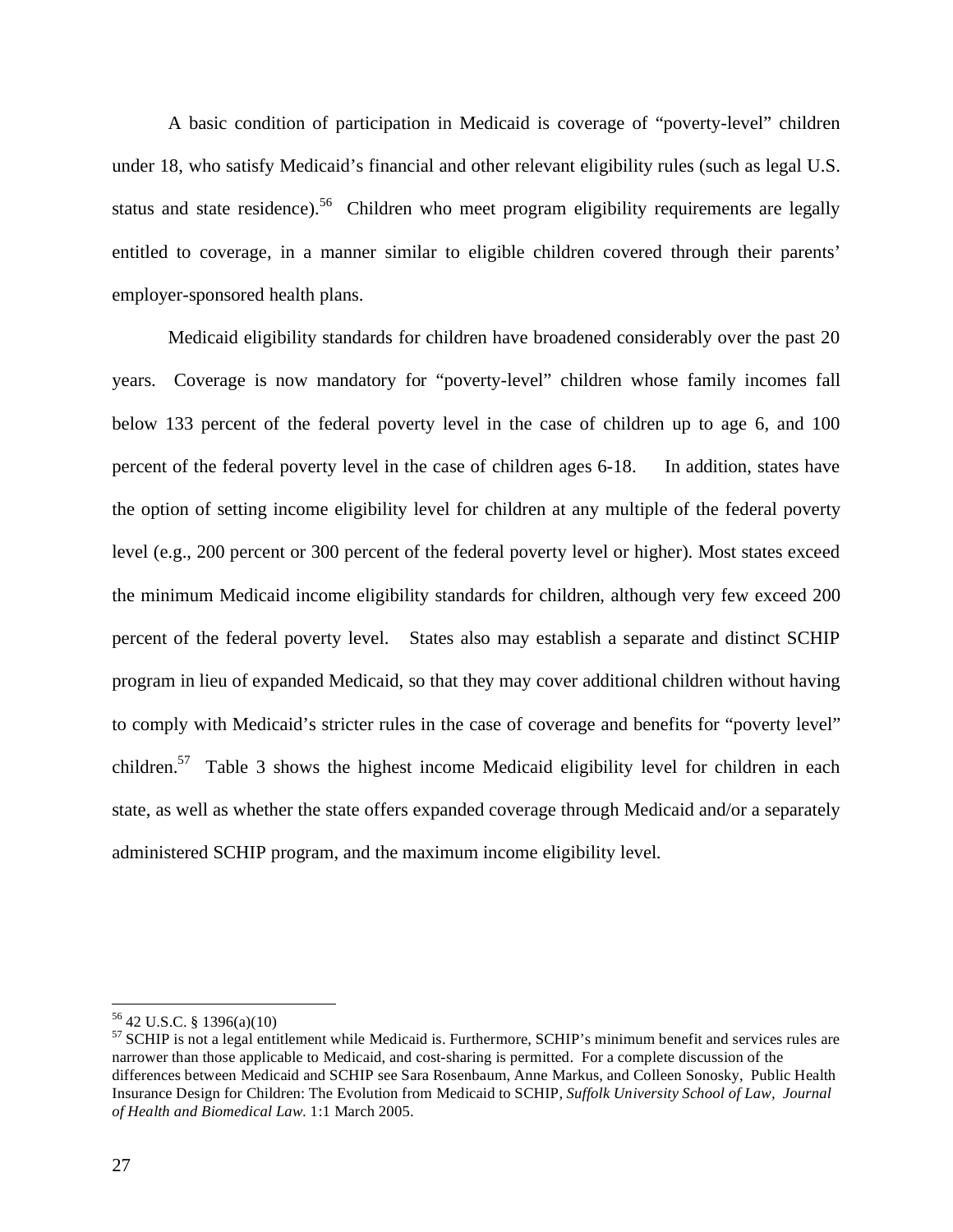|                                       | <b>Highest Income</b>  |             |                            |                      |
|---------------------------------------|------------------------|-------------|----------------------------|----------------------|
|                                       | <b>Eligibility for</b> |             | <b>SCHIP</b>               | <b>Highest SCHIP</b> |
| <b>Children</b> under<br><b>State</b> |                        | Program     | <b>Income Eligibility</b>  |                      |
|                                       | Medicaid $(2004)^a$    |             | Design^                    | Level* $(2002)^{b}$  |
|                                       | <b>Income</b>          | <b>Ages</b> |                            |                      |
|                                       | Level*                 | (in years)  |                            |                      |
| Alabama                               | 133%                   | $0 - 5$     | $ME + SS$                  | 200%                 |
| Alaska                                | 175%**                 | $0-19$      | <b>ME</b>                  | 200%                 |
| Arizona                               | 140%                   | $0 - 1$     | <b>SS</b>                  | 200%                 |
| Arkansas                              | 200%                   | $0-19$      | <b>ME</b>                  | 200%                 |
| California                            | 200%                   | $0 - 1$     | $ME + SS$                  | 250%                 |
| Colorado                              | 133%                   | $0 - 5$     | SS                         | 185%                 |
| Connecticut                           | 185%                   | $0-19$      | $ME + SS$                  | 300%                 |
| Delaware                              | 200%                   | $0 - 1$     | SS                         | 200%                 |
| District of<br>Columbia               | 200%                   | $0-19$      | <b>ME</b>                  | 200%                 |
| Florida                               | 200%                   | $0 - 1$     | $ME + SS$                  | 200% (ages 1-18)     |
| Georgia                               | 200%                   | $0 - 1$     | SS                         | 235%                 |
| Hawaii                                | 200%                   | $0-19$      | <b>ME</b>                  | 200%                 |
| Idaho                                 | 150%                   | $0-19$      | ME                         | 150%                 |
| Illinois                              | 200%                   | $0 - 1$     | $ME + SS$                  | 185%                 |
| Indiana                               | 150%                   | $0-19$      | $ME + SS$                  | 200%                 |
| Iowa                                  | 200%                   | $0 - 1$     | $ME + SS$                  | 200%                 |
| Kansas                                | 150%                   | $0 - 1$     | SS                         | 200%                 |
| Kentucky                              | 185%                   | $0 - 1$     | $\overline{\text{ME}}$ +SS | 200%                 |
| Louisiana                             | 200%                   | $0 - 19$    | <b>ME</b>                  | 200%                 |
| Maine                                 | 185%                   | $0 - 1$     | $ME + SS$                  | 200%                 |
| Maryland                              | 200%                   | $0-19$      | $ME + SS$                  | 300%                 |
| Massachusetts                         | 200%                   | $0 - 1$     | $ME + SS$                  | 200% (ages 1-18)     |
| Michigan                              | 185%                   | $0 - 1$     | $ME + SS$                  | 200%                 |
| Minnesota                             | 280%                   | $0-2$ ***   | <b>ME</b>                  | 280% (ages 0-2)      |
| Mississippi                           | 185%                   | $0 - 1$     | $ME + SS$                  | 200%                 |
| Missouri                              | 300%                   | $0 - 19$    | <b>ME</b>                  | 300%                 |
| Montana                               | 133%                   | $0 - 1$     | SS                         | 150%                 |
| Nebraska                              | 185%                   | $0-19$      | <b>ME</b>                  | 185%                 |
| Nevada                                | 133%                   | $0 - 5$     | <b>SS</b>                  | 200%                 |
| New                                   | 300%                   | $0 - 1$     | $ME + SS$                  | 300% (ages 1-18)     |
| Hampshire                             |                        |             |                            |                      |
| New Jersey                            | 200%                   | $0 - 1$     | $ME + SS$                  | 350%                 |
| New Mexico                            | 235%                   | $0-19$      | ME                         | 235%                 |
| New York                              | 200%                   | $0 - 1$     | $ME + SS$                  | 250%                 |
| North Carolina                        | 185%                   | $0 - 1$     | SS                         | 200%                 |
| North Dakota                          | 133%                   | $0 - 5$     | $ME + SS$                  | 140%                 |

# **Table 3. Maximum Income Eligibility for Children Under Medicaid and SCHIP, by State**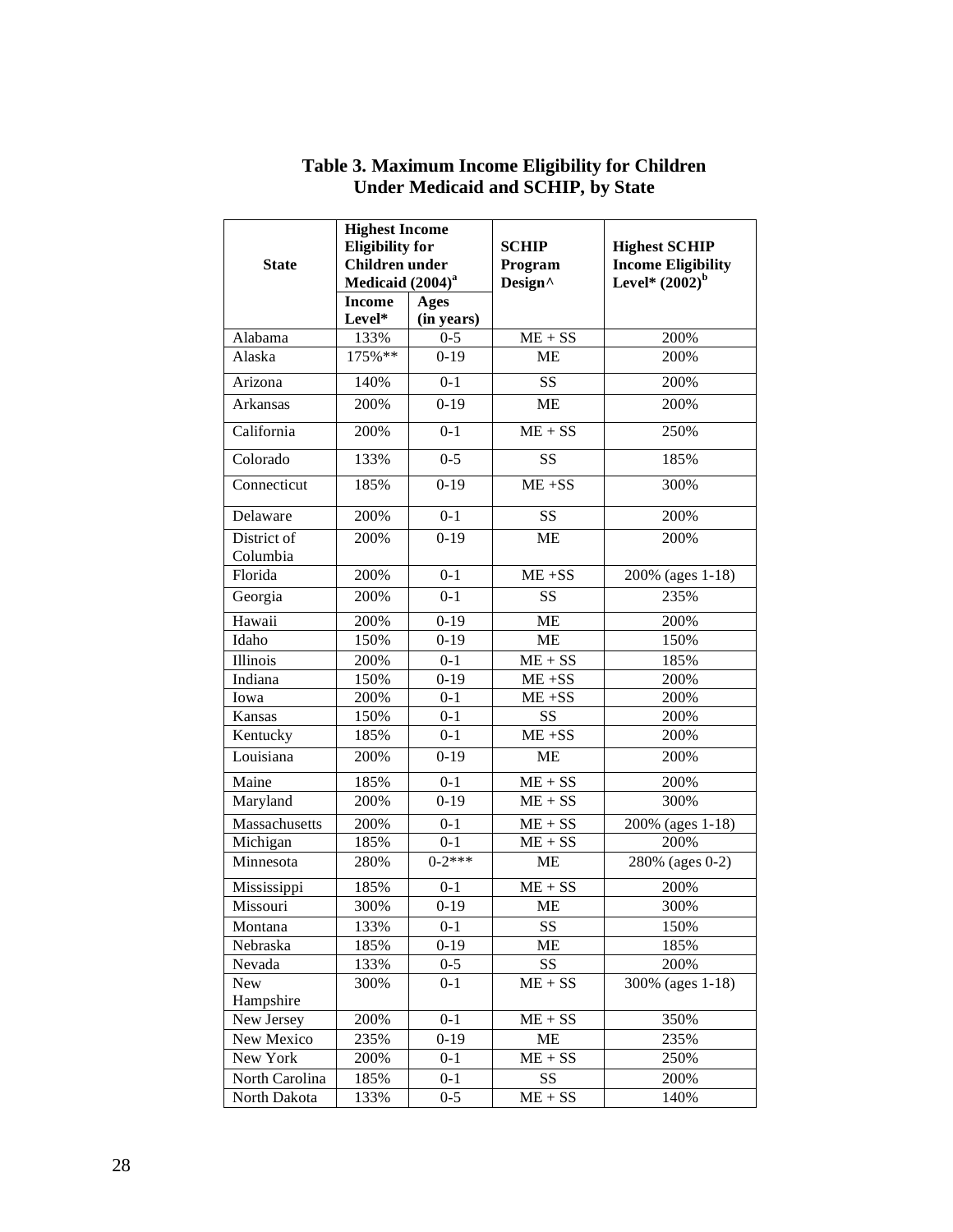| <b>State</b>   | <b>Highest Income</b><br><b>Eligibility for</b><br><b>Children</b> under<br>Medicaid $(2004)^a$ |         | <b>SCHIP</b><br>Program<br>Design^ | <b>Highest SCHIP</b><br><b>Income Eligibility</b><br>Level* $(2002)^b$ |
|----------------|-------------------------------------------------------------------------------------------------|---------|------------------------------------|------------------------------------------------------------------------|
|                | <b>Income</b><br>Ages<br>Level*<br>(in years)                                                   |         |                                    |                                                                        |
| Ohio           | 200%                                                                                            | $0-19$  | ME                                 | 200%                                                                   |
| Oklahoma       | 185%                                                                                            | $0-19$  | <b>ME</b>                          | 185%                                                                   |
| Oregon         | 133%                                                                                            | $0 - 5$ | <b>SS</b>                          | 170%                                                                   |
| Pennsylvania   | 185%                                                                                            | $0 - 1$ | SS                                 | 235%                                                                   |
| Rhode Island   | 250%                                                                                            | $0-19$  | ME                                 | 250%                                                                   |
| South Carolina | 185%                                                                                            | $0 - 1$ | ME                                 | 150% (ages 1-18)                                                       |
| South Dakota   | 140%                                                                                            | $0-19$  | $ME + SS$                          | 200%                                                                   |
| Tennessee      | 185%                                                                                            | $0 - 1$ | ME                                 | 200%                                                                   |
| Texas          | 185%                                                                                            | $0 - 1$ | $ME + SS$                          | 200%                                                                   |
| Utah           | 133%                                                                                            | $0 - 5$ | SS                                 | 200%                                                                   |
| Vermont        | 300%                                                                                            | $0-19$  | <b>SS</b>                          | 300%                                                                   |
| Virginia       | 133%                                                                                            | $0-19$  | $ME + SS$                          | 200%                                                                   |
| Washington     | 200%                                                                                            | $0-19$  | SS                                 | 250%                                                                   |
| West Virginia  | 150%                                                                                            | $0 - 1$ | <b>SS</b>                          | 200%                                                                   |
| Wisconsin      | 185%                                                                                            | $0-19$  | <b>ME</b>                          | 200%                                                                   |
| Wyoming        | 133%                                                                                            | $0 - 5$ | SS                                 | 133%                                                                   |

 $\triangle$  SCHIP Program Design: ME = Medicaid Expansion, SS = Separately Administered SCHIP Plan \*Income eligibility level is expressed as a percent of the federal poverty level

\*\* Alaska's eligibility is based on 2003 poverty level

\*\*\* Minnesota covers children to age 2 in the infant category under a waiver program

<sup>a</sup> Kaiser Commission on Medicaid and the Uninsured. Income Eligibility Levels for Children Under Medicaid, as a Percent of Federal Poverty Level (FPL), 2004. Available at www.statehealthfacts.org

<sup>b</sup> Rosenbaum S, Markus A, & Sonosky C. Public Health Insurance Design for Children: The Evolution from Medicaid to SCHIP. J. Health and Biomedical Law 1 (2004): 1-47.

State Medicaid programs have considerable discretion in the area of benefits and coverage, although important requirements apply in the case of children that serve to make their coverage quite different from that of private insurance. As a result, health services linked to the prevention of adult obesity in children at risk would be recognized under Medicaid coverage principles.

Medicaid's coverage of children is broad in two respects. First, under Medicaid cost sharing is prohibited (a certain amount of cost sharing is permitted in separately administered SCHIP programs). Second, the benefits to which Medicaid entitles children under age 21 are broader than those found in any other form of health insurance in the U.S., including SCHIP,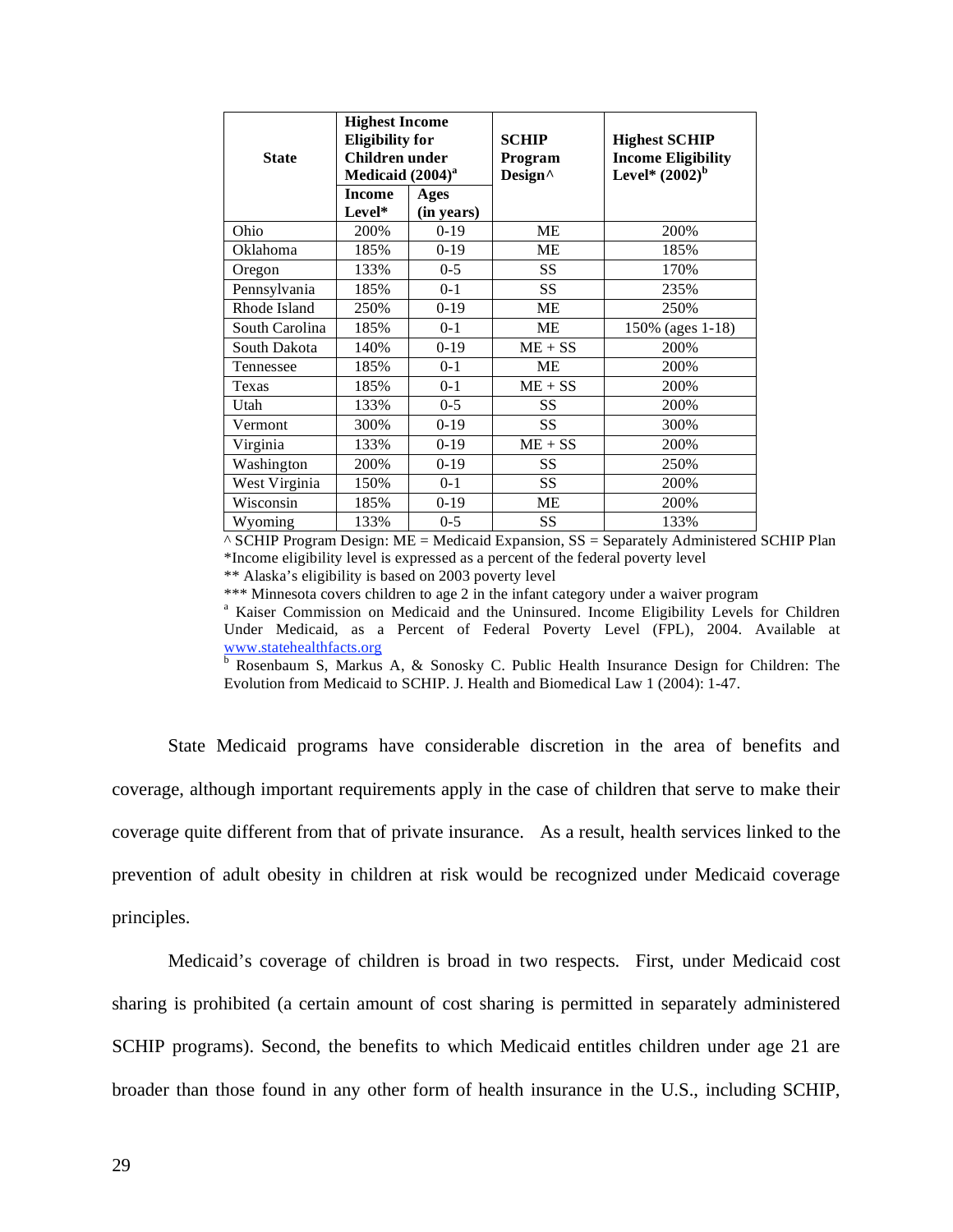although at their option, states can define SCHIP's "child health assistance" benefits as broadly as the "medical assistance benefits" to which Medicaid-enrolled children are entitled.<sup>58</sup> Medicaid's broad scope of coverage for children is the result a provision added to Medicaid in 1967, within two years of the program's original enactment; benefits and support services for children were further expanded in 1981 and again in 1989)<sup>59</sup>

Known as Early and Periodic Screening Diagnosis and Treatment Program (EPSDT), this special benefit for children and youth was the result of significant evidence regarding the diminished health status of low income children and adolescents. $60$  EPSDT was added as a feature of both Medicaid and the Title V Maternal and Child Health and Crippled Children's Programs (which were consolidated with several other child health grant programs and renamed in 1981 as the Title V Maternal and Child Health Services Block Grant). Because the benefit was designed to address health problems affecting children's development well into adolescence, the right to EPSDT benefits extends to age 21, beyond the age at which the concept of "child" is defined for basic Medicaid eligibility purposes.

The EPSDT benefit, along with the state plan administration requirements that are also part of the service, has three basic purposes. The first is to inform families about the importance of preventive health care. States are expected to affirmatively seek out low income children in need of comprehensive health care and offer families assistance in securing care, beginning at the time of birth. The second is comprehensive preventive coverage. States must cover comprehensive examinations to determine children's overall health, growth, and development, as

59 Rosenbaum S, Mauery D, Shin P, & Hidalgo J. National Security and U.S. Child Policy: The Origins and Continuing Role of Medicaid and EPSDT. The George Washington School of Public Health and Health Services Policy Brief (April 2005). Available at

http://www.gwumc.edu/sphhs/healthpolicy/chsrp/downloads/mil\_prep042605.pdf. <sup>60</sup> Id.

<sup>&</sup>lt;sup>58</sup> The Evolution from Medicaid to SCHIP, supra..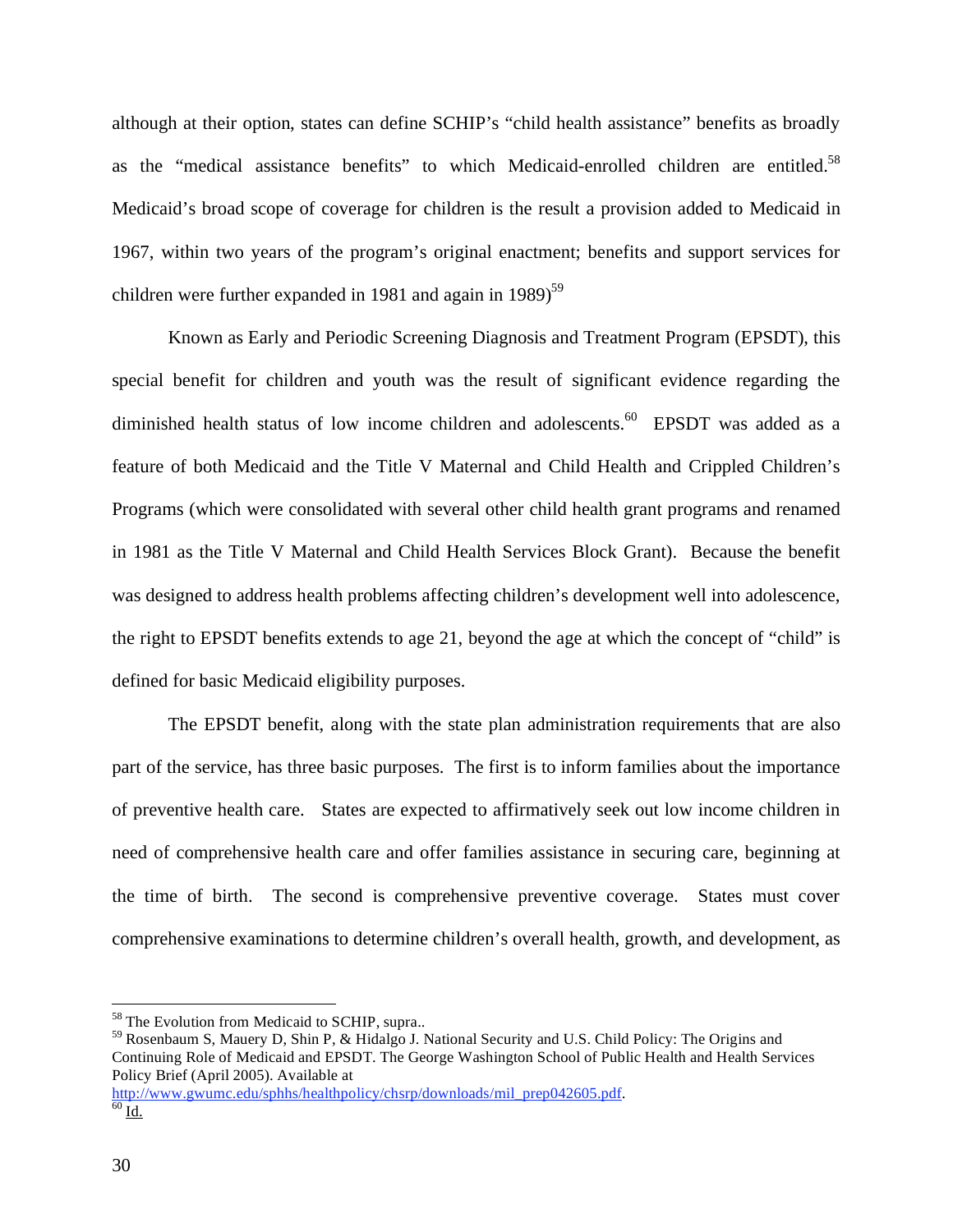well as medically necessary treatment to "ameliorate" the effects of "physical and mental" conditions. The third is assistance in securing care. EPSDT requires states to ensure that children actually receive covered services by assisting in locating sources of care, as well as sources of related services that may not be covered by Medicaid but that are important to child health. States also must offer transportation and scheduling services.

The operative word in EPSDT, given its broad purpose, is *early.* Outreach and informing of families is to begin as soon as children are born. The screening exam is structured to identify physical and mental conditions that potentially affect growth and development as early as possible. Finally, the comprehensive treatment requirements are intended to ensure the earliest possible intervention before risks to health become serious medical problems. For these reasons, the concept of *medical necessity* under EPSDT (a key concept in all forms of health insurance, public and private),<sup>61</sup> also has historically been understood as broader than its use in the case of adult medicine. The EPSDT concept of medical necessity encompasses *early* intervention, that is, not only services needed to treat acute or chronic medical illnesses and conditions, but also services aimed at addressing physical and mental health conditions that affect child health and development.

In short, in its coverage terms, EPSDT is different from commercial insurance and is more comprehensive than the minimum coverage standards provided under SCHIP. As noted in the previous section, private health insurance tends to emphasize treatment of diagnosed, acute, medical conditions (such as adult obesity). In contrast, because the beneficiaries of EPSDT are lower income and at risk children, the program's coverage rules emphasize active and ongoing early intervention over the course of childhood that ameliorate conditions that may not have yet reached a medical diagnostic stage (such as adult obesity) but that, left untreated, pose risks to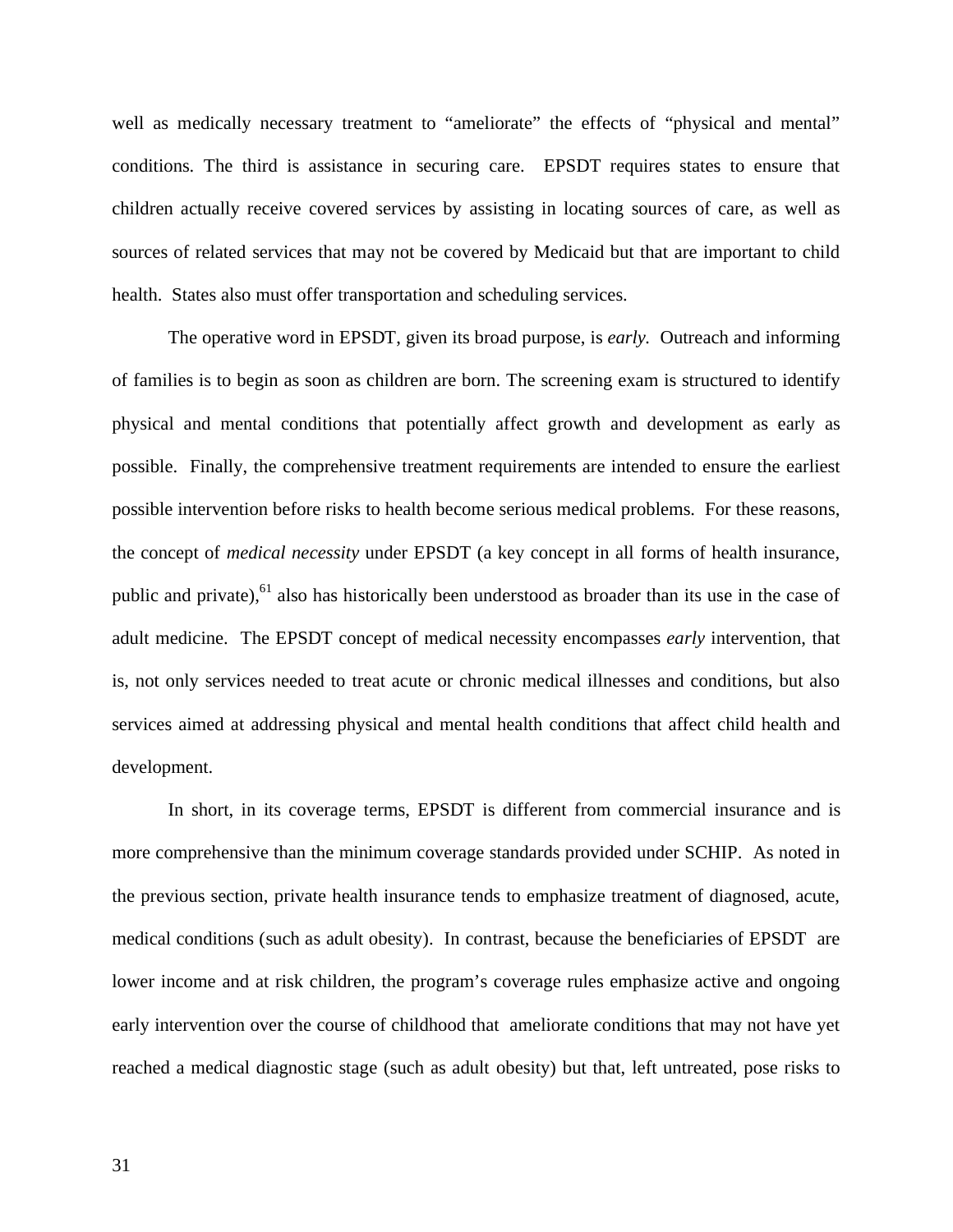children's health and development. Limits on coverage that would otherwise apply to adults (such as limiting the number of visits that will be covered) do not apply to children under EPSDT.

Table 4 shows all required EPSDT services, beginning with periodic and interperiodic screening exams and extending through all forms of medical and health care treatments. Medicaid-enrolled children and youth are entitled to these benefits, regardless of the service delivery system (e.g., fee-for-service, managed care, or a combination of the two) through which they receive care.

 <sup>61</sup> *Law and the American Health Care System*, supra.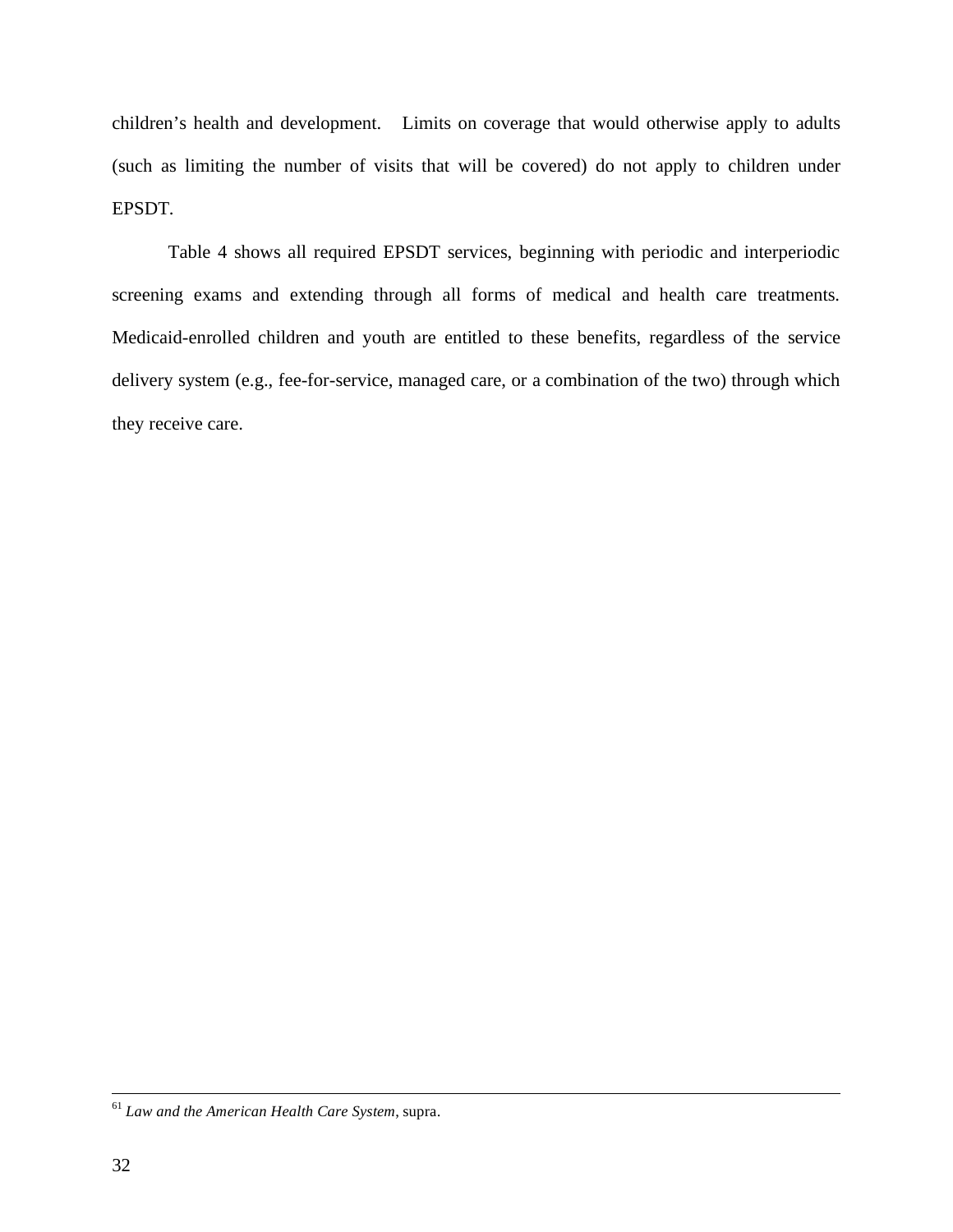# **Table 4. EPSDT Services**

| <b>EPSDT</b> Services include:                   | Medical Assistance Services include:                                                  |  |  |
|--------------------------------------------------|---------------------------------------------------------------------------------------|--|--|
| Periodic and "as needed" screening               | Inpatient hospital services,<br>٠                                                     |  |  |
| services that include:                           | Outpatient hospital services, including rural health clinic                           |  |  |
| An unclothed physical examination                | and federally qualified health center Services,                                       |  |  |
| Comprehensive health and developmental<br>٠      | Nursing facility services for individuals 21 years and                                |  |  |
| history (including assessment of both            | older,                                                                                |  |  |
| physical and mental health development)          | EPSDT services for individuals under age 21,<br>٠                                     |  |  |
| Immunizations recommended by the CDC<br>٠        | Family planning services,                                                             |  |  |
| Advisory Committee on Immunization               | Physician services,<br>Medical care,<br>$\bullet$                                     |  |  |
| Practices                                        | Home health services,                                                                 |  |  |
| Laboratory test (including blood lead level<br>٠ | Clinic services,<br>$\bullet$                                                         |  |  |
| assessment appropriate for age and risk          | Dental services,                                                                      |  |  |
| factors)                                         | Physical therapy and related services,                                                |  |  |
| <b>Health Education</b><br>$\blacksquare$        | Prescription drugs<br>$\bullet$                                                       |  |  |
|                                                  | Dentures,<br>$\bullet$                                                                |  |  |
| <b>Vision Services</b>                           | Prosthetic devices,                                                                   |  |  |
| assessment, diagnosis, and treatment,            | Eyeglasses,                                                                           |  |  |
| including eyeglasses                             | Other diagnostic, screening, preventive, and                                          |  |  |
|                                                  | rehabilitative services,                                                              |  |  |
| <b>Hearing Services</b>                          | Inpatient hospital services and nursing facility services                             |  |  |
| assessment, diagnosis, and treatment,            | for individuals over 65 in an institution for mental                                  |  |  |
| including hearing aids                           | disease,                                                                              |  |  |
|                                                  | Intermediate care facility services for mentally                                      |  |  |
| <b>Dental Services</b>                           | retarded.<br>Inpatient psychiatric hospital services for individuals                  |  |  |
| a minimum of relief of pain and infections,      | under age 21,                                                                         |  |  |
| restoration of teeth, and maintenance of         | Nurse-midwife services,                                                               |  |  |
| dental health                                    | Hospice care,<br>٠                                                                    |  |  |
|                                                  | Case management and primary care case management                                      |  |  |
| Such necessary health care, diagnostic           | services,                                                                             |  |  |
| services, treatment, and other measures          | TB-related services,                                                                  |  |  |
| classified as medical assistance to correct or   | Respiratory care services,                                                            |  |  |
| ameliorate defects and physical and mental       | Nurse practitioner services,                                                          |  |  |
| health conditions discovered by screening        | Home and community care,                                                              |  |  |
|                                                  | $\bullet$<br>Community supported living arrangements,                                 |  |  |
| services, whether or not such services are       | Personal care services,<br>$\bullet$                                                  |  |  |
| covered under the state medical assistance       | Services under the PACE program, and<br>$\bullet$<br>Other medical care services<br>٠ |  |  |
| plan<br>$0.400 \pm 0.50$                         | 0.40021130                                                                            |  |  |

Source: § 1905(a) & (r) of the Soc. Sec. Act, 42 U.S.C. § 1396d(a) & (r).

Table 5 compares required Medicaid coverage levels to required SCHIP coverage levels.

States that cover children through separately administered SCHIP programs have the option to

extend benefits that are recognized in Medicaid but not required under SCHIP.

# **Table 5. Medicaid and SCHIP Compared**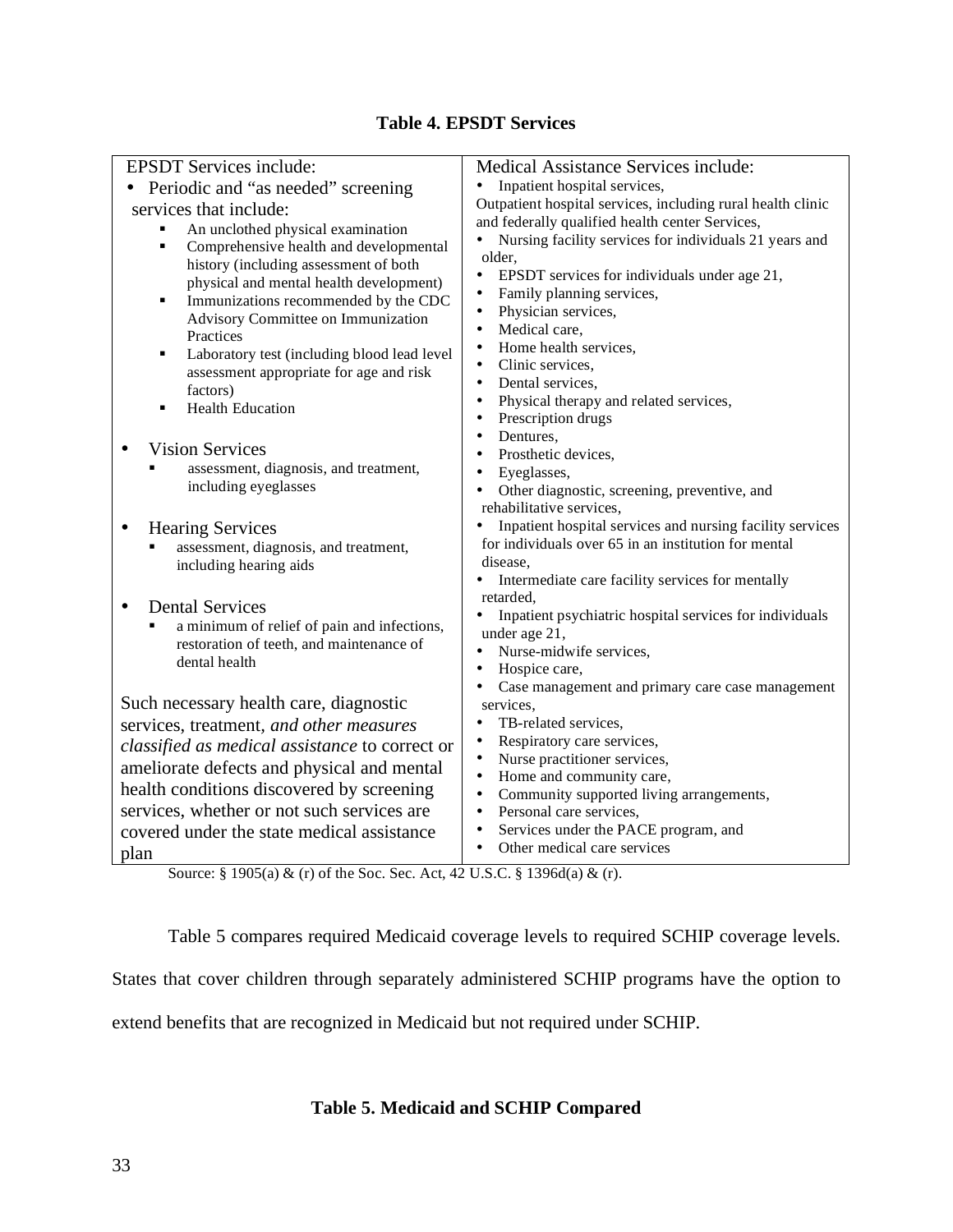| <b>MEDICAID</b>                                                                                                                                                                                                                                                                                                                                                                                                                                                                                                    | <b>SCHIP</b>                                                                                                                                                                                                                                                                                                                                                                                                                                                                                                                                                                                                                                                                                                                                                                                                                                                                                                                                                                                                              |
|--------------------------------------------------------------------------------------------------------------------------------------------------------------------------------------------------------------------------------------------------------------------------------------------------------------------------------------------------------------------------------------------------------------------------------------------------------------------------------------------------------------------|---------------------------------------------------------------------------------------------------------------------------------------------------------------------------------------------------------------------------------------------------------------------------------------------------------------------------------------------------------------------------------------------------------------------------------------------------------------------------------------------------------------------------------------------------------------------------------------------------------------------------------------------------------------------------------------------------------------------------------------------------------------------------------------------------------------------------------------------------------------------------------------------------------------------------------------------------------------------------------------------------------------------------|
| Participating states must entitle eligible<br>children to a broad range of required<br>classes of "medical assistance". Required<br>coverage for children is federally defined<br>and nationally uniform in scope:<br>The EPSDT benefit encompasses detailed<br>statutory assessment procedures, vision,<br>dental and hearing services, and all forms of<br>treatment that fall within the federal<br>definition of "medical assistance."<br>No distinctions are drawn between physical<br>and mental conditions. | Participating states must furnish "child<br>health assistance," which is subject to<br>certain basic design rules but is not a legal<br>entitlement in eligible children. States'<br>coverage design flexibility is subject to<br>certain rules:<br>Coverage must be "equivalent to," and must<br>$\bullet$<br>have an "aggregate actuarial value that is at<br>equivalent"<br>least<br>actuarially<br>to,<br>"benchmark benefit package" selected by<br>the state<br>Required categories of "basic services"<br>$\bullet$<br>must be included in<br>the benchmark<br>(inpatient and outpatient hospital care,<br>physician surgical and medical services,<br>laboratory and x-ray services, "well baby<br>and well child" care (undefined) and age<br>appropriate immunizations<br>States have<br>the<br>option<br>of<br>covering<br>$\bullet$<br>prescription drugs, mental health services,<br>vision services, hearing services, and other<br>services<br>recognized<br>health<br>"child<br><b>as</b><br>assistance." |
| The concept of medical necessity is subject to<br>federal rules. States must use a "preventive"<br>standard of medical necessity in accordance with<br>the benefit and federal standards of<br>reasonableness and prohibitions against<br>discrimination on the basis of condition or illness.                                                                                                                                                                                                                     | There is no federal definition of medical<br>necessity, tests of reasonableness, or non-<br>discrimination in coverage provisions.<br><b>HIPAA</b> prohibitions against preexisting<br>condition exclusions apply to insurance<br>products however.                                                                                                                                                                                                                                                                                                                                                                                                                                                                                                                                                                                                                                                                                                                                                                       |
| Patient cost-sharing is prohibited for all<br>categorically needy children.                                                                                                                                                                                                                                                                                                                                                                                                                                        | Cost-sharing is permitted subject to certain limits<br>but is prohibited for well baby and well child care<br>including immunizations,                                                                                                                                                                                                                                                                                                                                                                                                                                                                                                                                                                                                                                                                                                                                                                                                                                                                                    |
| Children are legally entitled to a defined group of<br>benefits. States remain directly obligated to cover<br>all benefits that exceed limits of MCO contracts.                                                                                                                                                                                                                                                                                                                                                    | Benefits are not a federal legal entitlement. States<br>are not obligated to furnish defined benefits beyond<br>the benchmark.                                                                                                                                                                                                                                                                                                                                                                                                                                                                                                                                                                                                                                                                                                                                                                                                                                                                                            |

Source: Rosenbaum et. al. Evolution of Child Health

# Applying Medicaid Principles to Build Comprehensive Health Care Interventions for Children at Risk of Obesity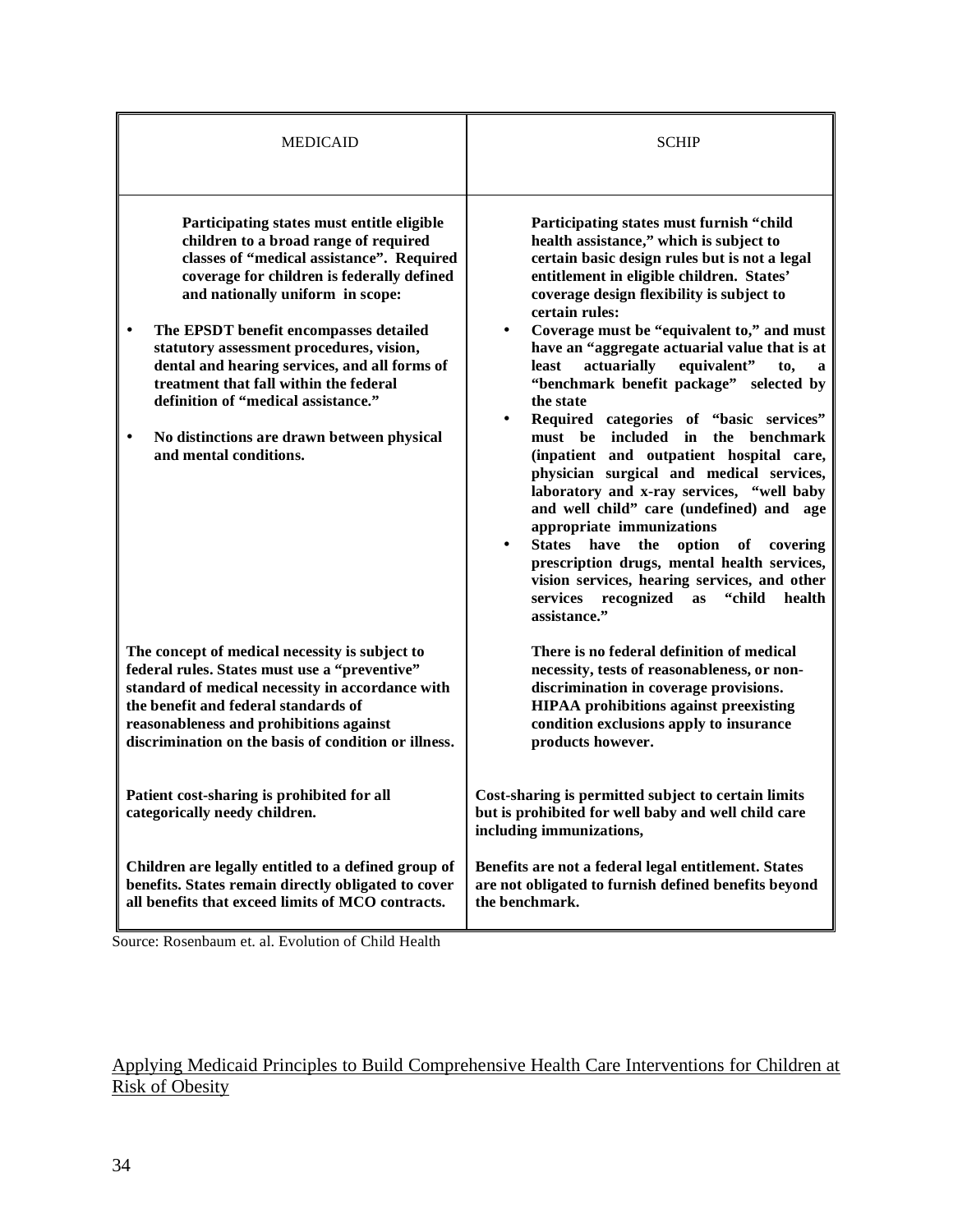Where childhood obesity risk is concerned, several of the listed services and benefits set forth in Table 4 are of particular note in relation to the expert clinical recommendations related to the treatment and management of obesity risk in children:

- The comprehensive health and developmental history as well as the comprehensive health exam which both are part of the periodic and interperiodic screening service, and which form the basis for the routine assessment of growth and development recommended by experts;
- Anticipatory guidance and health education, both of which are part of the basic screen, and which would permit specific counseling on obesity risk;
- Federally qualified health center services, rural health clinic services, services of other clinics (e.g., a special childhood weight clinic offered by a children's hospital), screening, preventive and rehabilitative services, and remedial care recognized under state law, furnished by licensed practitioners within the scope of their practice. All of these services are sufficiently broad service classifications to permit states to cover primary care and specialty clinics that, along with licensed health professionals, treat obesity risk in children and its physical and mental health consequences. For example, were a state's federally qualified health centers to develop an obesity health prevention program for their pediatric patients that consists of nutrition education, weight management counseling, and BMI assessments, it could be covered under ESPDT.
- Case management services, which are defined as services "which assist" Medicaid beneficiaries "in gaining access to needed medical, social, educational and other services"<sup>62</sup> and which allow for coverage and payment of case management to assist children at risk for obesity in securing not only needed medical and health care, but also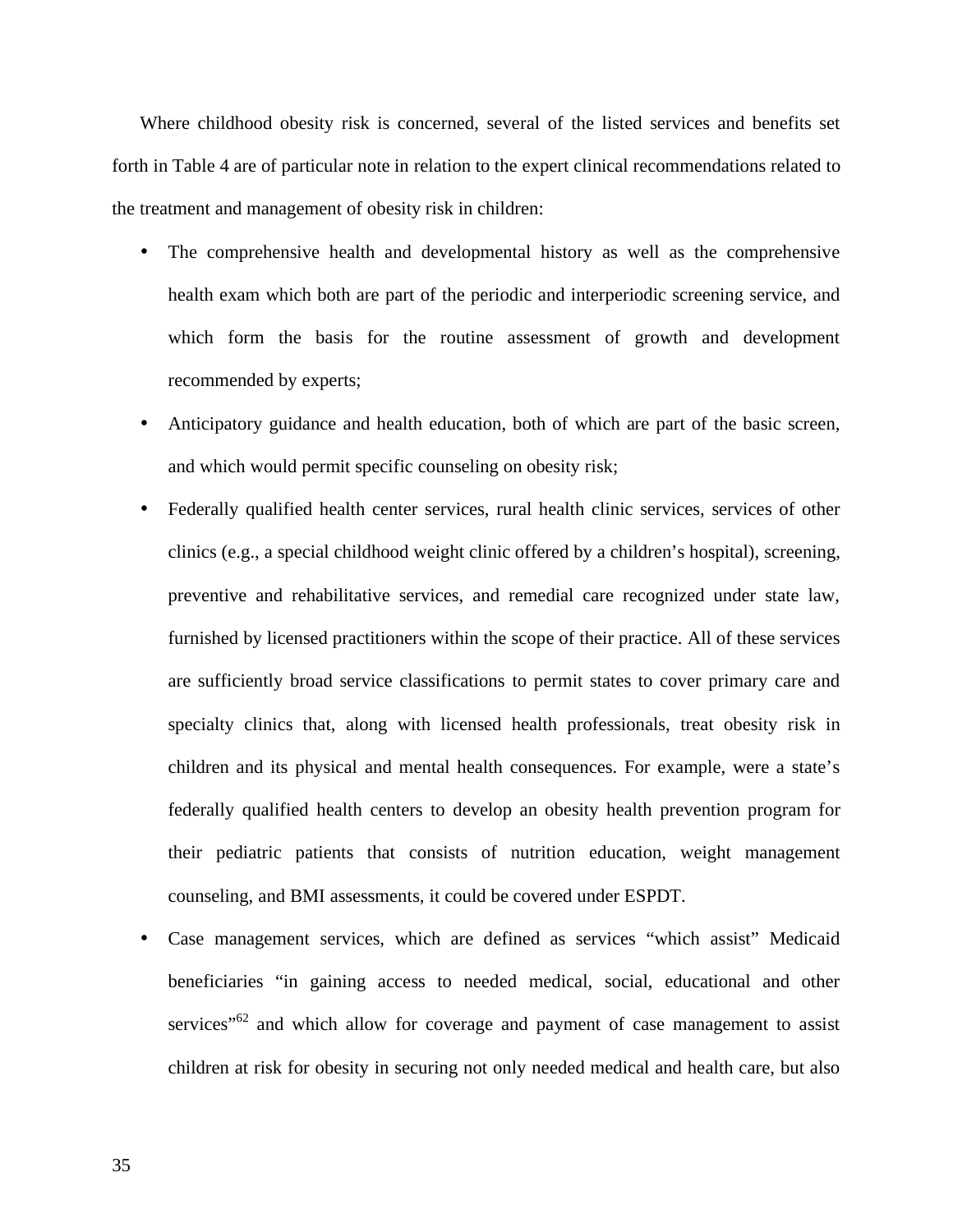social and other services that are essential to weight management but are not themselves Medicaid reimbursable; and

• Transportation and scheduling assistance, which along with case management, ensures the types of support that enable families to secure health care services for their children.

To date, the Centers for Medicare and Medicaid Services (CMS), which administers the Medicaid program for HHS, has not issued guidance on using Medicaid to develop comprehensive programs for children at risk of obesity. However, Federal EPSDT regulations amplify on the meaning of the law in important ways relevant to obesity prevention management in children. First the rules clarify that the screen is a "comprehensive child health assessment" that is an evaluation of "the general physical and mental health, *growth, development, and nutritional status* of infants, children, and youth."<sup>63</sup>

Federal guidelines developed by CMS in order to interpret and explain its rules provide as follows with respect to the health assessment for nutritional status:

2. Assessment of Nutritional Status.--This is accomplished in the basic examination through:

> • Questions about dietary practices to identify unusual eating habits (such as pica or extended use of bottle feedings) or diets which are deficient or excessive in one or more nutrients.

> • A complete physical examination including an oral dental examination. Pay special attention to such general features as pallor, apathy and irritability.

• Accurate measurements of height and weight, which are among the most important indices of nutritional status.

• A laboratory test to screen for iron deficiency. HCFA and PHS recommend that the erythrocyte protoporphyrin (EP) test be utilized when possible for children ages 1-5. It is a simple, cost effective tool for screening for iron deficiency. Where the EP test is not available, use hemoglobin concentration or hematocrit.

 $62$  42 U.S.C. § 1396n(g)(2).

 $63$  42 C.F.R. § 441.56(b)(1) italics added.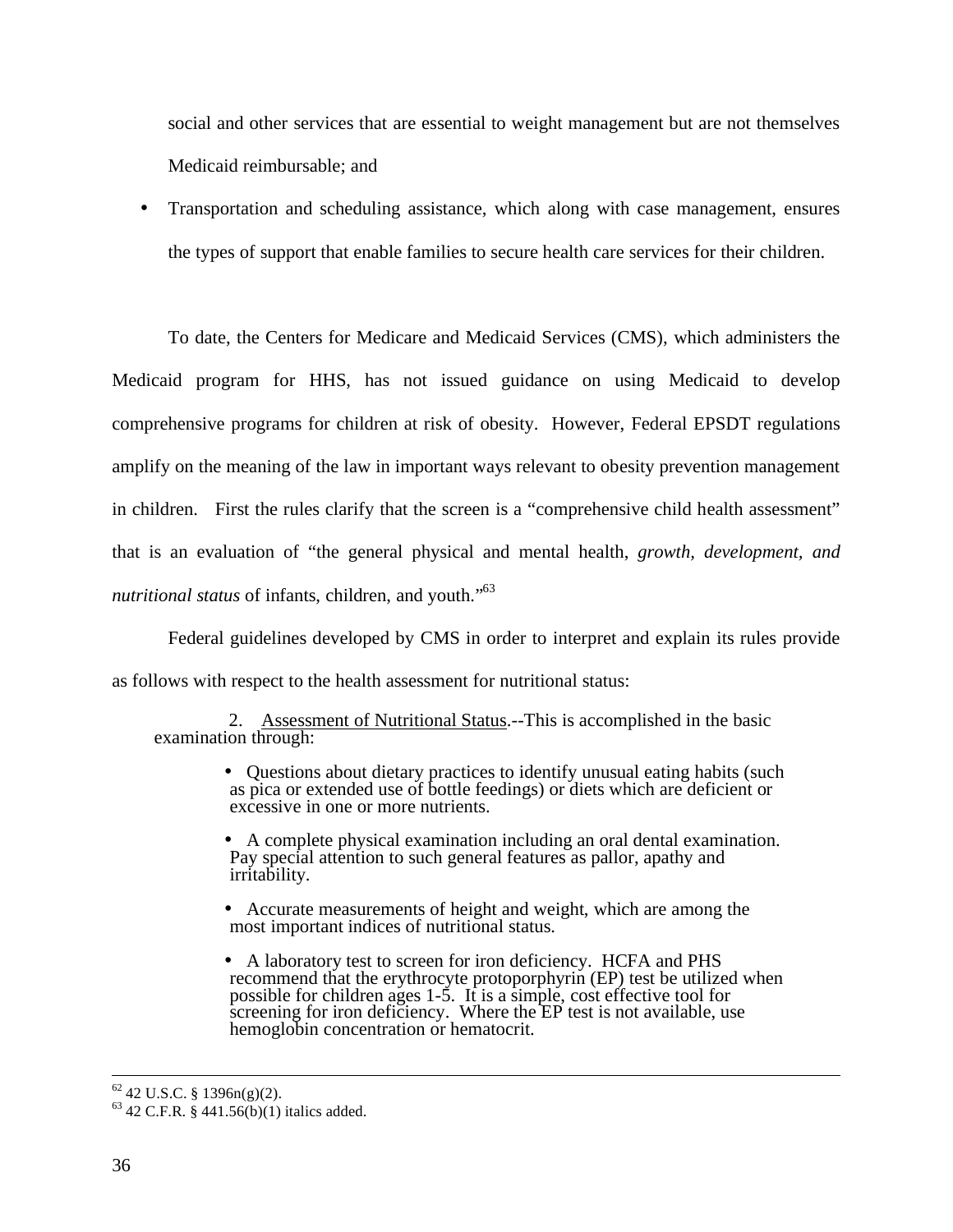• If feasible, screen children over 1 year of age for serum cholesterol determination, especially those with a family history of heart disease and/or hypertension and stroke.

*If information suggests dietary inadequacy, obesity or other nutritional problems*, further assessment is indicated, including:

- Family, socioeconomic or any community factors.
- Determining quality and quantity of individual diets (e.g., dietary intake, food acceptance, meal patterns, methods of food preparation and preservation, and utilization of food assistance programs),
- Further physical and laboratory examinations, and
- Preventive, treatment and follow-up services, including dietary counseling and nutrition education. $64$

 As the above language illustrates, the Centers for Medicare and Medicaid Services contemplates that state EPSDT services already include a comprehensive assessment of nutritional status and obesity risk, along with further assessment and preventive interventions in the event that nutritional risk is identified.

The EPSDT regulations also expand on the family support obligation of Medicaid EPSDT programs by requiring states to provide "referral assistance" (i.e., names, addresses, and telephone numbers) to families seeking services that are not Medicaid covered but relevant to the child's health.<sup>65</sup> Finally, the rules require states to make "appropriate use" of other state public health programs such as public health agencies, Head Start, WIC, and social services, "to ensure an effective child health program."66

# Building Comprehensive Obesity Risk Health Care Intervention Programs for Medicaid and SCHIP-Enrolled Children

<sup>64</sup> CMS, State Medicaid Manual State Medicaid Manual §5123.2. Available at

http://www.cms.hhs.gov/manuals/pub45/pub 45.asp.  $^{65}$  42 C.F.R. § 441.61(a)

<sup>66 42</sup> C.F.R. § 441.61(c).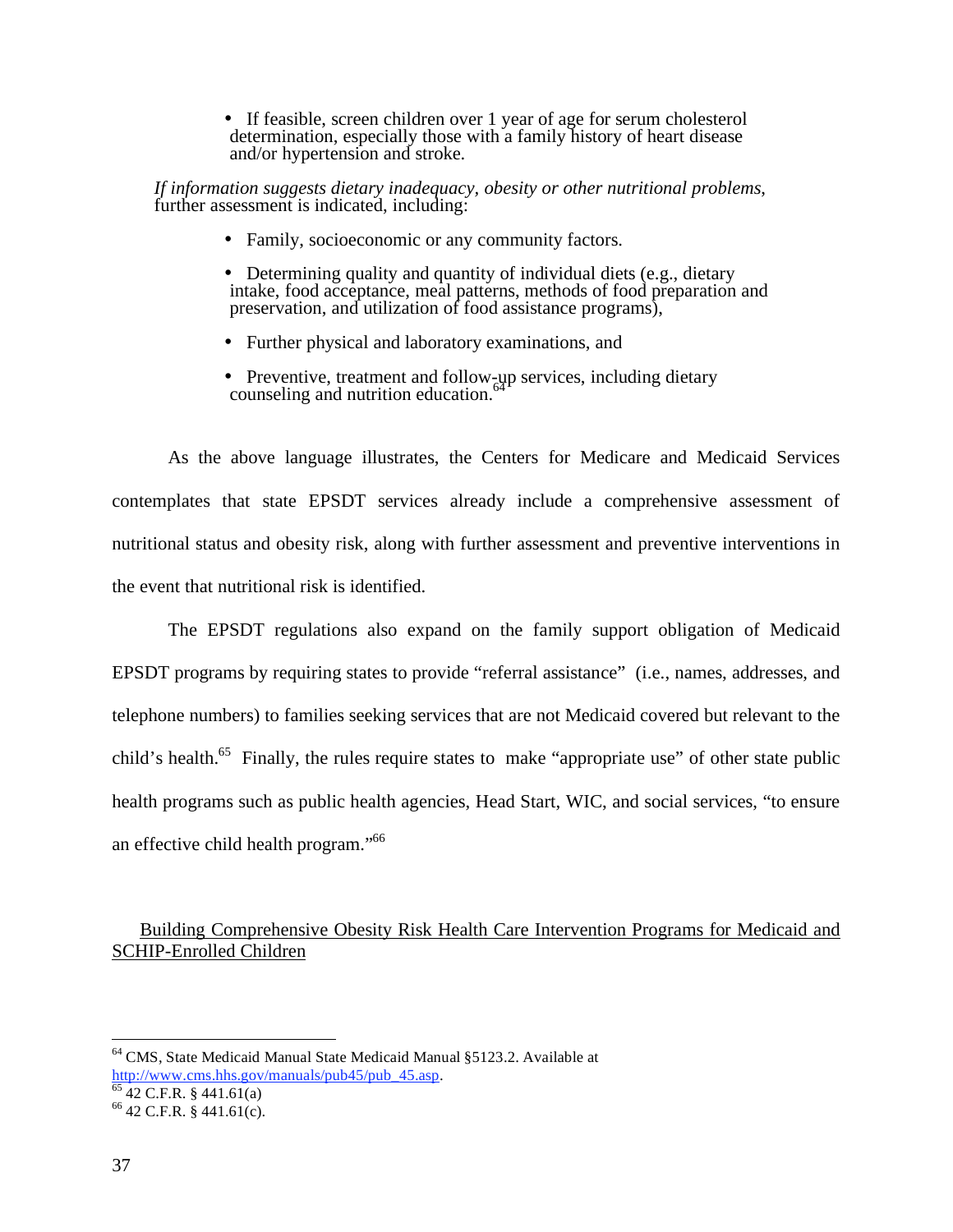Federal Medicaid policy gives states considerable flexibility in how they actually operationalize and implement coverage for children. Two basic scenarios are set forth below, one in a state that uses either a fee-for-service system or a primary care case management program under which children elect a primary care "home" which in turn receives payment on a fee-for-service or encounter basis. A typical primary care case manager might be a pediatrician or a community health center. The second scenario is meant to illustrate an approach to implementing a comprehensive obesity assessment and prevention benefit in a state that makes use of larger managed care entities that enroll beneficiaries and offer comprehensive coverage through networks of participating providers, much like HMOs in which privately insured patients enroll.

*Scenario #1: Comprehensive obesity prevention programs in states using fee-for-service systems including Primary Care Case Management (PCCM) arrangements.* States can operate their Medicaid programs as traditional fee-for-service manner, in which families can select from among participating providers, who in turn are paid for each covered service they furnish. In this type of situation, the family of a child whose screen reveals significant obesity risk might be assisted in securing follow-up and ongoing care from the primary care provider, a local health agency, or a primary or specialty clinic (such as an FQHC or a children's hospital clinic) offering a comprehensive obesity prevention program for children. The state could establish provider qualification standards for comprehensive obesity prevention treatment providers to ensure that services are of high quality. The state also could develop and use payment arrangements that compensate such providers either on a fee-for-service basis or on the basis of an all-inclusive case rate. Services could be certified for specific time periods, with recertification if extended care remains medically necessary.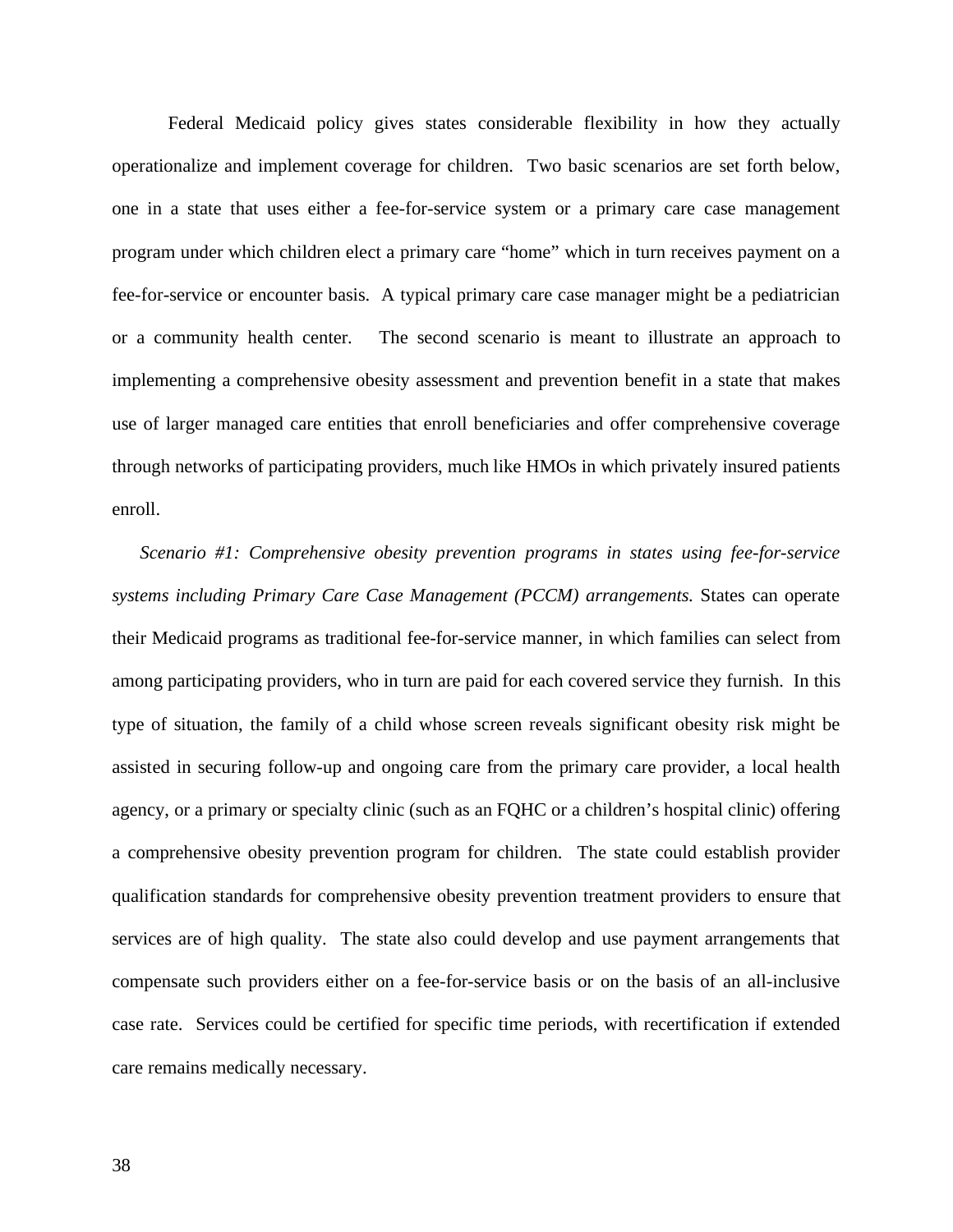Services could be authorized in accordance with a written plan of treatment, using the state Medicaid agency's powers to ensure that health services that are furnished are medically necessary, i.e., are needed for a condition that is present and that creates risks to healthy growth and development. For example, the state agency might authorize an initial six-month service plan that is to be carried out in accordance with a written plan of care developed by the provider in close consultation with the family and updated semi-annually. Payment for the service might be made over a six-month time period on a "case" basis and the service would span a range of covered benefits that are consistent with the recommendations of the AAP Committee on Obesity or another source of clinical expertise. Examples of such bundled services would be ongoing comprehensive assessments, nutritional, health education, psychological care, health education for the family, case management services (including a home visit to assess the child's living arrangements and access to nutrition), and supportive services aimed at helping the family locate and enroll their child in community sports and exercise programs, summer camps, and after-school activities, and ongoing monitoring over a long term time period.

In this type of fee-for-service arrangement, a state also has the flexibility to develop provider qualification criteria to identify clinics that can participate in Medicaid for childhood weight reduction services. The state also can develop performance measures for obesity prevention providers, measuring participating clinics' performance using benchmarks of success (e.g., proportion of children showing weight stabilization or involved in athletics, proportion of families receiving training in childhood nutrition, and the like).

In developing its program, the state can retain clinical experts in childhood obesity risk to design the intervention, develop participating provider qualifications, develop success benchmarks, and oversee the quality of the service. The state also could develop benchmarks of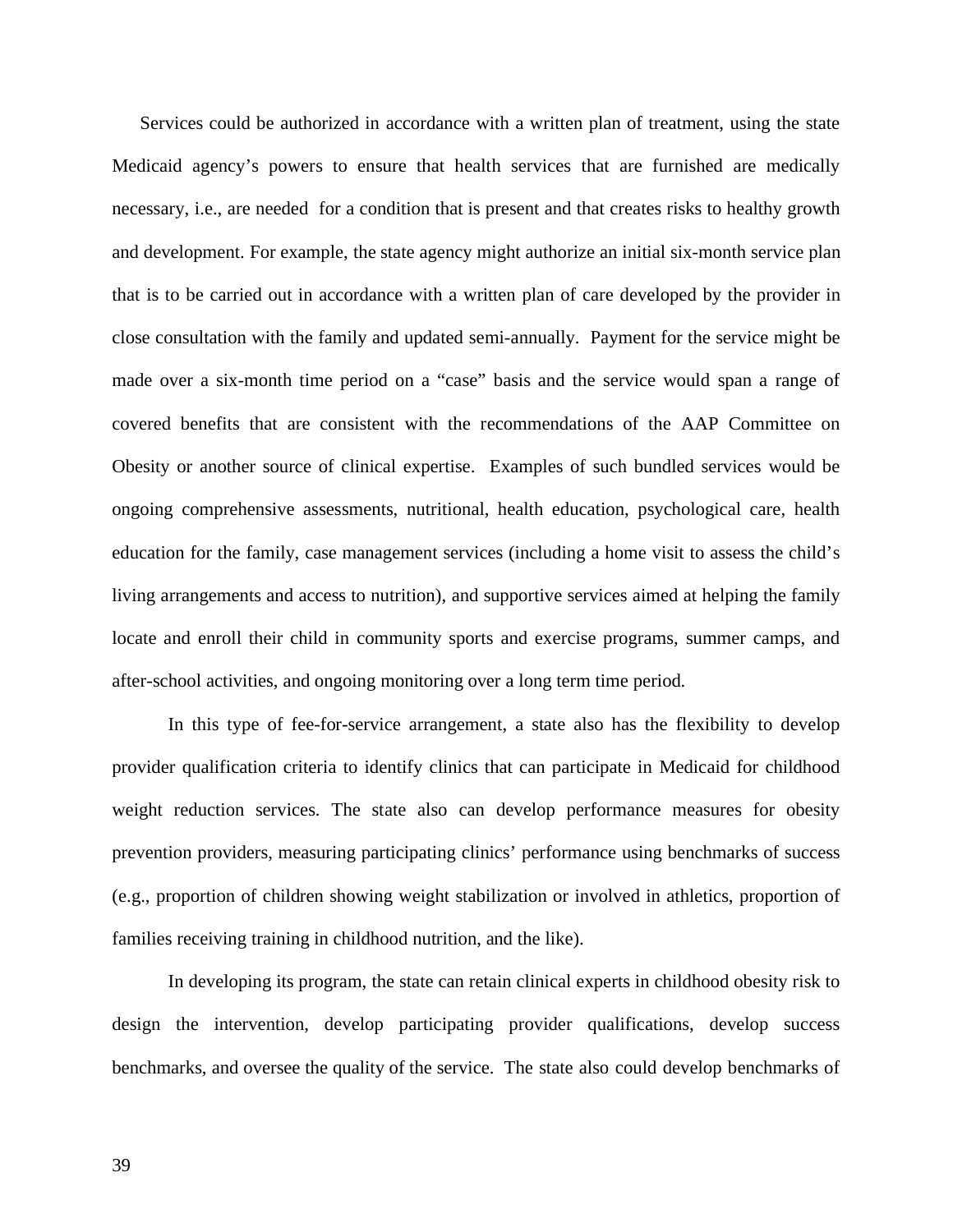quality care and require participating providers to furnish process and outcome information for the children served.<sup>67</sup>

The federal contribution to the state's comprehensive obesity prevention program would be considerable. For each medical assistance dollar spent by the state, the federal government would contribute between 50 and 80 cents, depending on the state's "Federal Medical Assistance Percentage," a contribution rate set under federal law. The administrative costs associated with planning, designing and overseeing the program, including family outreach, provider certification and utilization management, would qualify for federal contributions of either 50 or 75 cents for each dollar spent (federal contributions rise to 75 percent where the administrative service involves the use of a skilled medical professional).

*Scenario #2. Managed care and freedom of choice "waivers".* Rather than using a traditional fee-for-service approach, a state Medicaid program can employ a service approach that uses managed care systems (i.e., integrated delivery systems furnishing covered services through provider networks) to deliver comprehensive obesity prevention treatment. These types of service arrangements are quite popular in Medicaid. Data from CMS indicate that as of 2003, nearly 60 percent of all Medicaid beneficiaries were members of a managed care arrangement; 68 percent of all Medicaid managed care enrollees were members of comprehensive "managed care organizations" offering a broad array of health services in exchange for a monthly "capitation" fee (i.e., a per-enrollee all-inclusive payment).<sup>68</sup>

 $67$  For an extensive list of resources in the area of childhood obesity see Knowledge Path: Overweight In Children and Adolescents, maintained by the Bureau of Maternal and Child Health, Health Resources and Services Administration, USDHHS. Available at http://mchlibrary.info/KnowledgePaths/kp\_overweight.html. <sup>68</sup> Center for Medicare and Medicaid Services. Managed Care Trends. Available at http://www.cms.hhs.gov/medicaid/managedcare/trends03.pdf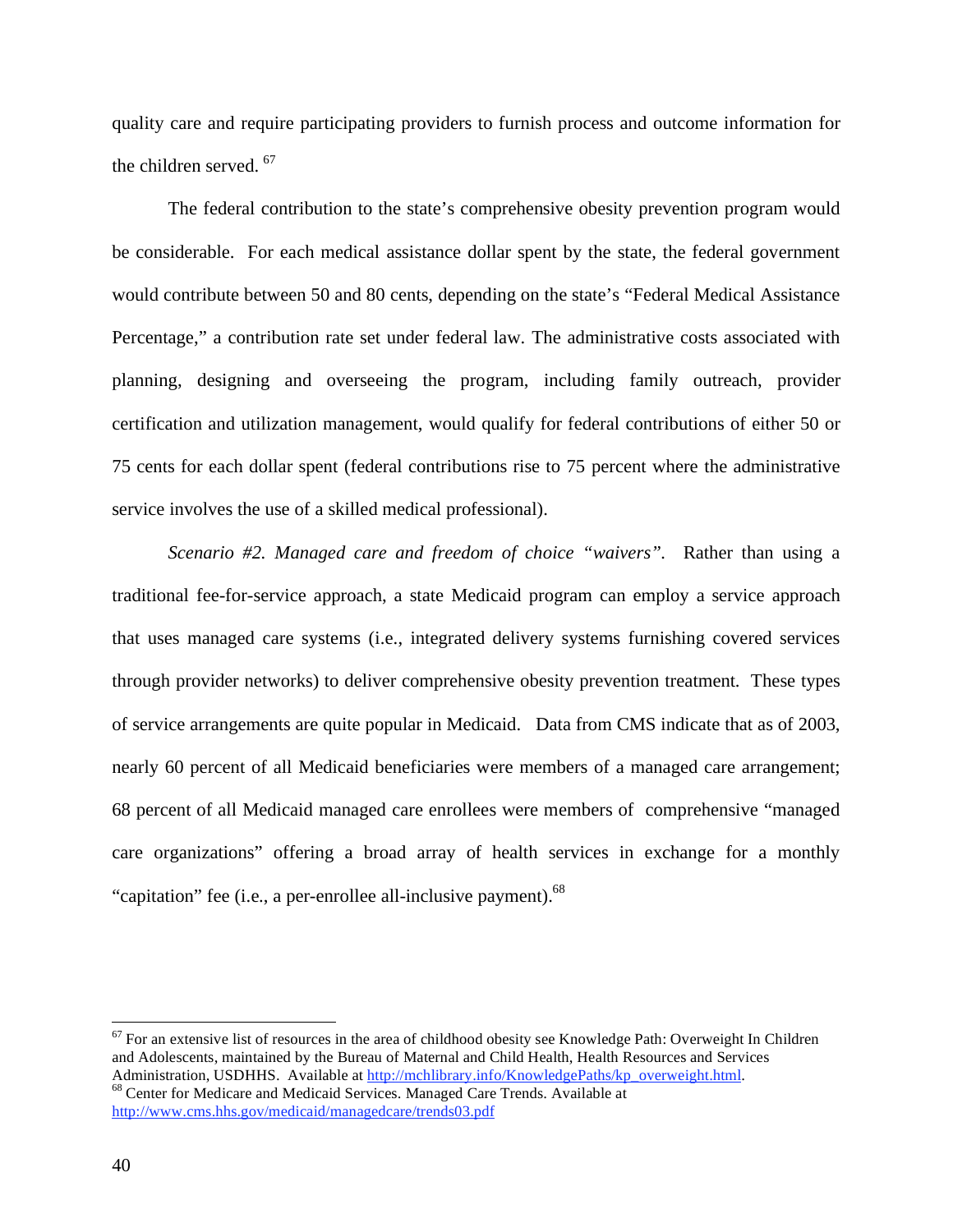States that use managed care systems to cover and deliver Medicaid services typically operate their systems under special "freedom of choice" waiver authority.69 Freedom of choice waivers permit states to condition an individual's Medicaid coverage on enrollment in one or more classes of general and specialty managed care plans. For example, a state might require Medicaid-enrolled families to select and enroll in a managed care organization for their general health care needs. The state also might maintain contracts with one or more specialty organizations offering additional and specialized services for persons who are general MCO members who develop very serious conditions such as severe emotional disturbance or mental illness and need highly specialized care.

Several different forms of managed care exist. Some states contract only with companies able to offer very comprehensive services to the entire population eligible for enrollment. The services included in a managed care contract would consist of virtually all of the services and benefits covered under the state Medicaid plan as well as almost all EPSDT benefits.<sup>70</sup> Other states use a combination of both comprehensive service contractors as well as limited and specialty service companies offering specific benefits for specific populations. An example of a specialized managed care arrangement would be behavioral health service plans for children and adults with severe emotional disorders and serious mental illness.

Since states that employ managed care already maintain extensive service agreements with their contractors to cover a broad array of health care services and benefits, and since EPSDT benefits are a staple of managed care,<sup>71</sup> it would be logical for a state to extend its

1

 $69 \text{ }$  § 1915(b) of the Soc. Sec. Act.; 42 U.S.C.1396n(b).

 $70$  Most states do not include Medicaid-covered long term institutional care for either children or adults in their managed care contracts.

<sup>71</sup> The George Washington University Center for Health Services Research and Policy. *Negotiating the New Health Care System: A Nationwide Study of Medicaid Managed Care Contracts*, 4<sup>th</sup> edition. Available at http://www.gwumc.edu/sphhs/healthpolicy/nnhs4/GSA/.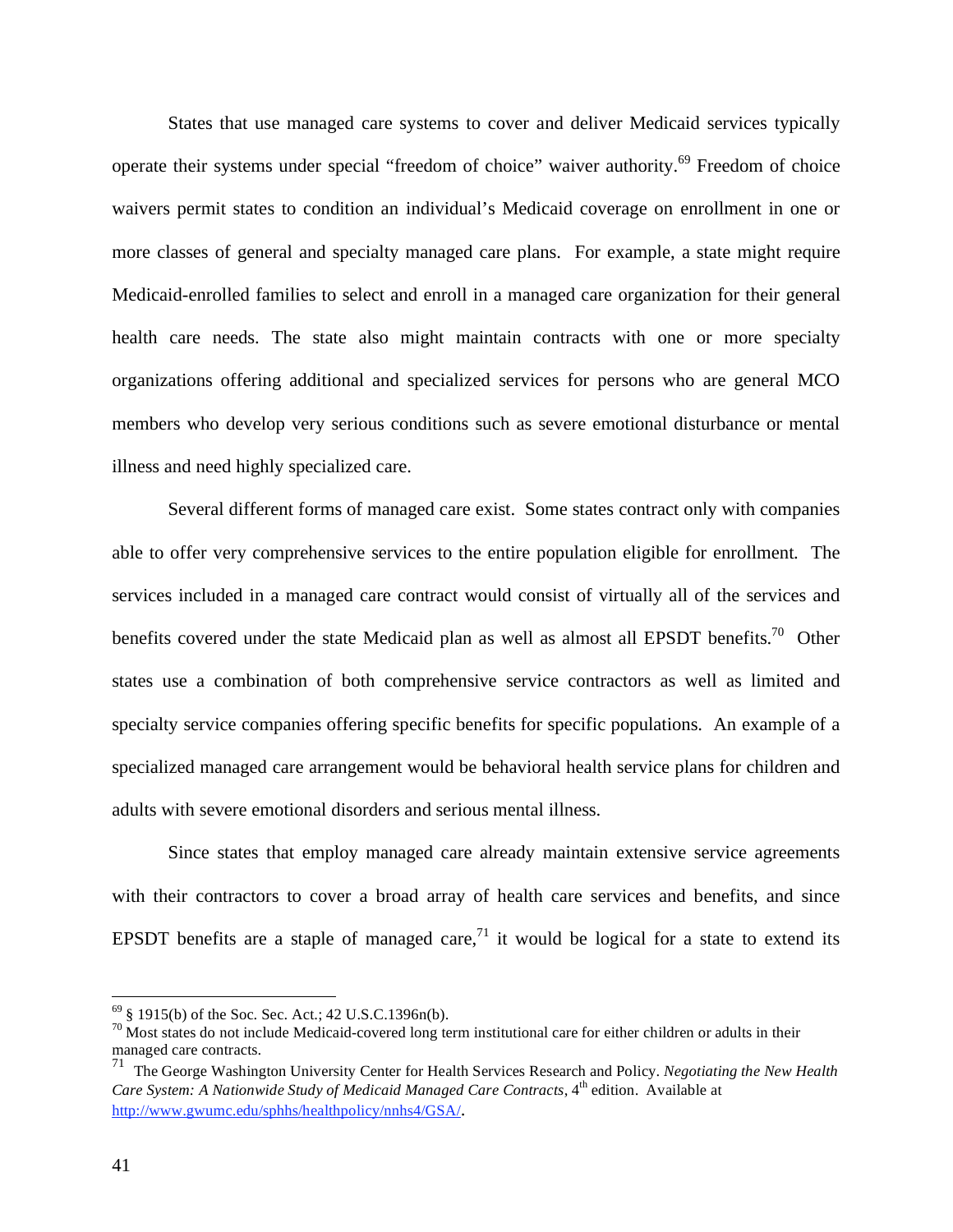contracts to include comprehensive obesity prevention for children at risk. Alternatively, a state might, using freedom of choice waivers, designate a separate group of specialized obesity prevention managed care contractors that have expanded capability in pediatric obesity risk treatment and that accept referrals from general service managed care organizations in the case of children at serious risk. These specialty providers also could be paid on a per capita monthly or alternatively, on a case basis.

In this regard, CMS now actively encourages states to develop specialty "disease management" integrated care systems that specialize in the management of certain conditions.<sup>72</sup> The disease management model is typically associated with a severe, diagnosed condition in adults (e.g., diabetes, morbid obesity), but the basics of the model clearly could be applied to develop managed care entities specializing in obesity risk preventive health services for children. In such a system, the Medicaid payment might be combined with payment from other sources (e.g., county recreation funds, Title V MCH Block grant payments, preventive mental health grants for population-wide activities) to help finance social and support services not covered by Medicaid but important to the treatment of obesity risk in children.

In this type of service scenario, the package of services would parallel those offered in a fee-for-service or primary care case management arrangement: identification of patients and matching intervention with need; support for adherence to evidence based medical practice guidelines, including provision of medical treatment guidelines to physicians and providing supports to assist in physician monitoring; patient management enhancement services and adherence to individualized treatment plans that educate patients, monitor and remind them of

 $72$  Center for Medicare and Medicaid Services. Guidance on how states can cover disease management. State Medicaid Director Letter 2/25/04. Available at http://www.cms.hhs.gov/states/letters/default.asp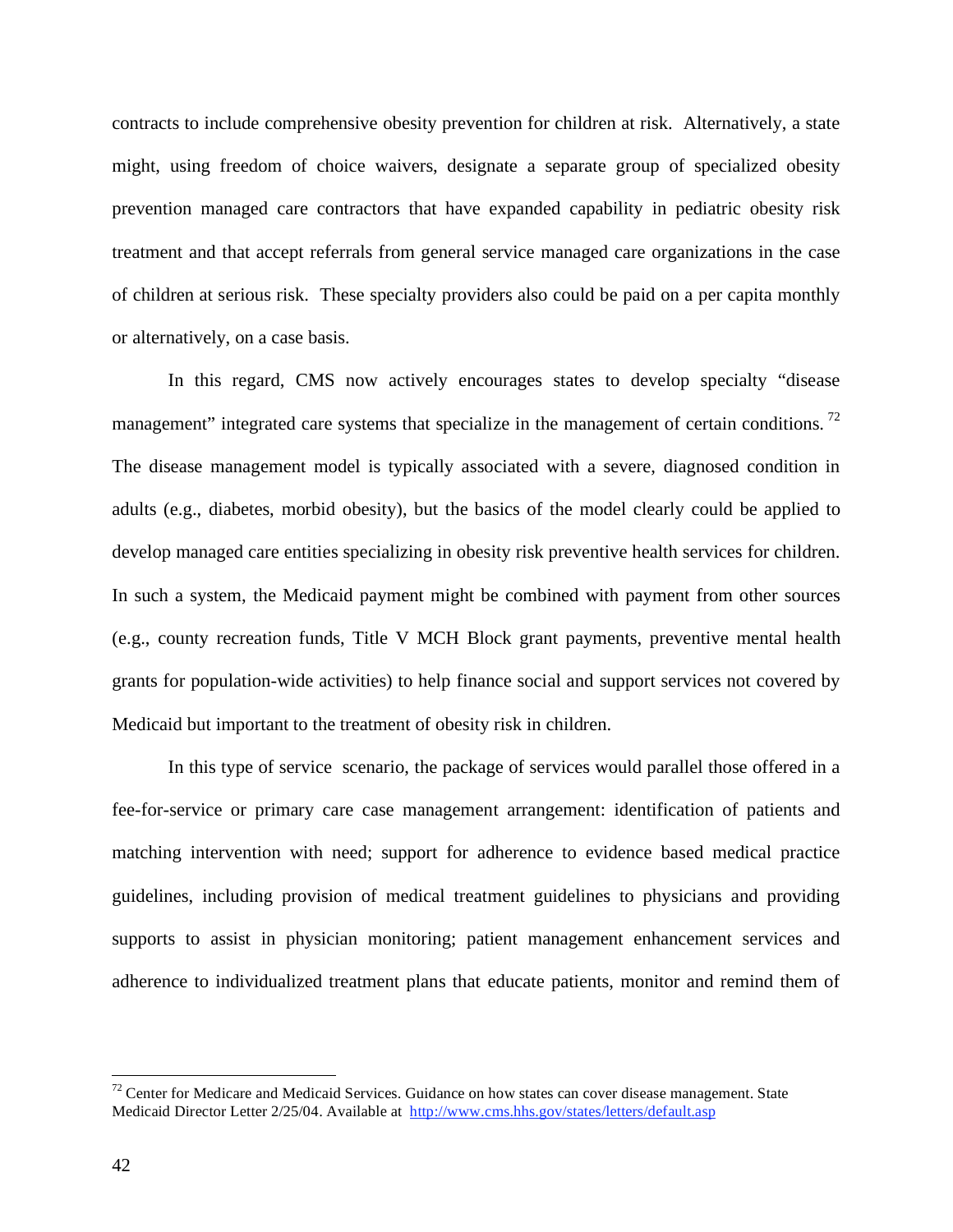their care needs, and modify behavior; routine reporting and feedback; and collection and analysis of child-and-family-specific process and outcome data to measure quality.<sup>73</sup>

The rules on federal contributions for state expenditures in a managed care context parallel those for fee-for-service systems. Thus, just as the state would receive a 50 to 75 percent return on its medical assistance investment in fee-for-service care and on its administration expenditures (including consultation to set up and oversee the program), the same contribution rules would apply to general or specialty managed care arrangements. Payments to managed care contractors can be tied to incentives as process and outcomes benchmarks are met.

Finally, it is also important to emphasize that while SCHIP does not require obesity prevention services as does Medicaid, all services available under Medicaid can be replicated in SCHIP. Although SCHIP requirements are not as comprehensive as those found in Medicaid, SCHIP funds can be applied toward the enrollment of children in systems of health care that provide comprehensive obesity risk management and intervention services as an aspect of coverage.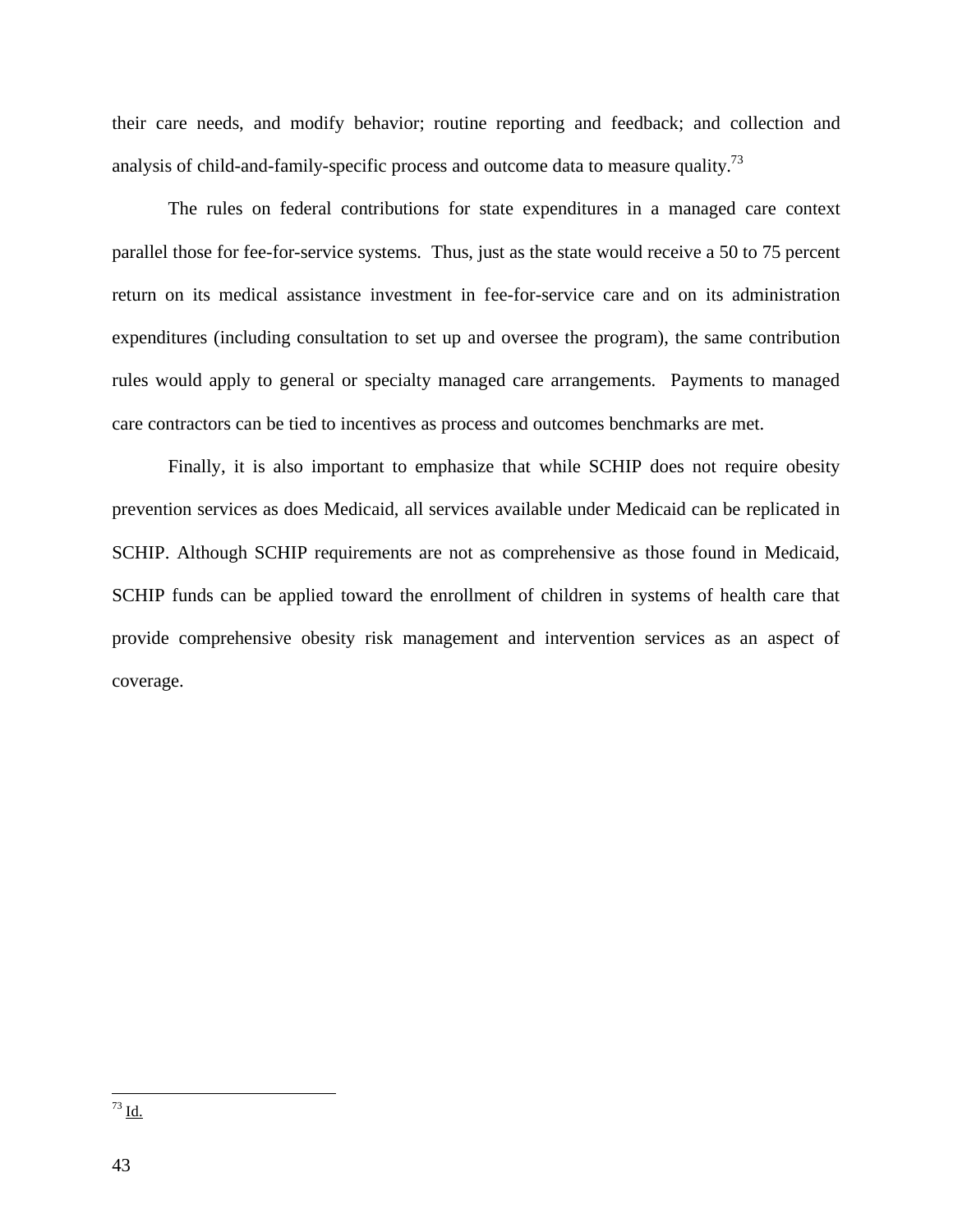# **Conclusion**

This Report has examined the problem of obesity risk in children with an eye toward translating evidence of risk and health intervention into the health care financing necessary to the development of comprehensive and effective interventions. From the evidence presented here, two important conclusions can be drawn, both of which are squarely grounded in the concept of pay for performance and the use of financing to incentivize high quality care.

*First, continuous assessment for obesity risk, along with comprehensive preventive interventions are already a Medicaid coverage requirement for all children and youth up to age 21; what is needed is a strategic plan for "getting there."* CMS guidelines interpreting the EPSDT program make clear that all necessary coverage exists; what is needed is a clear strategy for translating these guidelines into real service delivery action at the community level. To this end, two federal policy actions that would be of value are improved CMS dissemination of information about the importance of childhood obesity risk to state Medicaid and SCHIP programs, and augmentation of existing CMS guidelines on EPSDT with special guidelines on using managed care, integrated service delivery and disease management techniques to develop comprehensive obesity prevention programs for children at risk. Of particular value in this regard would be a partnership among CMS, the CDC, and the Health Resources and Services Administration (HRSA) whose Title V Maternal and Child Health and Community Health Centers programs play critical roles in the development and delivery of preventive care to lower income and at-risk children and families. A multi-agency initiative to prevent child obesity risk and develop high quality programs could be further coupled with a companion initiative by the Agency for Health Care Research and Quality (AHRQ) and the National Institute for Child Health and Development (NICHD) to systematically evaluate the quality and effectiveness of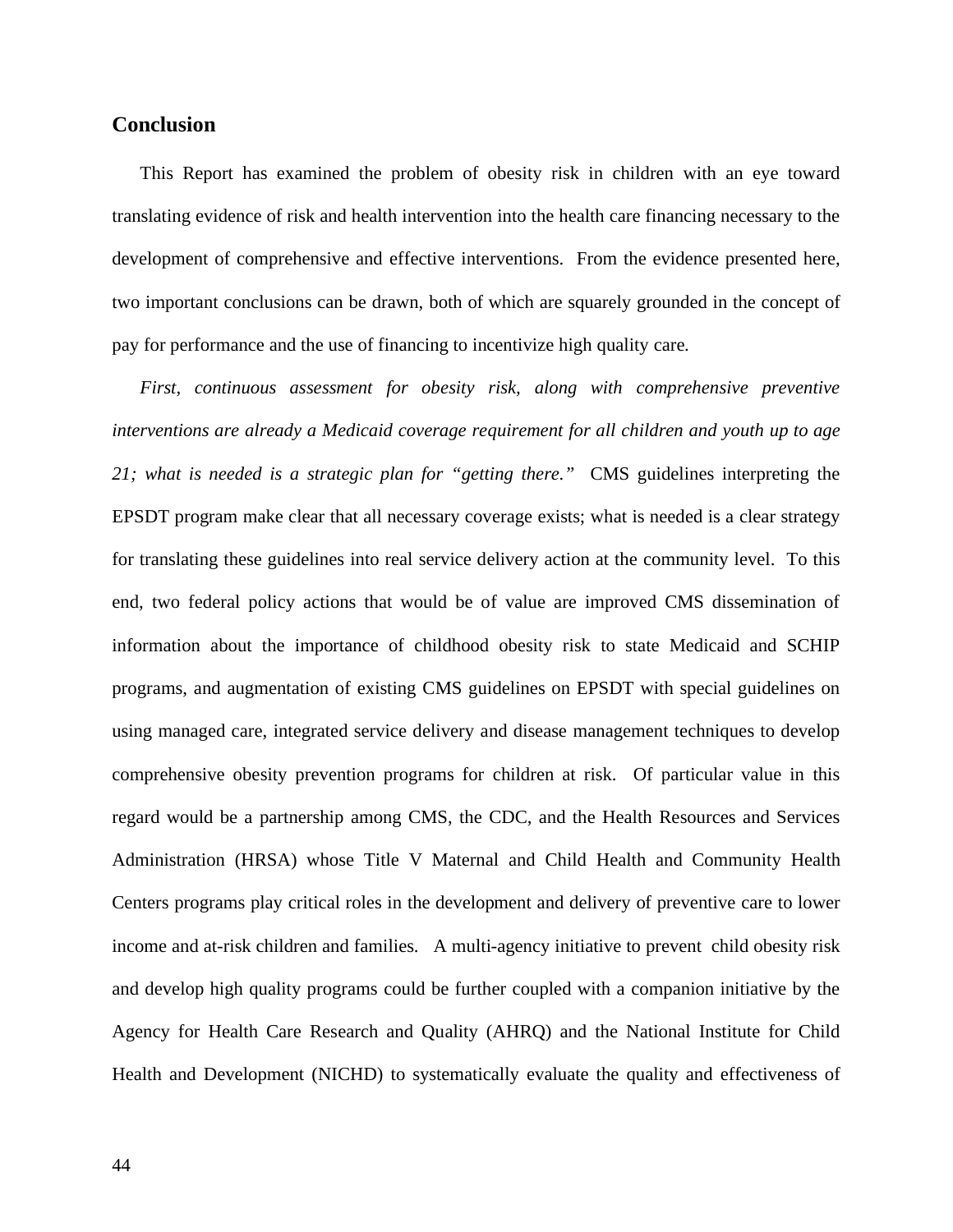Medicaid and SCHIP-supported health interventions for at-risk children and to develop performance measures of quality that specify minimum data collection sets (including data on performance by race and ethnicity).

Putting aside the value of a federal initiative, it is also evident that states have the power to act on their own where Medicaid and SCHIP coverage of obesity prevention activities are concerned. State partnerships in this area, especially partnerships undertaken with private national and community funders, are extremely important strategies for generating reforms.

*Second, there is a need to stimulate the development of comprehensive obesity risk prevention in children in private health insurance and employee health benefit plans through financial incentives and performance measurements.* The evidence examined in this Report suggests that insurers are beginning to respond to adult obesity with advanced treatments. There is very limited evidence, however, a strategy of using financing to stimulate preventive treatments for children. In this regard, several parallel types of strategies might be used to stimulate improvements. Leading insurers and national health care corporations could undertake special pay-for-performance and financial incentives programs aimed at upgrading the quality of childhood obesity prevention programs, working with public health, nutritional, and pediatric experts. National organizations focused on the development of quality benchmarking measures for large healthcare public and private sector health care purchasers could focus on childhood obesity prevention as an area in which specific measures of performance could be developed and used in evaluating health plans and selecting insurance and benefit products. Finally, employers offering FSAs and HDHPs could develop special materials aimed at educating families about the availability of these funds for obesity prevention health activities.